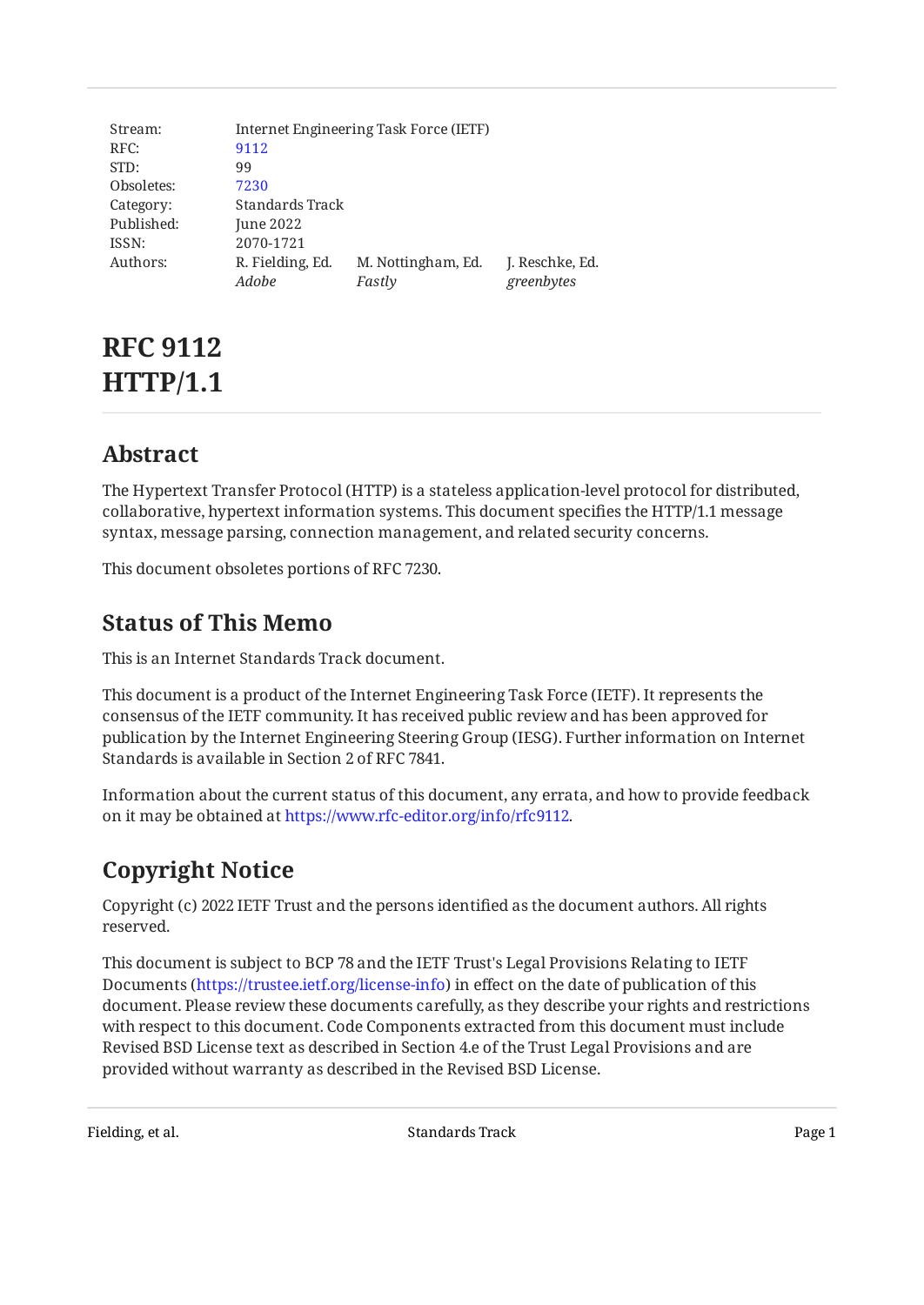This document may contain material from IETF Documents or IETF Contributions published or made publicly available before November 10, 2008. The person(s) controlling the copyright in some of this material may not have granted the IETF Trust the right to allow modifications of such material outside the IETF Standards Process. Without obtaining an adequate license from the person(s) controlling the copyright in such materials, this document may not be modified outside the IETF Standards Process, and derivative works of it may not be created outside the IETF Standards Process, except to format it for publication as an RFC or to translate it into languages other than English.

# <span id="page-1-0"></span>**[Table of Contents](#page-1-0)**

- [1](#page-4-0). [Introduction](#page-4-0)
	- [1.1.](#page-4-1) [Requirements Notation](#page-4-1)
	- [1.2.](#page-4-2) [Syntax Notation](#page-4-2)
- [2](#page-5-0). [Message](#page-5-0)
	- [2.1.](#page-5-1) [Message Format](#page-5-1)
	- [2.2.](#page-6-0) [Message Parsing](#page-6-0)
	- [2.3.](#page-7-0) [HTTP Version](#page-7-0)
- [3](#page-8-0). [Request Line](#page-8-0)
	- [3.1.](#page-8-1) [Method](#page-8-1)
	- [3.2.](#page-8-2) [Request Target](#page-8-2)
		- [3.2.1](#page-9-0). [origin-form](#page-9-0)
		- [3.2.2](#page-10-0). [absolute-form](#page-10-0)
		- [3.2.3](#page-10-1). [authority-form](#page-10-1)
		- [3.2.4](#page-11-0). [asterisk-form](#page-11-0)
	- [3.3.](#page-11-1) [Reconstructing the Target URI](#page-11-1)
- [4](#page-13-0). [Status Line](#page-13-0)
- [5](#page-14-0). [Field Syntax](#page-14-0)
	- [5.1.](#page-14-1) [Field Line Parsing](#page-14-1)
	- [5.2.](#page-14-2) [Obsolete Line Folding](#page-14-2)
- [6](#page-15-0). [Message Body](#page-15-0)
	- [6.1.](#page-15-1) [Transfer-Encoding](#page-15-1)
	- [6.2.](#page-17-0) [Content-Length](#page-17-0)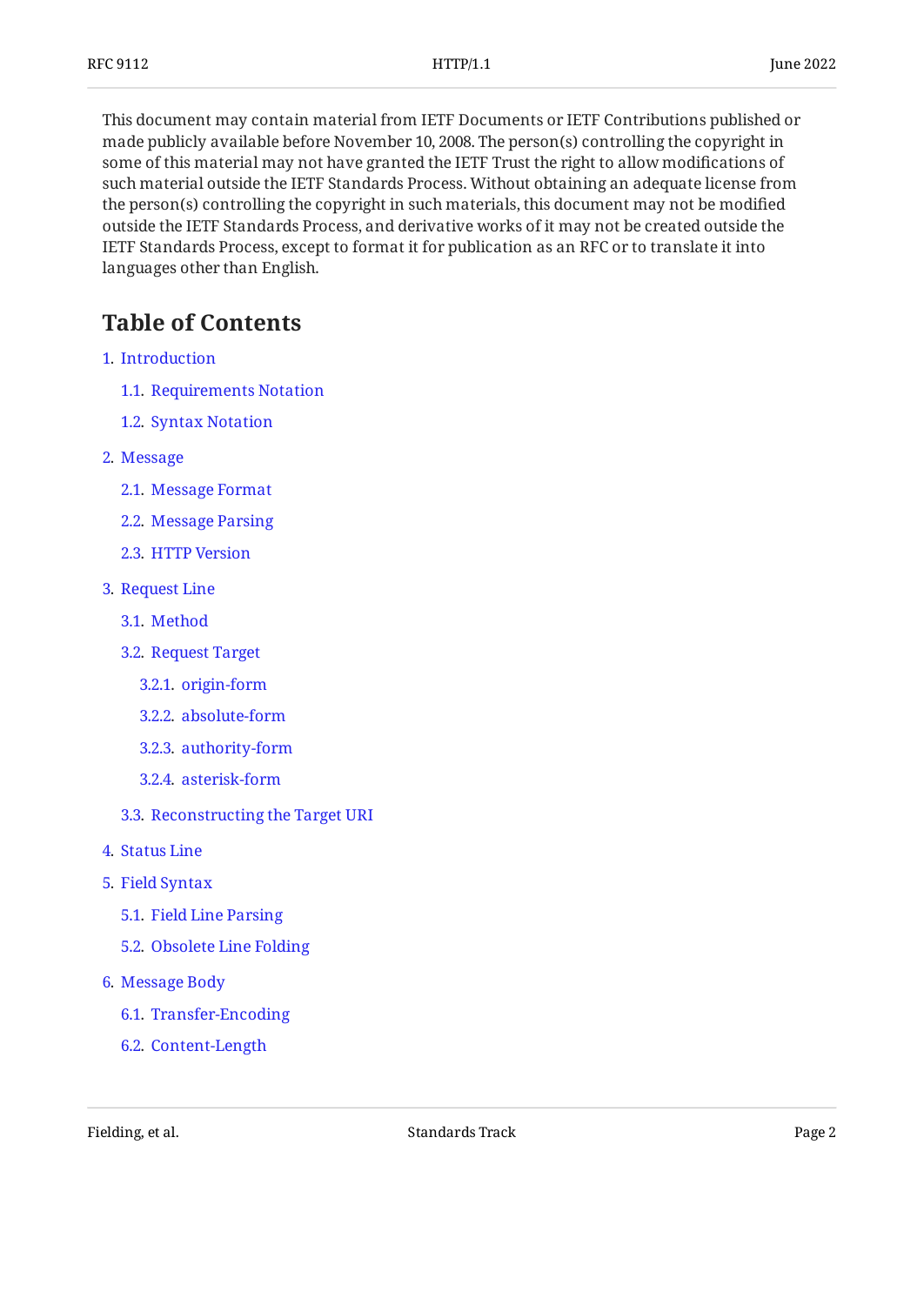- [6.3.](#page-17-1) [Message Body Length](#page-17-1)
- [7](#page-19-0). [Transfer Codings](#page-19-0)
	- [7.1.](#page-20-0) [Chunked Transfer Coding](#page-20-0)
		- [7.1.1](#page-20-1). [Chunk Extensions](#page-20-1)
		- [7.1.2](#page-21-0). [Chunked Trailer Section](#page-21-0)
		- [7.1.3](#page-21-1). [Decoding Chunked](#page-21-1)
	- [7.2.](#page-22-0) [Transfer Codings for Compression](#page-22-0)
	- [7.3.](#page-22-1) [Transfer Coding Registry](#page-22-1)
	- [7.4.](#page-23-0) [Negotiating Transfer Codings](#page-23-0)
- [8](#page-24-0). [Handling Incomplete Messages](#page-24-0)
- [9](#page-24-1). [Connection Management](#page-24-1)
	- [9.1.](#page-25-0) [Establishment](#page-25-0)
	- [9.2.](#page-25-1) [Associating a Response to a Request](#page-25-1)
	- [9.3.](#page-25-2) [Persistence](#page-25-2)
		- [9.3.1](#page-26-0). [Retrying Requests](#page-26-0)
		- [9.3.2](#page-26-1). [Pipelining](#page-26-1)
	- [9.4.](#page-27-0) [Concurrency](#page-27-0)
	- [9.5.](#page-27-1) [Failures and Timeouts](#page-27-1)
	- [9.6.](#page-28-0) [Tear-down](#page-28-0)
	- [9.7.](#page-29-0) [TLS Connection Initiation](#page-29-0)
	- [9.8.](#page-29-1) [TLS Connection Closure](#page-29-1)
- [10](#page-30-0). [Enclosing Messages as Data](#page-30-0)
	- [10.1.](#page-30-1) [Media Type message/http](#page-30-1)
	- [10.2.](#page-31-0) [Media Type application/http](#page-31-0)
- [11](#page-32-0). [Security Considerations](#page-32-0)
	- [11.1.](#page-32-1) [Response Splitting](#page-32-1)
	- [11.2.](#page-33-0) [Request Smuggling](#page-33-0)
	- [11.3.](#page-33-1) [Message Integrity](#page-33-1)
	- [11.4.](#page-34-0) [Message Con](#page-34-0)fidentiality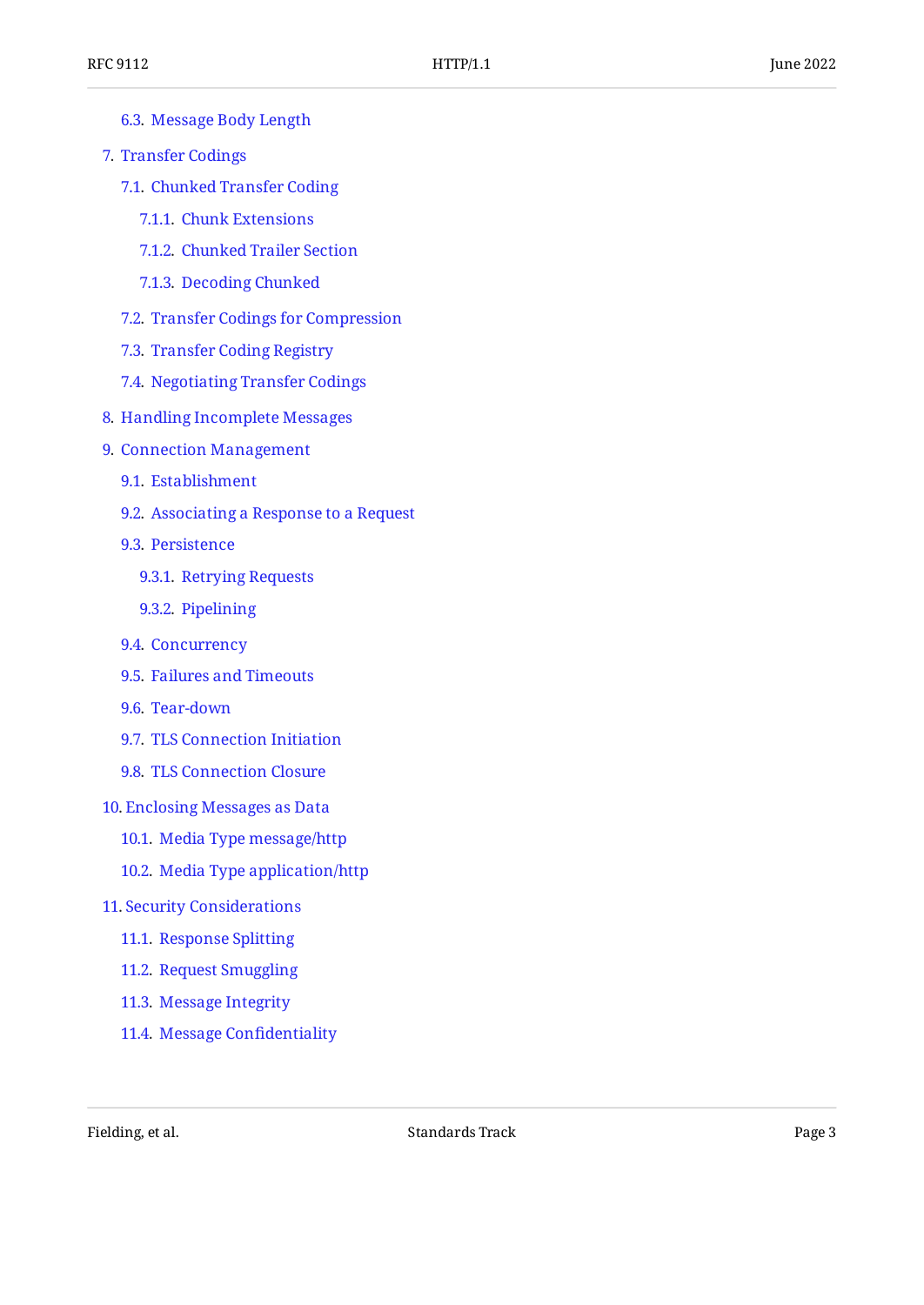| <b>12. IANA Considerations</b>                      |
|-----------------------------------------------------|
| 12.1. Field Name Registration                       |
| 12.2. Media Type Registration                       |
| 12.3. Transfer Coding Registration                  |
| 12.4. ALPN Protocol ID Registration                 |
| 13. References                                      |
| 13.1. Normative References                          |
| 13.2. Informative References                        |
| Appendix A. Collected ABNF                          |
| Appendix B. Differences between HTTP and MIME       |
| <b>B.1. MIME-Version</b>                            |
| <b>B.2. Conversion to Canonical Form</b>            |
| <b>B.3. Conversion of Date Formats</b>              |
| <b>B.4. Conversion of Content-Encoding</b>          |
| <b>B.5. Conversion of Content-Transfer-Encoding</b> |
|                                                     |

[B.6](#page-40-2). [MHTML and Line Length Limitations](#page-40-2)

#### [Appendix C.](#page-40-3) [Changes from Previous RFCs](#page-40-3)

- [C.1.](#page-40-4) [Changes from HTTP/0.9](#page-40-4)
- [C.2.](#page-41-0) [Changes from HTTP/1.0](#page-41-0)
	- [C.2.1.](#page-41-1) [Multihomed Web Servers](#page-41-1)
	- [C.2.2.](#page-41-2) [Keep-Alive Connections](#page-41-2)
	- [C.2.3.](#page-41-3) [Introduction of Transfer-Encoding](#page-41-3)
- [C.3.](#page-42-0) [Changes from RFC 7230](#page-42-0)

[Acknowledgements](#page-42-1)

[Index](#page-42-2)

[Authors' Addresses](#page-45-0)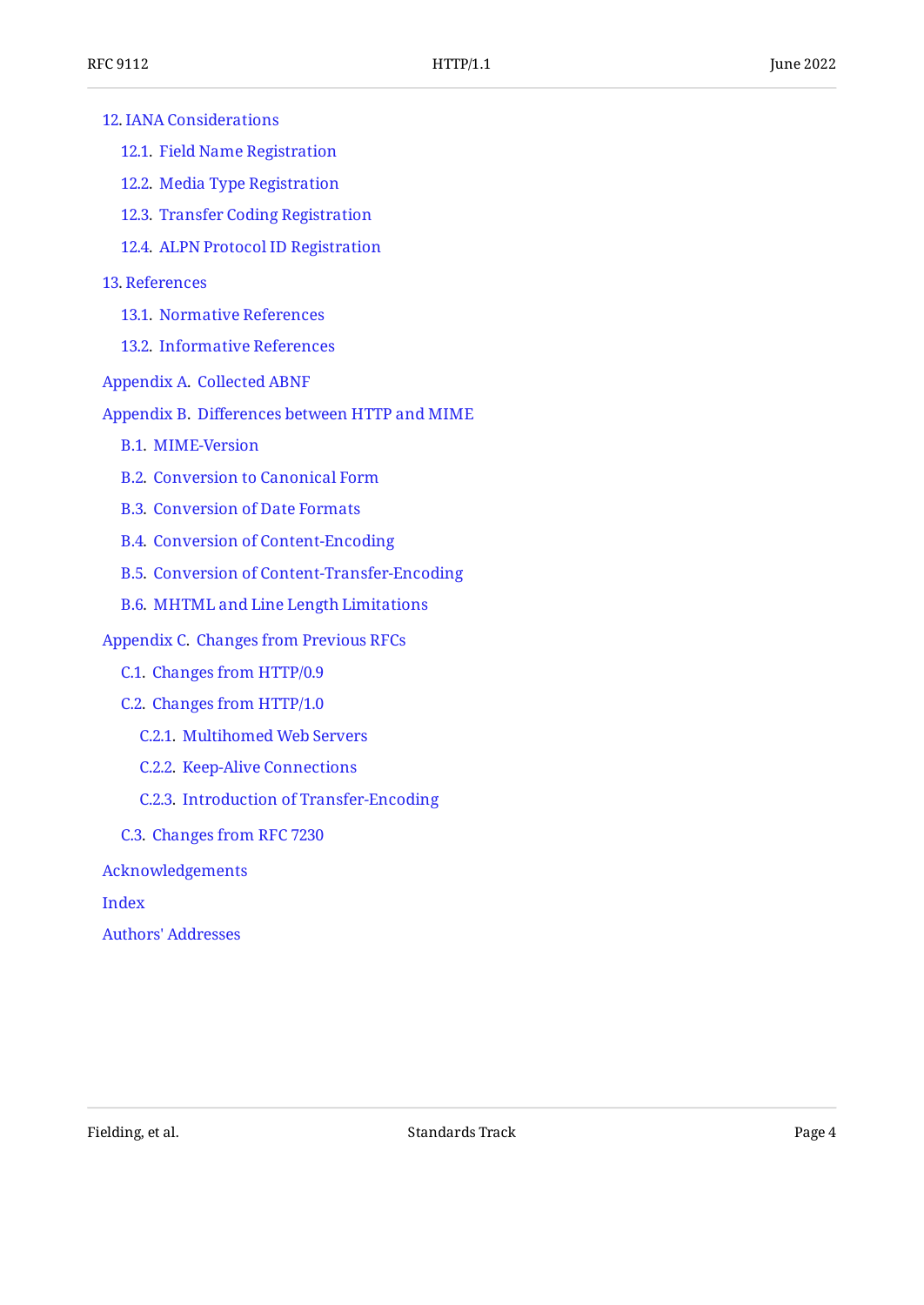# <span id="page-4-0"></span>**[1. Introduction](#page-4-0)**

The Hypertext Transfer Protocol (HTTP) is a stateless application-level request/response protocol that uses extensible semantics and self-descriptive messages for flexible interaction with network-based hypertext information systems. HTTP/1.1 is defined by:

- This document •
- "HTTP Semantics" [\[HTTP](#page-35-3)]
- "HTTP Caching" [\[CACHING\]](#page-35-4)

This document specifies how HTTP semantics are conveyed using the HTTP/1.1 message syntax, framing, and connection management mechanisms. Its goal is to define the complete set of requirements for HTTP/1.1 message parsers and message-forwarding intermediaries.

This document obsoletes the portions of [RFC 7230](#page-37-1) related to HTTP/1.1 messaging and connection management, with the changes being summarized in [Appendix C.3.](#page-42-0) The other parts of [RFC 7230](#page-37-1) are obsoleted by "HTTP Semantics" [HTTP].

# <span id="page-4-1"></span>**[1.1. Requirements Notation](#page-4-1)**

The key words "MUST", "MUST NOT", "REQUIRED", "SHALL", "SHALL NOT", "SHOULD", "SHOULD NOT", "**RECOMMENDED", "NOT RECOMMENDED", "MAY",** and "OPTIONAL" in this document are to be interpreted as described in BCP 14 [RFC2119] [RFC8174] when, and only when, they appear in all capitals, as shown here.

Conformance criteria and considerations regarding error handling are defined in [Section 2](https://www.rfc-editor.org/rfc/rfc9110#section-2) of . [[HTTP\]](#page-35-3)

# <span id="page-4-2"></span>**[1.2. Syntax Notation](#page-4-2)**

This specification uses the Augmented Backus-Naur Form (ABNF) notation of [RFC5234], extended with the notation for case-sensitivity in strings defined in [RFC7405].

Italso uses a list extension, defined in Section 5.6.1 of [HTTP], that allows for compact definition of comma-separated lists using a "#" operator (similar to how the "\*" operator indicates repetition). [Appendix A](#page-37-0) shows the collected grammar with all list operators expanded to standard ABNF notation.

As a convention, ABNF rule names prefixed with "obs-" denote obsolete grammar rules that appear for historical reasons.

<span id="page-4-3"></span>The following core rules are included by reference, as defined in [RFC5234], Appendix B.1: ALPHA (letters), CR (carriage return), CRLF (CR LF), CTL (controls), DIGIT (decimal 0-9), DQUOTE (double quote), HEXDIG (hexadecimal 0-9/A-F/a-f), HTAB (horizontal tab), LF (line feed), OCTET (any 8-bit sequence of data), SP (space), and VCHAR (any visible [USASCII] character).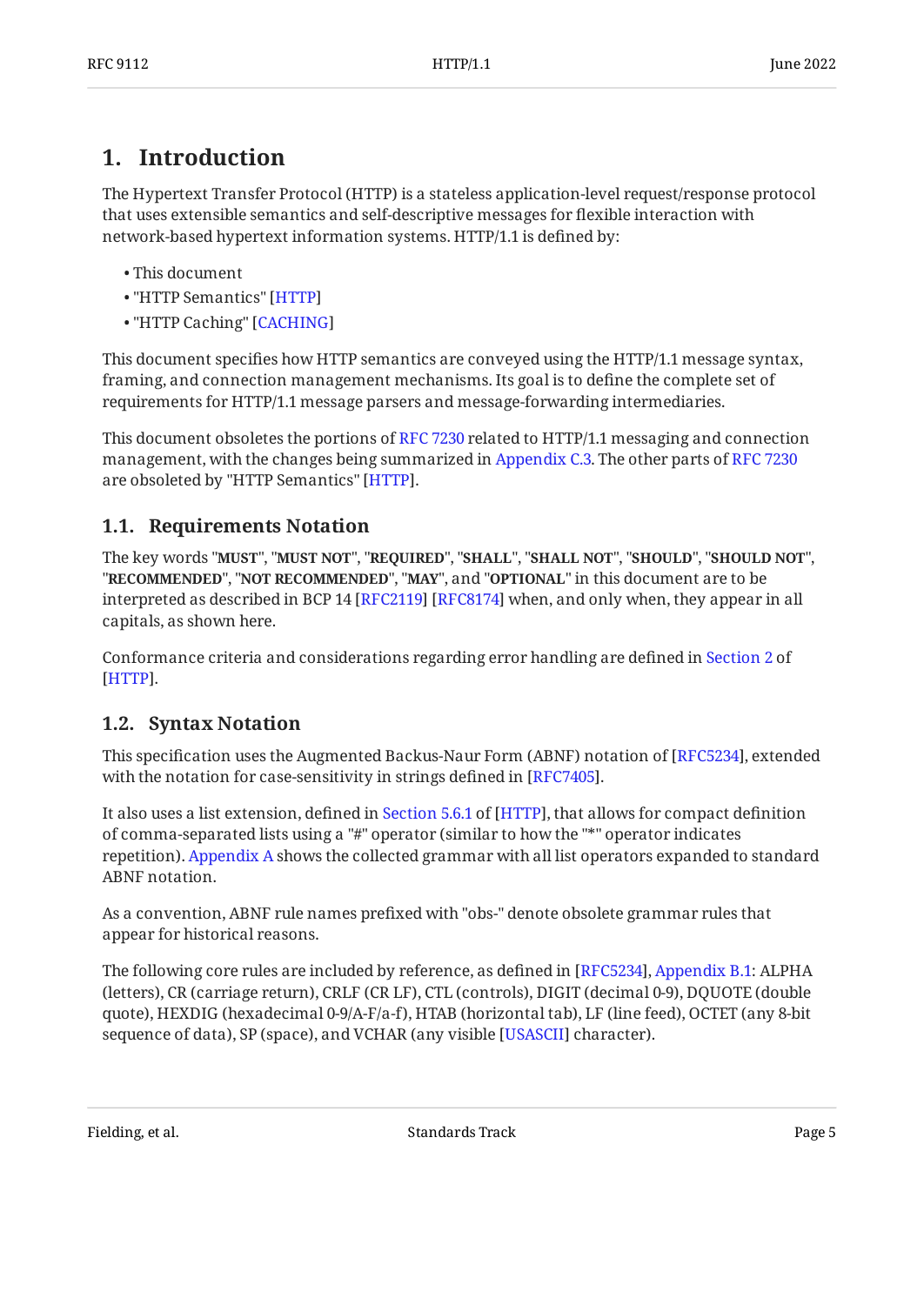The rules below are defined in [[HTTP\]](#page-35-3):

| <b>BWS</b>          | $=$ <bws, 5.6.3="" [http],="" section="" see=""></bws,>                                 |
|---------------------|-----------------------------------------------------------------------------------------|
| OWS                 | $=$ <0WS, see [HTTP], Section 5.6.3>                                                    |
| <b>RWS</b>          | $=$ <rws, 5.6.3="" [http],="" section="" see=""></rws,>                                 |
| absolute-path       | = <absolute-path, 4.1="" [http],="" section="" see=""></absolute-path,>                 |
| field-name          | = <field-name, 5.1="" [http],="" section="" see=""></field-name,>                       |
| field-value         | = <field-value, 5.5="" [http],="" section="" see=""></field-value,>                     |
| obs-text            | $=$ <obs-text, 5.6.4="" [http],="" section="" see=""></obs-text,>                       |
|                     | quoted-string = <quoted-string, 5.6.4="" [http],="" section="" see=""></quoted-string,> |
| token               | = <token, 5.6.2="" [http],="" section="" see=""></token,>                               |
| $transfer-coding =$ |                                                                                         |
|                     | <transfer-coding, 10.1.4="" [http],="" section="" see=""></transfer-coding,>            |
|                     |                                                                                         |

<span id="page-5-2"></span>The rules below are defined in [[URI\]](#page-36-6):

 absolute-URI = <absolute-URI, see [URI], Section 4.3> authority = <authority, see [URI], Section 3.2> uri-host = <host, see [URI], Section 3.2.2> port = <port, see [URI], Section 3.2.3> query = <query, see [URI], Section 3.4>

# <span id="page-5-0"></span>**[2. Message](#page-5-0)**

HTTP/1.1clients and servers communicate by sending messages. See Section 3 of [HTTP] for the general terminology and core concepts of HTTP.

## <span id="page-5-1"></span>**[2.1. Message Format](#page-5-1)**

An HTTP/1.1 message consists of a start-line followed by a CRLF and a sequence of octets in a format similar to the Internet Message Format [\[RFC5322\]](#page-37-2): zero or more header field lines (collectively referred to as the "headers" or the "header section"), an empty line indicating the end of the header section, and an optional message body.

```
 HTTP-message = start-line CRLF
                   *( field-line CRLF )
                   CRLF
                   [ message-body ]
```
A message can be either a request from client to server or a response from server to client. Syntactically, the two types of messages differ only in the start-line, which is either a request-line (for requests) or a status-line (for responses), and in the algorithm for determining the length of the message body ([Section 6\)](#page-15-0).

start-line = request-line / status-line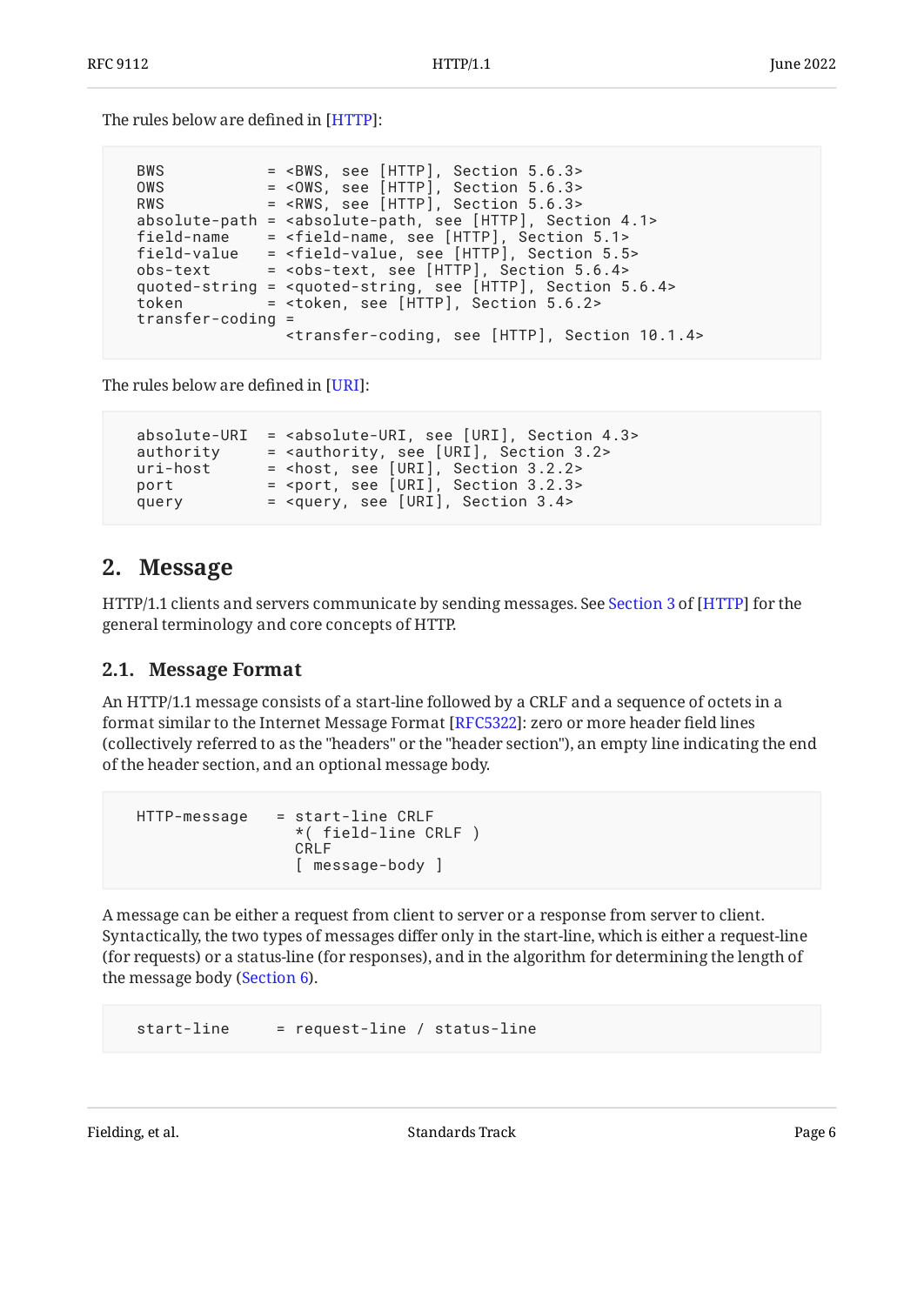In theory, a client could receive requests and a server could receive responses, distinguishing them by their different start-line formats. In practice, servers are implemented to only expect a request (a response is interpreted as an unknown or invalid request method), and clients are implemented to only expect a response.

HTTP makes use of some protocol elements similar to the Multipurpose Internet Mail Extensions (MIME) [[RFC2045\]](#page-37-3). See [Appendix B](#page-39-0) for the differences between HTTP and MIME messages.

## <span id="page-6-0"></span>**[2.2. Message Parsing](#page-6-0)**

The normal procedure for parsing an HTTP message is to read the start-line into a structure, read each header field line into a hash table by field name until the empty line, and then use the parsed data to determine if a message body is expected. If a message body has been indicated, then it is read as a stream until an amount of octets equal to the message body length is read or the connection is closed.

A recipient **MUST** parse an HTTP message as a sequence of octets in an encoding that is a superset of US-ASCII [USASCII]. Parsing an HTTP message as a stream of Unicode characters, without regard for the specific encoding, creates security vulnerabilities due to the varying ways that string processing libraries handle invalid multibyte character sequences that contain the octet LF (%x0A). String-based parsers can only be safely used within protocol elements after the element has been extracted from the message, such as within a header field line value after message parsing has delineated the individual field lines.

Although the line terminator for the start-line and fields is the sequence CRLF, a recipient **MAY** recognize a single LF as a line terminator and ignore any preceding CR.

A sender **MUST NOT** generate a bare CR (a CR character not immediately followed by LF) within any protocol elements other than the content. A recipient of such a bare CR **MUST** consider that element to be invalid or replace each bare CR with SP before processing the element or forwarding the message.

Older HTTP/1.0 user agent implementations might send an extra CRLF after a POST request as a workaround for some early server applications that failed to read message body content that was not terminated by a line-ending. An HTTP/1.1 user agent **MUST NOT** preface or follow a request with an extra CRLF. If terminating the request message body with a line-ending is desired, then the user agent **MUST** count the terminating CRLF octets as part of the message body length.

In the interest of robustness, a server that is expecting to receive and parse a request-line **SHOULD** ignore at least one empty line (CRLF) received prior to the request-line.

A sender **MUST NOT** send whitespace between the start-line and the first header field.

A recipient that receives whitespace between the start-line and the first header field **MUST** either reject the message as invalid or consume each whitespace-preceded line without further processing of it (i.e., ignore the entire line, along with any subsequent lines preceded by whitespace, until a properly formed header field is received or the header section is terminated).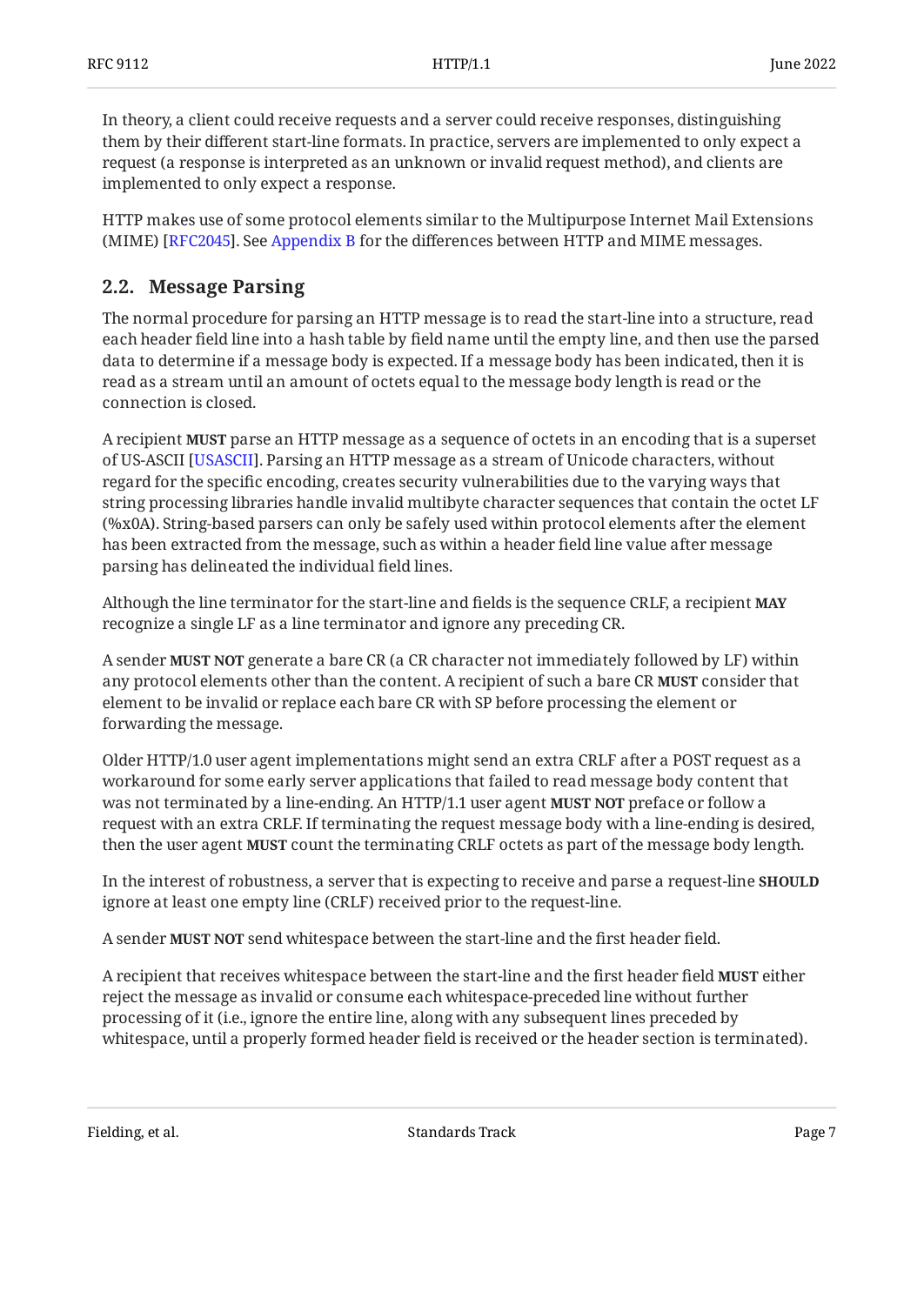Rejection or removal of invalid whitespace-preceded lines is necessary to prevent their misinterpretation by downstream recipients that might be vulnerable to request smuggling ([Section 11.2\)](#page-33-0) or response splitting ([Section 11.1\)](#page-32-1) attacks.

When a server listening only for HTTP request messages, or processing what appears from the start-line to be an HTTP request message, receives a sequence of octets that does not match the HTTP-message grammar aside from the robustness exceptions listed above, the server **SHOULD** respond with a 400 (Bad Request) response and close the connection.

## <span id="page-7-0"></span>**[2.3. HTTP Version](#page-7-0)**

HTTP uses a "<major>.<minor>" numbering scheme to indicate versions of the protocol. This specificationdefines version "1.1". Section 2.5 of [HTTP] specifies the semantics of HTTP version numbers.

The version of an HTTP/1.x message is indicated by an HTTP-version field in the [start-line.](#page-5-1) HTTPversion is case-sensitive.

```
 HTTP-version = HTTP-name "/" DIGIT "." DIGIT
 HTTP-name = %s"HTTP"
```
When an HTTP/1.1 message is sent to an HTTP/1.0 recipient [HTTP/1.0] or a recipient whose version is unknown, the HTTP/1.1 message is constructed such that it can be interpreted as a valid HTTP/1.0 message if all of the newer features are ignored. This specification places recipientversion requirements on some new features so that a conformant sender will only use compatible features until it has determined, through configuration or the receipt of a message, that the recipient supports HTTP/1.1.

Intermediaries that process HTTP messages (i.e., all intermediaries other than those acting as tunnels) **MUST** send their own HTTP-version in forwarded messages, unless it is purposefully downgraded as a workaround for an upstream issue. In other words, an intermediary is not allowed to blindly forward the [start-line](#page-5-1) without ensuring that the protocol version in that message matches a version to which that intermediary is conformant for both the receiving and sending of messages. Forwarding an HTTP message without rewriting the HTTP-version might result in communication errors when downstream recipients use the message sender's version to determine what features are safe to use for later communication with that sender.

A server **MAY** send an HTTP/1.0 response to an HTTP/1.1 request if it is known or suspected that the client incorrectly implements the HTTP specification and is incapable of correctly processing later version responses, such as when a client fails to parse the version number correctly or when an intermediary is known to blindly forward the HTTP-version even when it doesn't conform to the given minor version of the protocol. Such protocol downgrades **SHOULD NOT** be performed unless triggered by specific client attributes, such as when one or more of the request header fields (e.g., User-Agent) uniquely match the values sent by a client known to be in error.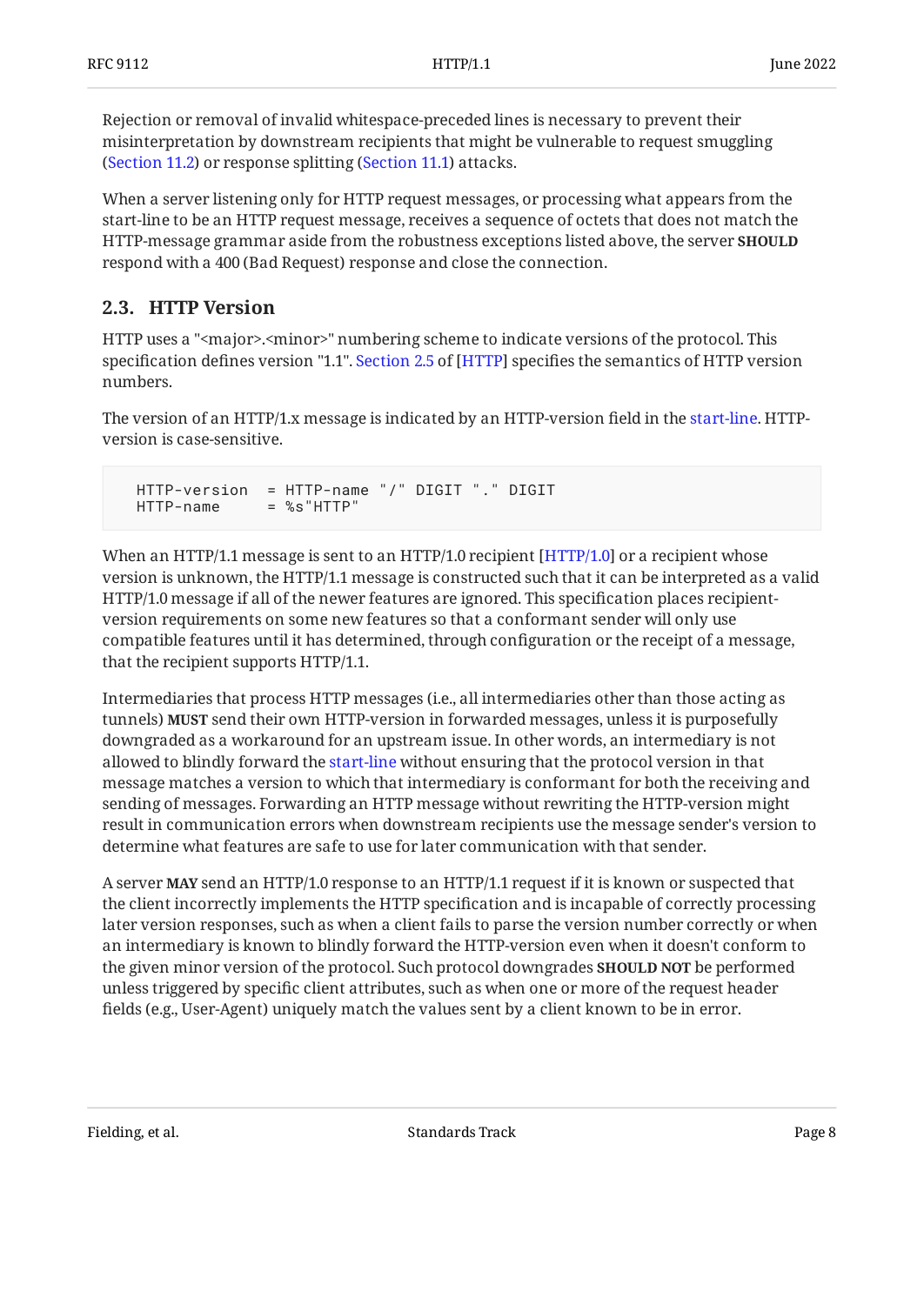# <span id="page-8-0"></span>**[3. Request Line](#page-8-0)**

A request-line begins with a method token, followed by a single space (SP), the request-target, and another single space (SP), and ends with the protocol version.

request-line = method SP request-target SP HTTP-version

Although the request-line grammar rule requires that each of the component elements be separated by a single SP octet, recipients **MAY** instead parse on whitespace-delimited word boundaries and, aside from the CRLF terminator, treat any form of whitespace as the SP separator while ignoring preceding or trailing whitespace; such whitespace includes one or more of the following octets: SP, HTAB, VT (%x0B), FF (%x0C), or bare CR. However, lenient parsing can result in request smuggling security vulnerabilities if there are multiple recipients of the message and each has its own unique interpretation of robustness (see [Section 11.2\)](#page-33-0).

HTTP does not place a predefined limit on the length of a request-line, as described in [Section 2.3](https://www.rfc-editor.org/rfc/rfc9110#section-2.3) of [[HTTP\]](#page-35-3). A server that receives a method longer than any that it implements **SHOULD** respond with a 501 (Not Implemented) status code. A server that receives a request-target longer than any URI it wishes to parse **MUST** respond with a 414 (URI Too Long) status code (see [Section 15.5.15](https://www.rfc-editor.org/rfc/rfc9110#section-15.5.15) of ). [[HTTP\]](#page-35-3)

Various ad hoc limitations on request-line length are found in practice. It is **RECOMMENDED** that all HTTP senders and recipients support, at a minimum, request-line lengths of 8000 octets.

# <span id="page-8-1"></span>**[3.1. Method](#page-8-1)**

The method token indicates the request method to be performed on the target resource. The request method is case-sensitive.

 $method = token$ 

Therequest methods defined by this specification can be found in Section 9 of [HTTP], along with information regarding the HTTP method registry and considerations for defining new methods.

## <span id="page-8-2"></span>**[3.2. Request Target](#page-8-2)**

The request-target identifies the target resource upon which to apply the request. The client derives a request-target from its desired target URI. There are four distinct formats for the request-target, depending on both the method being requested and whether the request is to a proxy.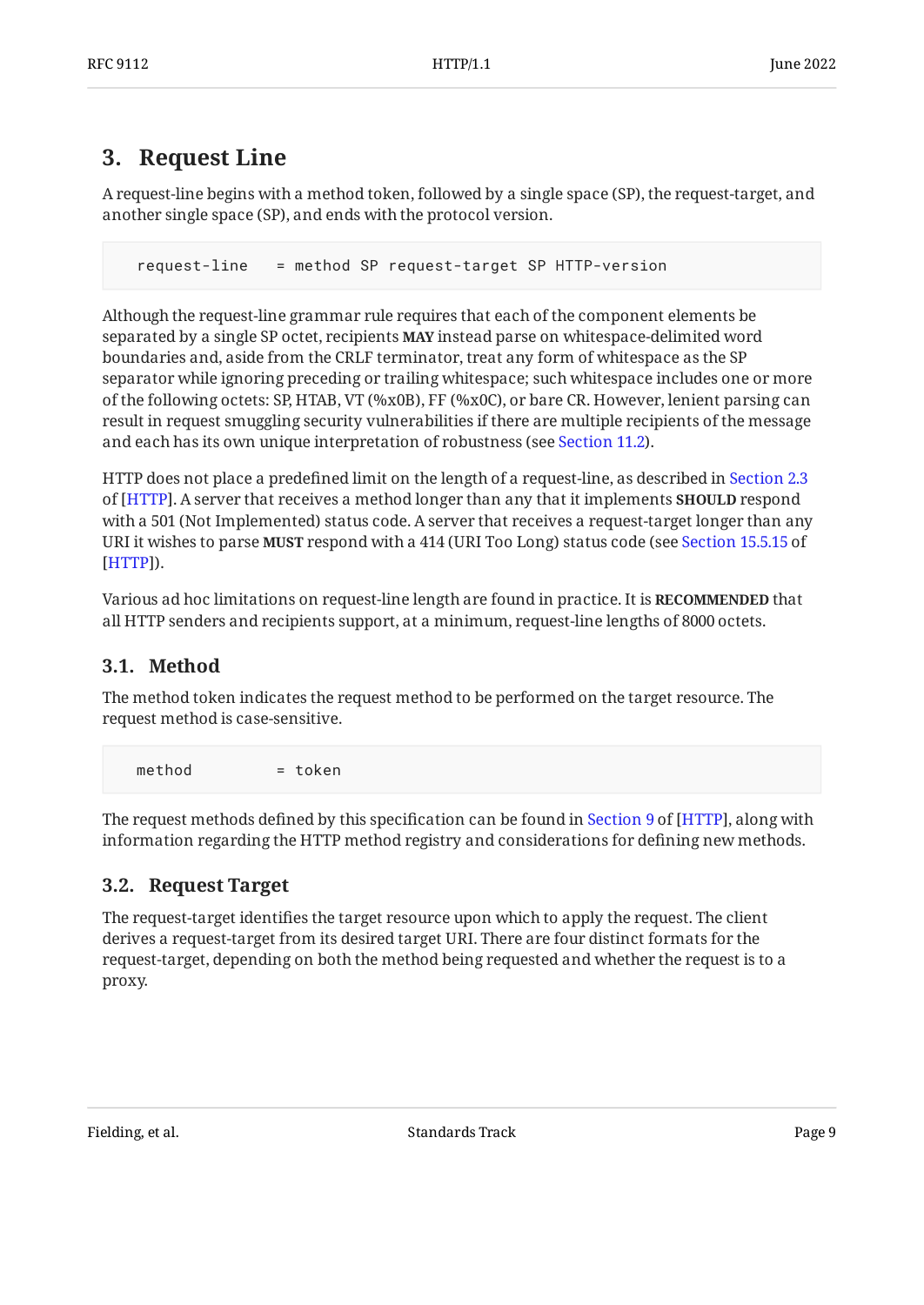```
 request-target = origin-form
                / absolute-form
                 / authority-form
                 / asterisk-form
```
No whitespace is allowed in the request-target. Unfortunately, some user agents fail to properly encode or exclude whitespace found in hypertext references, resulting in those disallowed characters being sent as the request-target in a malformed request-line.

Recipients of an invalid request-line SHOULD respond with either a 400 (Bad Request) error or a 301 (Moved Permanently) redirect with the request-target properly encoded. A recipient **SHOULD** attempt to autocorrect and then process the request without a redirect, since the invalid **NOT** request-line might be deliberately crafted to bypass security filters along the request chain.

A client **MUST** send a Host header field (Section 7.2 of [HTTP]) in all HTTP/1.1 request messages. If the target URI includes an authority component, then a client **MUST** send a field value for Host that is identical to that authority component, excluding any userinfo subcomponent and its "@" delimiter [\(](https://www.rfc-editor.org/rfc/rfc9110#section-4.2)Section 4.2 of [HTTP]). If the authority component is missing or undefined for the target URI, then a client **MUST** send a Host header field with an empty field value.

A server **MUST** respond with a 400 (Bad Request) status code to any HTTP/1.1 request message that lacks a Host header field and to any request message that contains more than one Host header field line or a Host header field with an invalid field value.

#### <span id="page-9-0"></span>**[3.2.1. origin-form](#page-9-0)**

The most common form of request-target is the "origin-form".

```
 origin-form = absolute-path [ "?" query ]
```
When making a request directly to an origin server, other than a CONNECT or server-wide OPTIONS request (as detailed below), a client **MUST** send only the absolute path and query components of the target URI as the request-target. If the target URI's path component is empty, the client **MUST** send "/" as the path within the origin-form of request-target. A Host header field is alsosent, as defined in Section 7.2 of [HTTP].

For example, a client wishing to retrieve a representation of the resource identified as

http://www.example.org/where?q=now

directly from the origin server would open (or reuse) a TCP connection to port 80 of the host "www.example.org" and send the lines:

```
GET /where?q=now HTTP/1.1
Host: www.example.org
```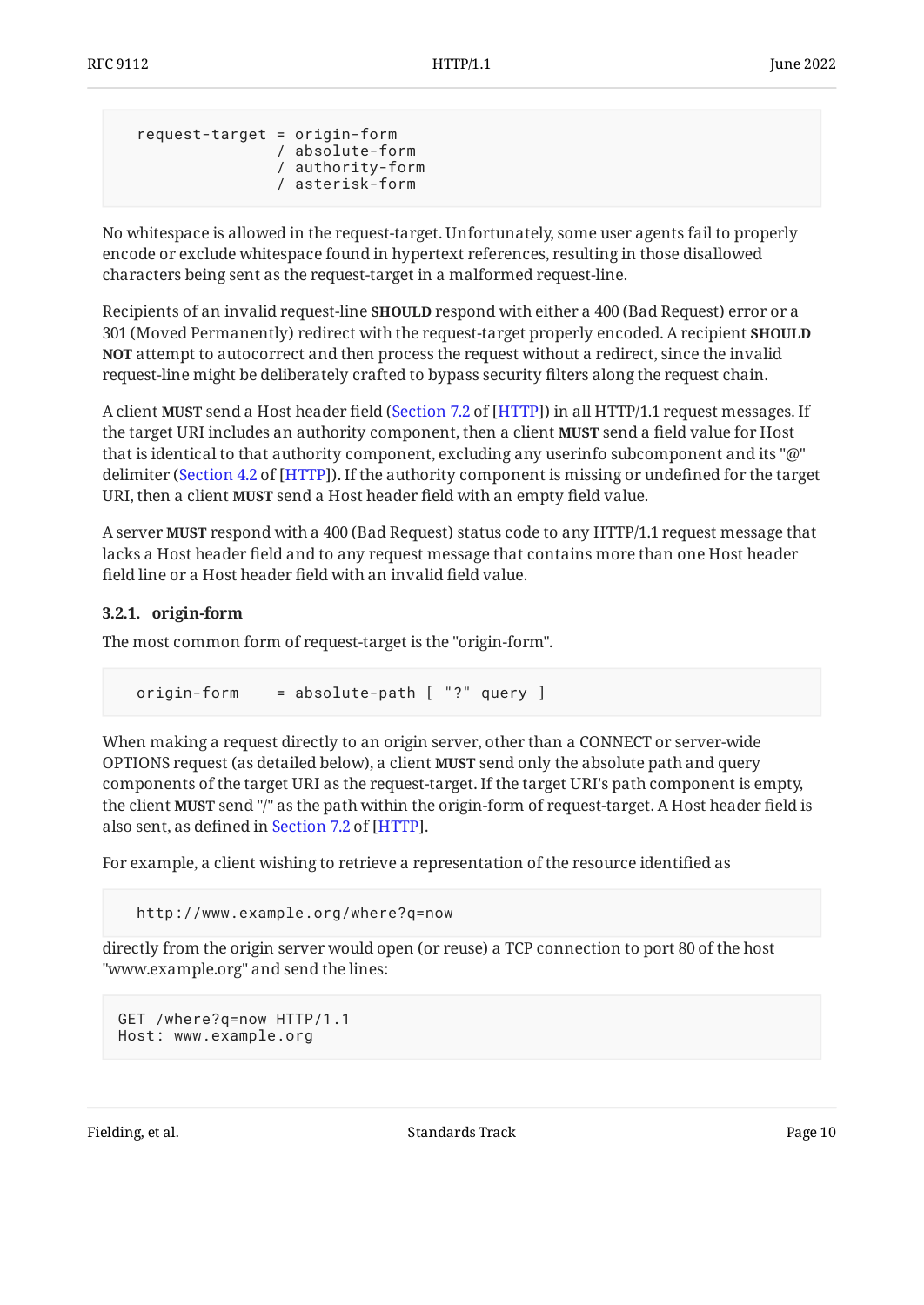<span id="page-10-0"></span>followed by the remainder of the request message.

#### **[3.2.2. absolute-form](#page-10-0)**

When making a request to a proxy, other than a CONNECT or server-wide OPTIONS request (as detailed below), a client **MUST** send the target URI in "absolute-form" as the request-target.

absolute-form = absolute-URI

The proxy is requested to either service that request from a valid cache, if possible, or make the same request on the client's behalf either to the next inbound proxy server or directly to the origin server indicated by the request-target. Requirements on such "forwarding" of messages are definedin Section 7.6 of [HTTP].

An example absolute-form of request-line would be:

```
GET http://www.example.org/pub/WWW/TheProject.html HTTP/1.1
```
A client **MUST** send a Host header field in an HTTP/1.1 request even if the request-target is in the absolute-form, since this allows the Host information to be forwarded through ancient HTTP/1.0 proxies that might not have implemented Host.

When a proxy receives a request with an absolute-form of request-target, the proxy **MUST** ignore the received Host header field (if any) and instead replace it with the host information of the request-target. A proxy that forwards such a request **MUST** generate a new Host field value based on the received request-target rather than forward the received Host field value.

When an origin server receives a request with an absolute-form of request-target, the origin server **MUST** ignore the received Host header field (if any) and instead use the host information of the request-target. Note that if the request-target does not have an authority component, an empty Host header field will be sent in this case.

A server **MUST** accept the absolute-form in requests even though most HTTP/1.1 clients will only send the absolute-form to a proxy.

#### <span id="page-10-1"></span>**[3.2.3. authority-form](#page-10-1)**

The "authority-form" of request-target is only used for CONNECT requests (Section 9.3.6 of [HTTP]). It consists of only the uri-host and port number of the tunnel destination, separated by a colon (":").

```
 authority-form = uri-host ":" port
```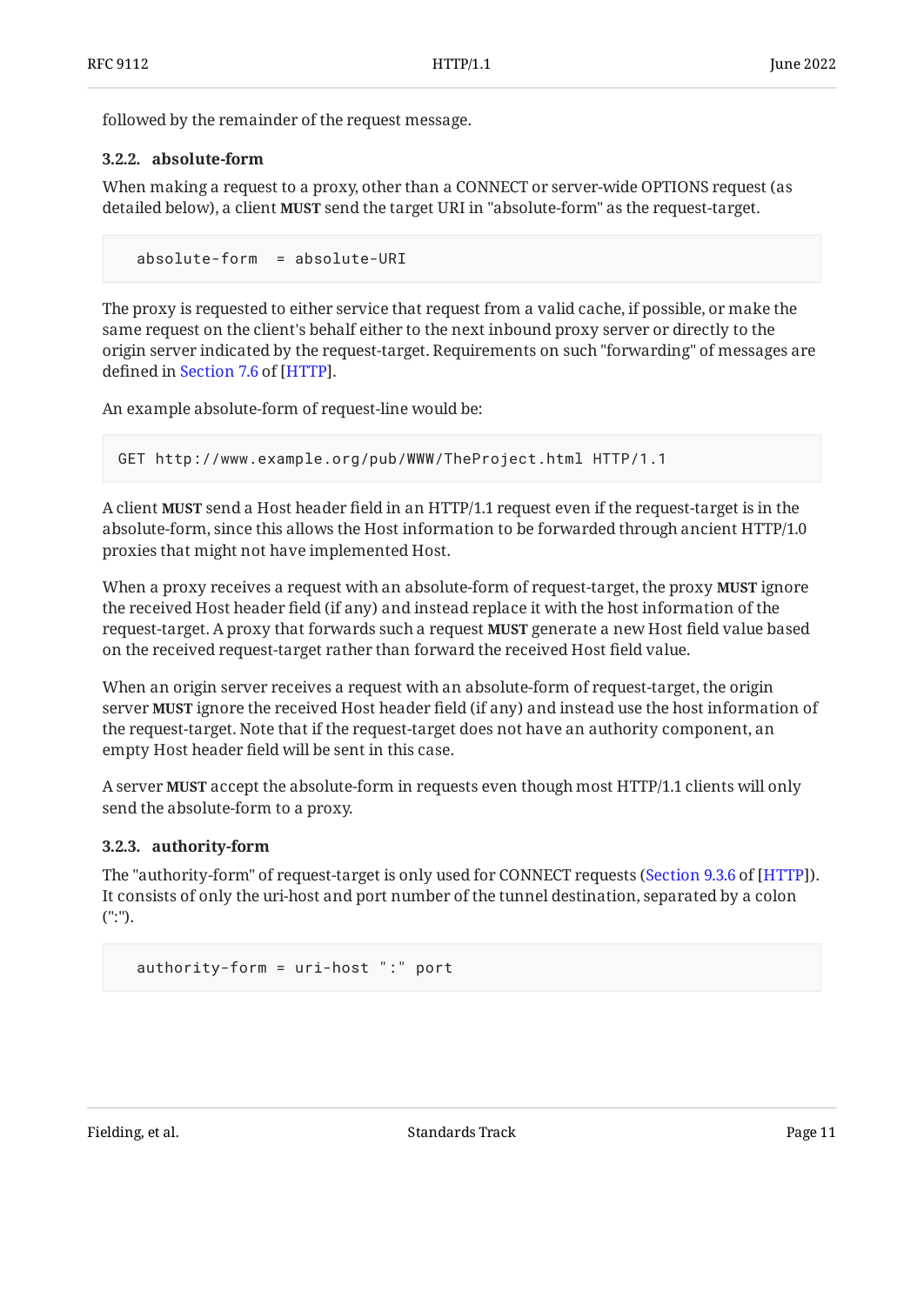When making a CONNECT request to establish a tunnel through one or more proxies, a client **MUST** send only the host and port of the tunnel destination as the request-target. The client obtains the host and port from the target URI's [authority](#page-5-2) component, except that it sends the scheme's default port if the target URI elides the port. For example, a CONNECT request to "http:// www.example.com" looks like the following:

```
CONNECT www.example.com:80 HTTP/1.1
Host: www.example.com
```
#### <span id="page-11-0"></span>**[3.2.4. asterisk-form](#page-11-0)**

The "asterisk-form" of request-target is only used for a server-wide OPTIONS request ( [Section 9.3.7](https://www.rfc-editor.org/rfc/rfc9110#section-9.3.7) ). of [[HTTP\]](#page-35-3)

asterisk-form = "\*"

When a client wishes to request OPTIONS for the server as a whole, as opposed to a specific named resource of that server, the client **MUST** send only "\*" (%x2A) as the request-target. For example,

```
OPTIONS * HTTP/1.1
```
If a proxy receives an OPTIONS request with an absolute-form of request-target in which the URI has an empty path and no query component, then the last proxy on the request chain **MUST** send a request-target of "\*" when it forwards the request to the indicated origin server.

For example, the request

```
OPTIONS http://www.example.org:8001 HTTP/1.1
```
would be forwarded by the final proxy as

```
OPTIONS * HTTP/1.1
Host: www.example.org:8001
```
<span id="page-11-1"></span>after connecting to port 8001 of host "www.example.org".

## **[3.3. Reconstructing the Target URI](#page-11-1)**

The target URI is the [request-target](#page-8-2) when the request-target is in [absolute-form.](#page-10-0) In that case, a server will parse the URI into its generic components for further evaluation.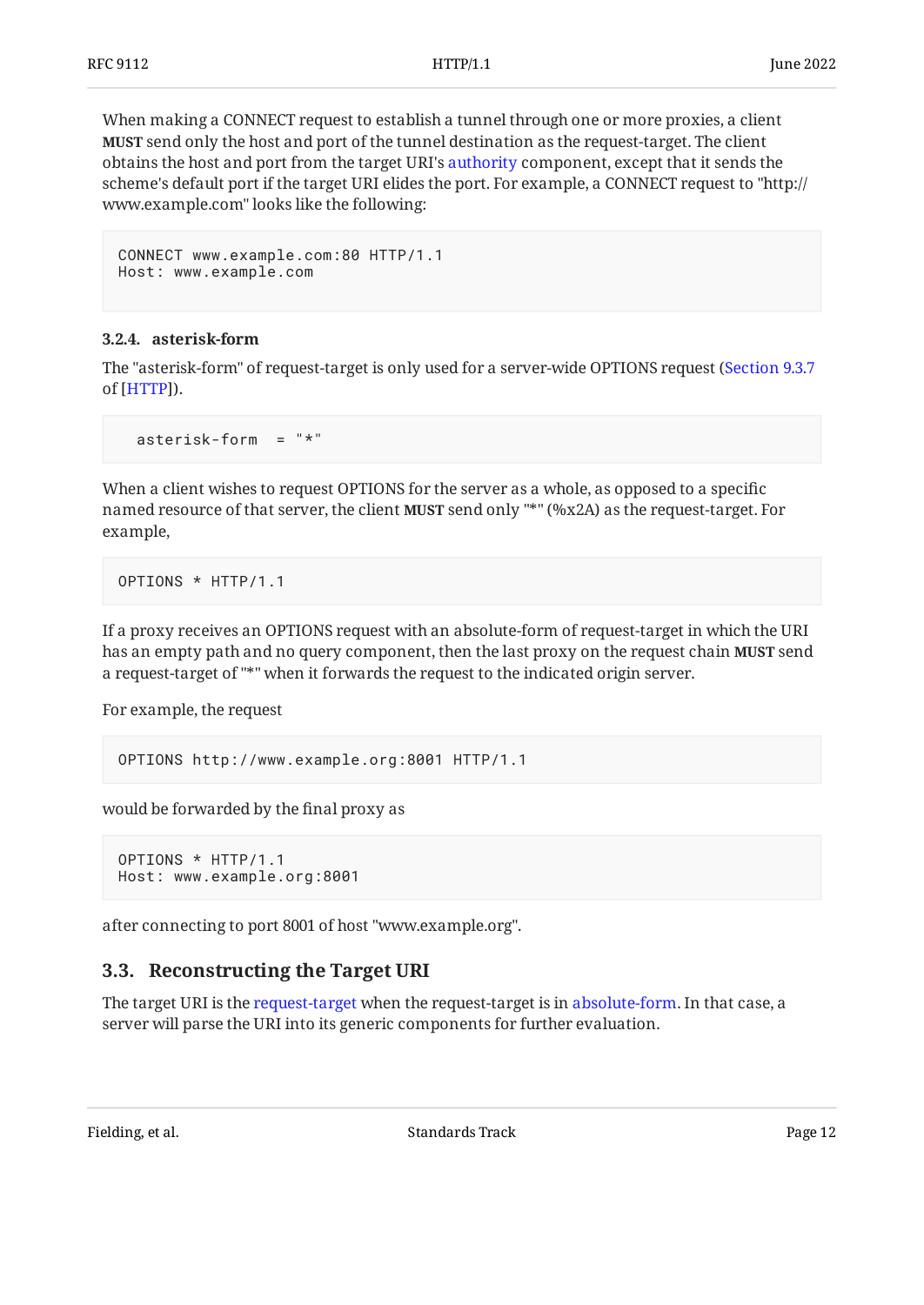Otherwise, the server reconstructs the target URI from the connection context and various parts of the request message in order to identify the target resource (Section 7.1 of [HTTP]):

- $\bullet$  If the server's configuration provides for a fixed URI scheme, or a scheme is provided by a trusted outbound gateway, that scheme is used for the target URI. This is common in largescale deployments because a gateway server will receive the client's connection context and replace that with their own connection to the inbound server. Otherwise, if the request is received over a secured connection, the target URI's scheme is "https"; if not, the scheme is "http".
- $\bullet$  If the request-target is in [authority-form,](#page-10-1) the target URI's authority component is the requesttarget. Otherwise, the target URI's authority component is the field value of the Host header field. If there is no Host header field or if its field value is empty or invalid, the target URI's authority component is empty.
- $\bullet$  If the request-target is in [authority-form](#page-10-1) or [asterisk-form](#page-11-0), the target URI's combined path and [query](#page-5-2) component is empty. Otherwise, the target URI's combined path and [query](#page-5-2) component is the request-target.
- The components of a reconstructed target URI, once determined as above, can be recombined into [absolute-URI](#page-5-2) form by concatenating the scheme, "://", authority, and combined path and query component.

Example 1: The following message received over a secure connection

```
GET /pub/WWW/TheProject.html HTTP/1.1
Host: www.example.org
```
has a target URI of

```
 https://www.example.org/pub/WWW/TheProject.html
```
Example 2: The following message received over an insecure connection

```
OPTIONS * HTTP/1.1
Host: www.example.org:8080
```
has a target URI of

http://www.example.org:8080

If the target URI's authority component is empty and its URI scheme requires a non-empty authority (as is the case for "http" and "https"), the server can reject the request or determine whether a configured default applies that is consistent with the incoming connection's context. Context might include connection details like address and port, what security has been applied, and locally defined information specific to that server's configuration. An empty authority is replaced with the configured default before further processing of the request.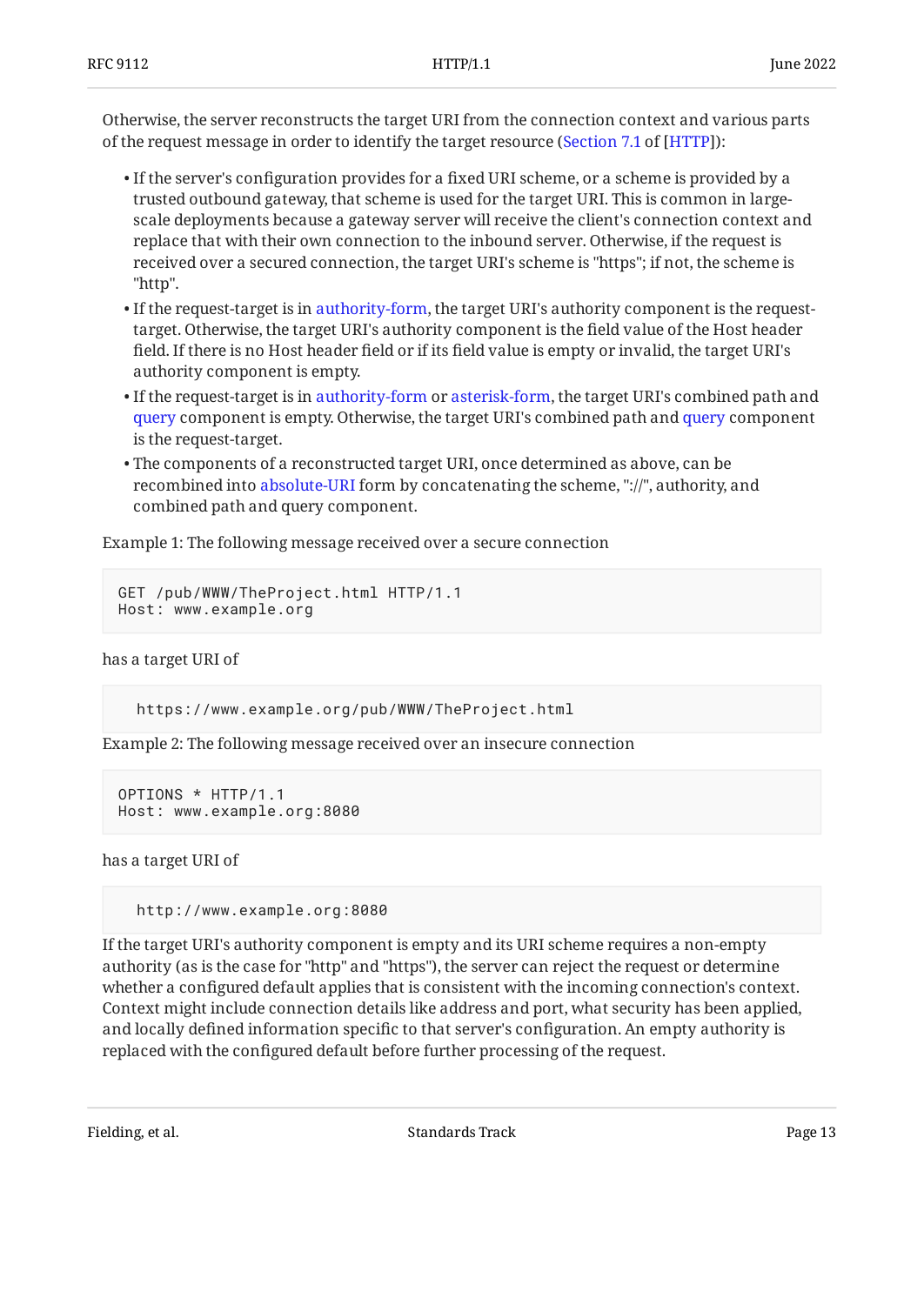Supplying a default name for authority within the context of a secured connection is inherently unsafe if there is any chance that the user agent's intended authority might differ from the default. A server that can uniquely identify an authority from the request context **MAY** use that identity as a default without this risk. Alternatively, it might be better to redirect the request to a safe resource that explains how to obtain a new client.

Note that reconstructing the client's target URI is only half of the process for identifying a target resource. The other half is determining whether that target URI identifies a resource for which the serveris willing and able to send a response, as defined in Section 7.4 of [HTTP].

# <span id="page-13-0"></span>**[4. Status Line](#page-13-0)**

The first line of a response message is the status-line, consisting of the protocol version, a space (SP), the status code, and another space and ending with an **OPTIONAL** textual phrase describing the status code.

status-line = HTTP-version SP status-code SP [ reason-phrase ]

Although the status-line grammar rule requires that each of the component elements be separated by a single SP octet, recipients **MAY** instead parse on whitespace-delimited word boundaries and, aside from the line terminator, treat any form of whitespace as the SP separator while ignoring preceding or trailing whitespace; such whitespace includes one or more of the following octets: SP, HTAB, VT (%x0B), FF (%x0C), or bare CR. However, lenient parsing can result in response splitting security vulnerabilities if there are multiple recipients of the message and each has its own unique interpretation of robustness (see [Section 11.1\)](#page-32-1).

The status-code element is a 3-digit integer code describing the result of the server's attempt to understand and satisfy the client's corresponding request. A recipient parses and interprets the remainder of the response message in light of the semantics defined for that status code, if the status code is recognized by that recipient, or in accordance with the class of that status code when the specific code is unrecognized.

status-code = 3DIGIT

HTTP'score status codes are defined in Section 15 of [HTTP], along with the classes of status codes, considerations for the definition of new status codes, and the IANA registry for collecting such definitions.

The reason-phrase element exists for the sole purpose of providing a textual description associated with the numeric status code, mostly out of deference to earlier Internet application protocols that were more frequently used with interactive text clients.

reason-phrase =  $1*($  HTAB / SP / VCHAR / obs-text )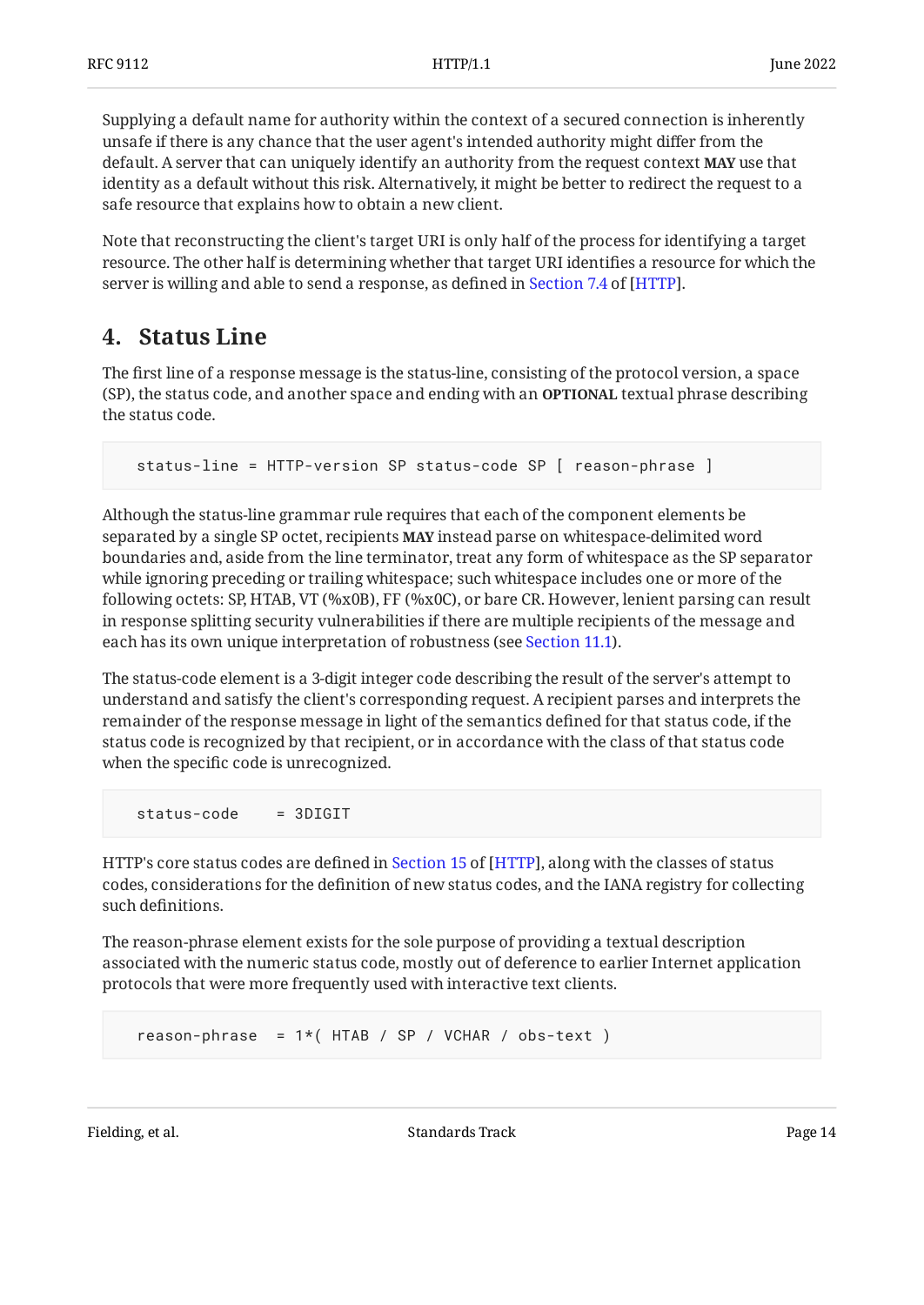A client **SHOULD** ignore the reason-phrase content because it is not a reliable channel for information (it might be translated for a given locale, overwritten by intermediaries, or discarded when the message is forwarded via other versions of HTTP). A server **MUST** send the space that separates the status-code from the reason-phrase even when the reason-phrase is absent (i.e., the status-line would end with the space).

# <span id="page-14-0"></span>**[5. Field Syntax](#page-14-0)**

Each field line consists of a case-insensitive field name followed by a colon (":"), optional leading whitespace, the field line value, and optional trailing whitespace.

field-line = field-name ":" OWS field-value OWS

Rulesfor parsing within field values are defined in Section 5.5 of [HTTP]. This section covers the generic syntax for header field inclusion within, and extraction from, HTTP/1.1 messages.

## <span id="page-14-1"></span>**[5.1. Field Line Parsing](#page-14-1)**

Messages are parsed using a generic algorithm, independent of the individual field names. The contents within a given field line value are not parsed until a later stage of message interpretation (usually after the message's entire field section has been processed).

No whitespace is allowed between the field name and colon. In the past, differences in the handling of such whitespace have led to security vulnerabilities in request routing and response handling. A server **MUST** reject, with a response status code of 400 (Bad Request), any received request message that contains whitespace between a header field name and colon. A proxy **MUST** remove any such whitespace from a response message before forwarding the message downstream.

A field line value might be preceded and/or followed by optional whitespace (OWS); a single SP preceding the field line value is preferred for consistent readability by humans. The field line value does not include that leading or trailing whitespace: OWS occurring before the first nonwhitespace octet of the field line value, or after the last non-whitespace octet of the field line value, is excluded by parsers when extracting the field line value from a field line.

## <span id="page-14-2"></span>**[5.2. Obsolete Line Folding](#page-14-2)**

Historically, HTTP/1.x field values could be extended over multiple lines by preceding each extra line with at least one space or horizontal tab (obs-fold). This specification deprecates such line folding except within the "message/http" media type ([Section 10.1\)](#page-30-1).

```
 obs-fold = OWS CRLF RWS
              ; obsolete line folding
```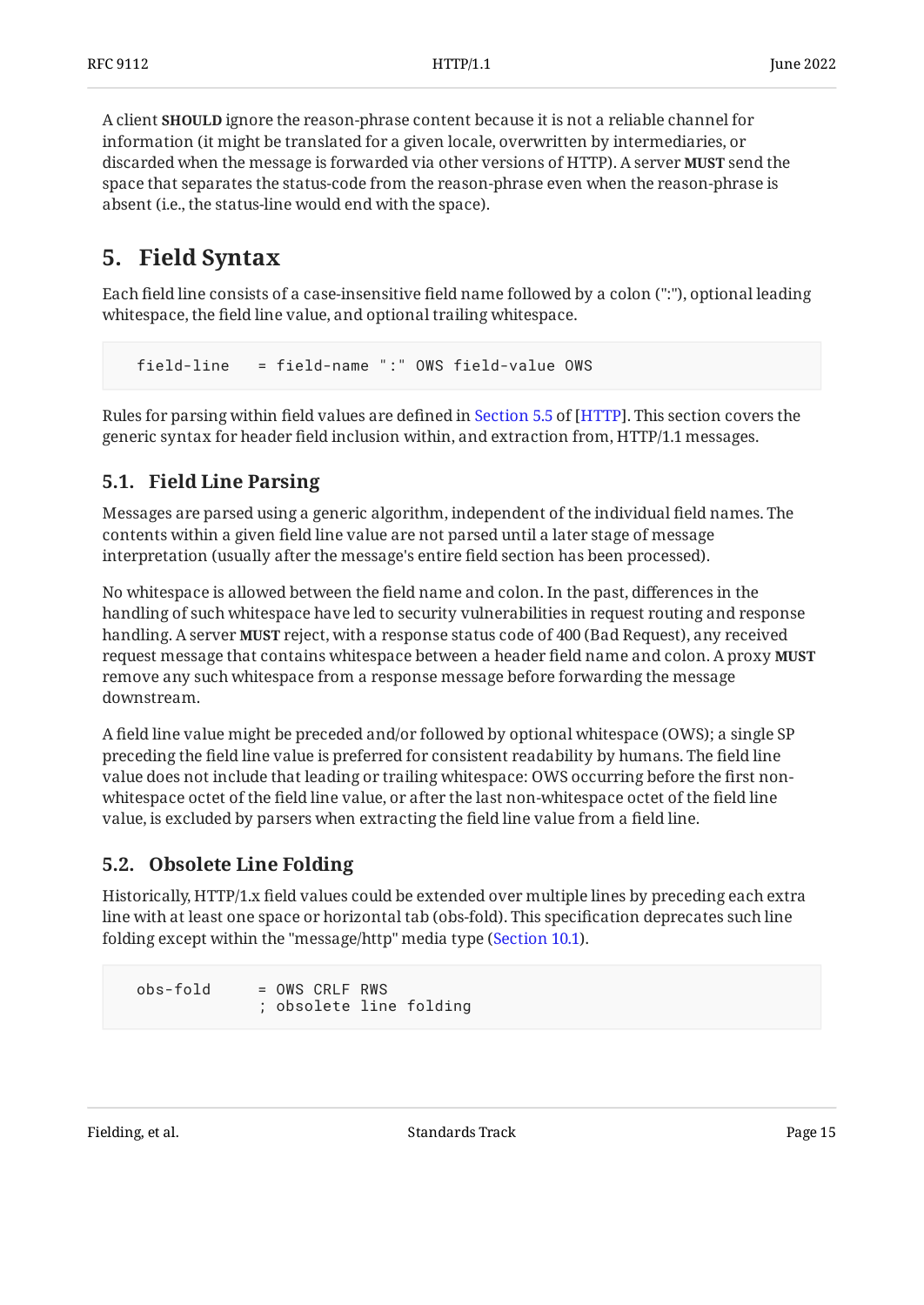A sender **MUST NOT** generate a message that includes line folding (i.e., that has any field line value that contains a match to the [obs-fold](#page-14-2) rule) unless the message is intended for packaging within the "message/http" media type.

A server that receives an [obs-fold](#page-14-2) in a request message that is not within a "message/http" container **MUST** either reject the message by sending a 400 (Bad Request), preferably with a representation explaining that obsolete line folding is unacceptable, or replace each received [obs](#page-14-2)[fold](#page-14-2) with one or more [SP](#page-4-3) octets prior to interpreting the field value or forwarding the message downstream.

A proxy or gateway that receives an [obs-fold](#page-14-2) in a response message that is not within a "message/ http" container **MUST** either discard the message and replace it with a 502 (Bad Gateway) response, preferably with a representation explaining that unacceptable line folding was received, or replace each received [obs-fold](#page-14-2) with one or more [SP](#page-4-3) octets prior to interpreting the field value or forwarding the message downstream.

A user agent that receives an [obs-fold](#page-14-2) in a response message that is not within a "message/http" container **MUST** replace each received [obs-fold](#page-14-2) with one or more [SP](#page-4-3) octets prior to interpreting the field value.

# <span id="page-15-0"></span>**[6. Message Body](#page-15-0)**

The message body (if any) of an HTTP/1.1 message is used to carry content (Section 6.4 of [HTTP]) for the request or response. The message body is identical to the content unless a transfer coding has been applied, as described in [Section 6.1.](#page-15-1)

message-body = \*OCTET

The rules for determining when a message body is present in an HTTP/1.1 message differ for requests and responses.

The presence of a message body in a request is signaled by a [Content-Length](#page-17-0) or [Transfer-](#page-15-1)[Encoding](#page-15-1) header field. Request message framing is independent of method semantics.

The presence of a message body in a response, as detailed in [Section 6.3](#page-17-1), depends on both the request method to which it is responding and the response status code. This corresponds to when response content is allowed by HTTP semantics ([Section 6.4.1](https://www.rfc-editor.org/rfc/rfc9110#section-6.4.1) of [\[HTTP](#page-35-3)]).

## <span id="page-15-1"></span>**[6.1. Transfer-Encoding](#page-15-1)**

The Transfer-Encoding header field lists the transfer coding names corresponding to the sequence of transfer codings that have been (or will be) applied to the content in order to form the message body. Transfer codings are defined in [Section 7.](#page-19-0)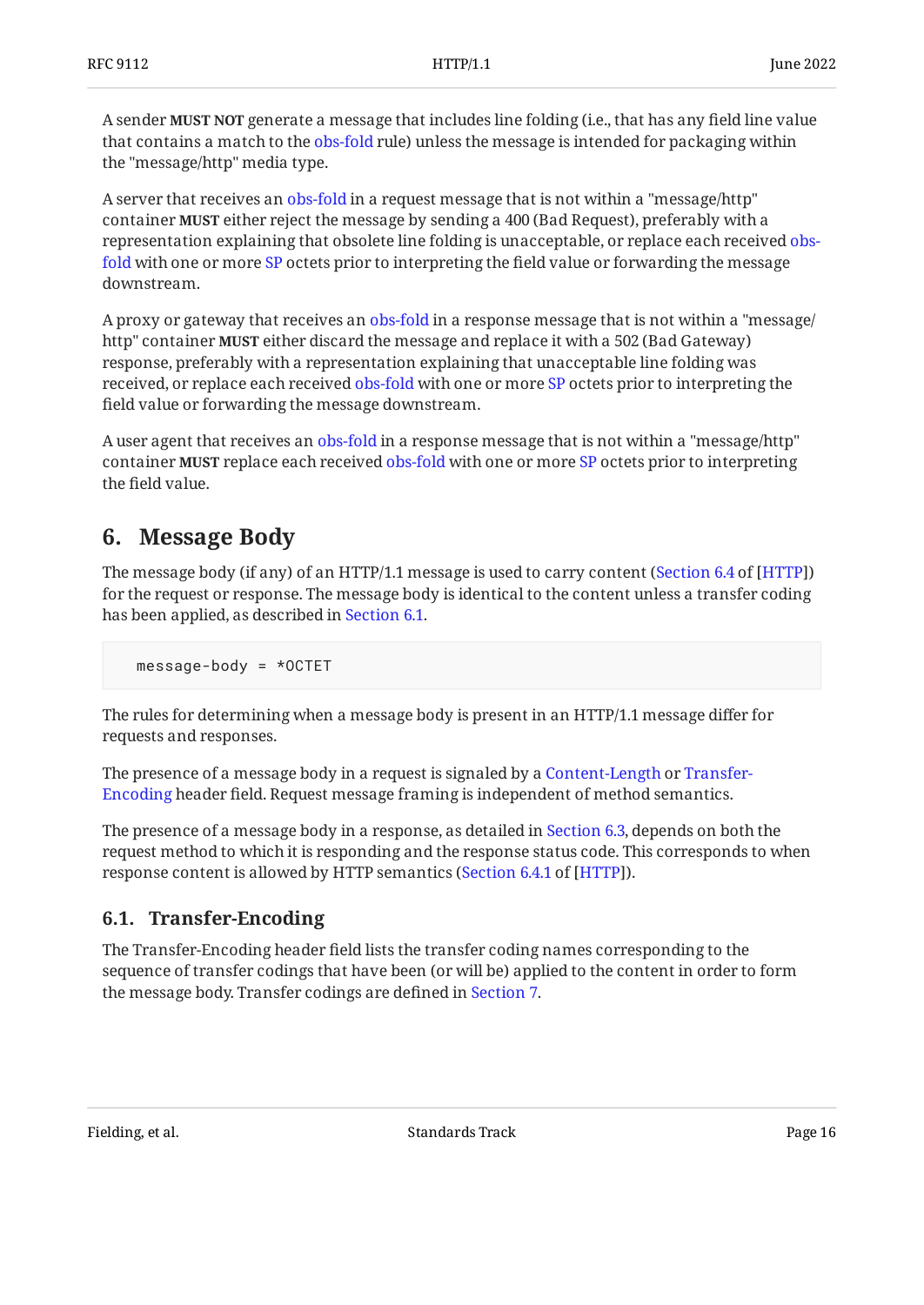```
 Transfer-Encoding = #transfer-coding
                       ; defined in [HTTP], Section 10.1.4
```
Transfer-Encoding is analogous to the Content-Transfer-Encoding field of MIME, which was designed to enable safe transport of binary data over a 7-bit transport service ( [[RFC2045\]](#page-37-3), [Section](https://www.rfc-editor.org/rfc/rfc2045#section-6) ). However, safe transport has a different focus for an 8bit-clean transfer protocol. In HTTP's [6](https://www.rfc-editor.org/rfc/rfc2045#section-6) case, Transfer-Encoding is primarily intended to accurately delimit dynamically generated content. It also serves to distinguish encodings that are only applied in transit from the encodings that are a characteristic of the selected representation.

A recipient **MUST** be able to parse the chunked transfer coding ([Section 7.1](#page-20-0)) because it plays a crucial role in framing messages when the content size is not known in advance. A sender **MUST NOT** apply the chunked transfer coding more than once to a message body (i.e., chunking an already chunked message is not allowed). If any transfer coding other than chunked is applied to a request's content, the sender **MUST** apply chunked as the final transfer coding to ensure that the message is properly framed. If any transfer coding other than chunked is applied to a response's content, the sender **MUST** either apply chunked as the final transfer coding or terminate the message by closing the connection.

For example,

Transfer-Encoding: gzip, chunked

indicates that the content has been compressed using the gzip coding and then chunked using the chunked coding while forming the message body.

Unlike Content-Encoding ([Section 8.4.1](https://www.rfc-editor.org/rfc/rfc9110#section-8.4.1) of [[HTTP\]](#page-35-3)), Transfer-Encoding is a property of the message, not of the representation. Any recipient along the request/response chain **MAY** decode the received transfer coding(s) or apply additional transfer coding(s) to the message body, assuming that corresponding changes are made to the Transfer-Encoding field value. Additional information about the encoding parameters can be provided by other header fields not defined by this specification.

Transfer-Encoding **MAY** be sent in a response to a HEAD request or in a 304 (Not Modified) response ([Section 15.4.5](https://www.rfc-editor.org/rfc/rfc9110#section-15.4.5) of [[HTTP\]](#page-35-3)) to a GET request, neither of which includes a message body, to indicate that the origin server would have applied a transfer coding to the message body if the request had been an unconditional GET. This indication is not required, however, because any recipient on the response chain (including the origin server) can remove transfer codings when they are not needed.

A server **MUST NOT** send a Transfer-Encoding header field in any response with a status code of 1xx (Informational) or 204 (No Content). A server **MUST NOT** send a Transfer-Encoding header field in any 2xx (Successful) response to a CONNECT request ([Section 9.3.6](https://www.rfc-editor.org/rfc/rfc9110#section-9.3.6) of [\[HTTP](#page-35-3)]).

A server that receives a request message with a transfer coding it does not understand **SHOULD** respond with 501 (Not Implemented).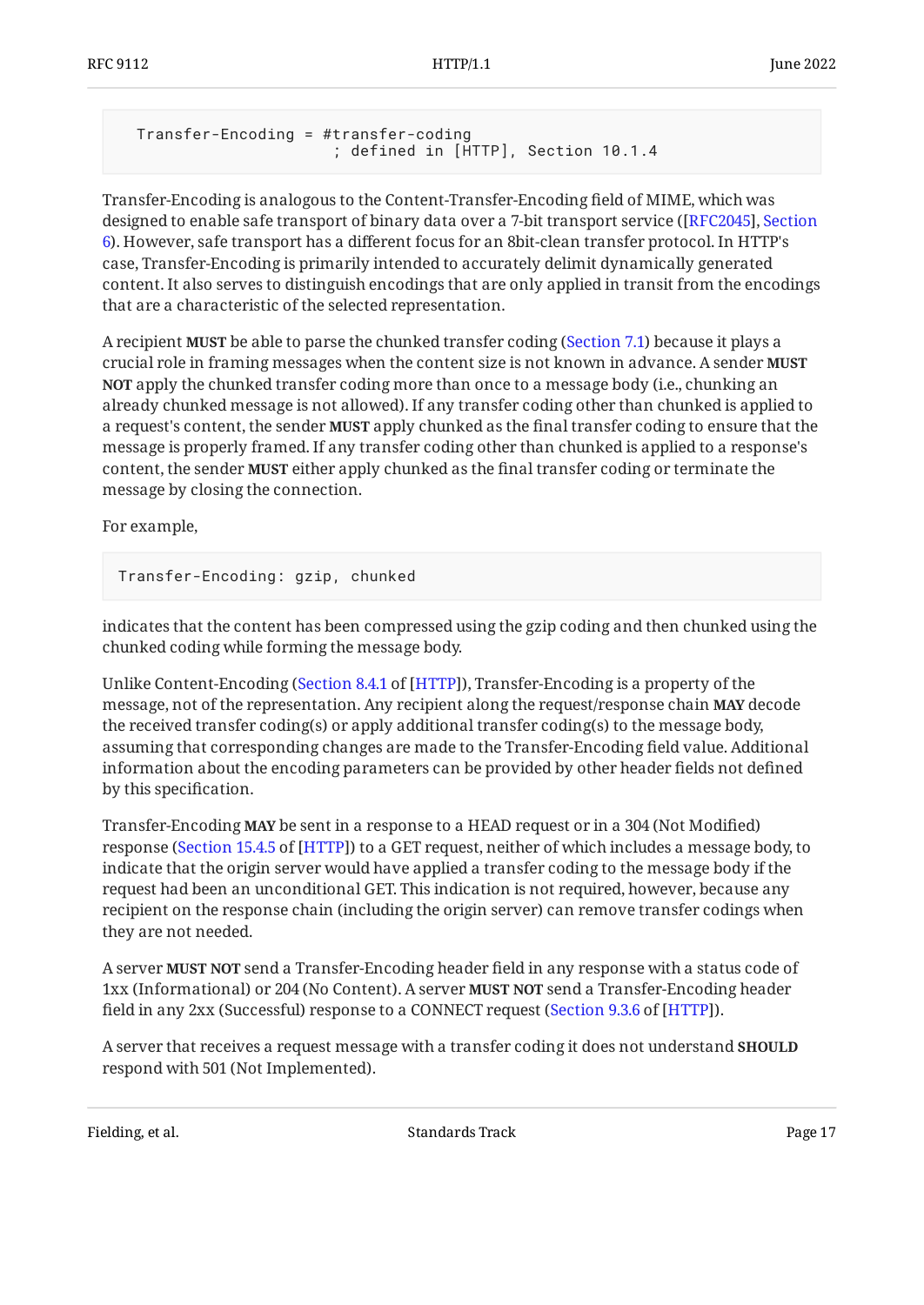Transfer-Encoding was added in HTTP/1.1. It is generally assumed that implementations advertising only HTTP/1.0 support will not understand how to process transfer-encoded content, and that an HTTP/1.0 message received with a Transfer-Encoding is likely to have been forwarded without proper handling of the chunked transfer coding in transit.

A client **MUST NOT** send a request containing Transfer-Encoding unless it knows the server will handle HTTP/1.1 requests (or later minor revisions); such knowledge might be in the form of specific user configuration or by remembering the version of a prior received response. A server **MUST NOT** send a response containing Transfer-Encoding unless the corresponding request indicates HTTP/1.1 (or later minor revisions).

Early implementations of Transfer-Encoding would occasionally send both a chunked transfer coding for message framing and an estimated Content-Length header field for use by progress bars. This is why Transfer-Encoding is defined as overriding Content-Length, as opposed to them being mutually incompatible. Unfortunately, forwarding such a message can lead to vulnerabilities regarding request smuggling ([Section 11.2\)](#page-33-0) or response splitting [\(Section 11.1\)](#page-32-1) attacks if any downstream recipient fails to parse the message according to this specification, particularly when a downstream recipient only implements HTTP/1.0.

A server **MAY** reject a request that contains both Content-Length and Transfer-Encoding or process such a request in accordance with the Transfer-Encoding alone. Regardless, the server **MUST** close the connection after responding to such a request to avoid the potential attacks.

A server or client that receives an HTTP/1.0 message containing a Transfer-Encoding header field **MUST** treat the message as if the framing is faulty, even if a Content-Length is present, and close the connection after processing the message. The message sender might have retained a portion of the message, in buffer, that could be misinterpreted by further use of the connection.

## <span id="page-17-0"></span>**[6.2. Content-Length](#page-17-0)**

When a message does not have a [Transfer-Encoding](#page-15-1) header field, a Content-Length header field (Section 8.6 of [HTTP]) can provide the anticipated size, as a decimal number of octets, for potential content. For messages that do include content, the Content-Length field value provides the framing information necessary for determining where the data (and message) ends. For messages that do not include content, the Content-Length indicates the size of the selected representation (Section 8.6 of [HTTP]).

A sender **MUST NOT** send a Content-Length header field in any message that contains a [Transfer-](#page-15-1)[Encoding](#page-15-1) header field.

**Note:** HTTP's use of Content-Length for message framing differs significantly from the same field's use in MIME, where it is an optional field used only within the "message/external-body" media-type.

## <span id="page-17-1"></span>**[6.3. Message Body Length](#page-17-1)**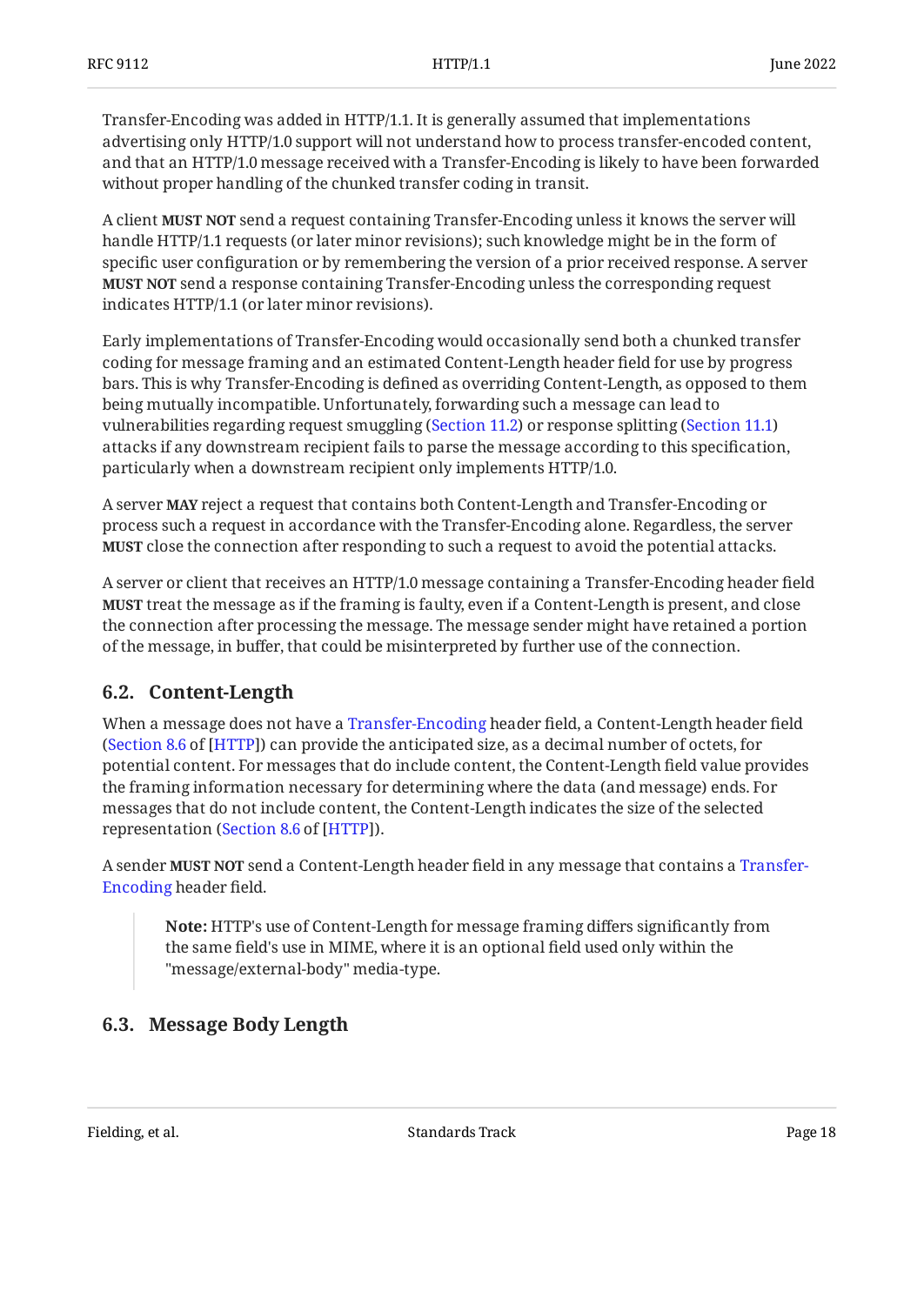The length of a message body is determined by one of the following (in order of precedence):

- Any response to a HEAD request and any response with a 1xx (Informational), 204 (No 1. Content), or 304 (Not Modified) status code is always terminated by the first empty line after the header fields, regardless of the header fields present in the message, and thus cannot contain a message body or trailer section.
- Any 2xx (Successful) response to a CONNECT request implies that the connection will become 2. a tunnel immediately after the empty line that concludes the header fields. A client **MUST** ignore any [Content-Length](#page-17-0) or [Transfer-Encoding](#page-15-1) header fields received in such a message.
- 3. If a message is received with both a [Transfer-Encoding](#page-15-1) and a [Content-Length](#page-17-0) header field, the Transfer-Encoding overrides the Content-Length. Such a message might indicate an attempt to perform request smuggling ([Section 11.2\)](#page-33-0) or response splitting [\(Section 11.1\)](#page-32-1) and ought to be handled as an error. An intermediary that chooses to forward the message **MUST** first remove the received Content-Length field and process the Transfer-Encoding (as described below) prior to forwarding the message downstream.
- If a [Transfer-Encoding](#page-15-1) header field is present and the chunked transfer coding ([Section 7.1](#page-20-0)) is 4. the final encoding, the message body length is determined by reading and decoding the chunked data until the transfer coding indicates the data is complete.

If a [Transfer-Encoding](#page-15-1) header field is present in a response and the chunked transfer coding is not the final encoding, the message body length is determined by reading the connection until it is closed by the server.

If a [Transfer-Encoding](#page-15-1) header field is present in a request and the chunked transfer coding is not the final encoding, the message body length cannot be determined reliably; the server **MUST** respond with the 400 (Bad Request) status code and then close the connection.

- 5. If a message is received without [Transfer-Encoding](#page-15-1) and with an invalid [Content-Length](#page-17-0) header field, then the message framing is invalid and the recipient **MUST** treat it as an unrecoverable error, unless the field value can be successfully parsed as a comma-separated list ([Section 5.6.1](https://www.rfc-editor.org/rfc/rfc9110#section-5.6.1) of [[HTTP](#page-35-3)]), all values in the list are valid, and all values in the list are the same (in which case, the message is processed with that single value used as the Content-Length field value). If the unrecoverable error is in a request message, the server **MUST** respond with a 400 (Bad Request) status code and then close the connection. If it is in a response message received by a proxy, the proxy **MUST** close the connection to the server, discard the received response, and send a 502 (Bad Gateway) response to the client. If it is in a response message received by a user agent, the user agent **MUST** close the connection to the server and discard the received response.
- 6. If a valid [Content-Length](#page-17-0) header field is present without [Transfer-Encoding](#page-15-1), its decimal value defines the expected message body length in octets. If the sender closes the connection or the recipient times out before the indicated number of octets are received, the recipient **MUST** consider the message to be incomplete and close the connection.
- If this is a request message and none of the above are true, then the message body length is 7. zero (no message body is present).
- 8. Otherwise, this is a response message without a declared message body length, so the message body length is determined by the number of octets received prior to the server closing the connection.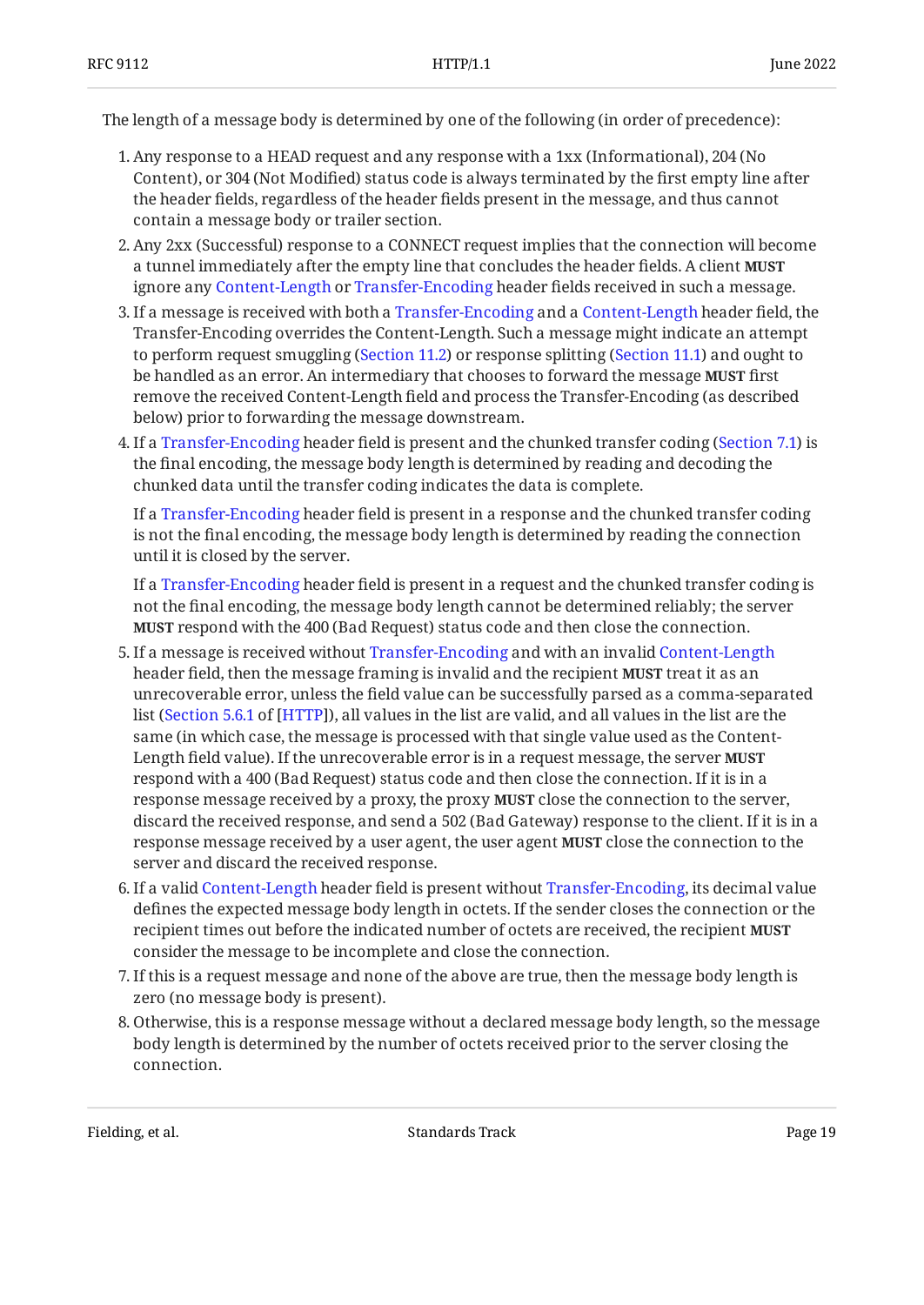Since there is no way to distinguish a successfully completed, close-delimited response message from a partially received message interrupted by network failure, a server **SHOULD** generate encoding or length-delimited messages whenever possible. The close-delimiting feature exists primarily for backwards compatibility with HTTP/1.0.

**Note:** Request messages are never close-delimited because they are always explicitly framed by length or transfer coding, with the absence of both implying the request ends immediately after the header section.

A server **MAY** reject a request that contains a message body but not a [Content-Length](#page-17-0) by responding with 411 (Length Required).

Unless a transfer coding other than chunked has been applied, a client that sends a request containing a message body **SHOULD** use a valid [Content-Length](#page-17-0) header field if the message body length is known in advance, rather than the chunked transfer coding, since some existing services respond to chunked with a 411 (Length Required) status code even though they understand the chunked transfer coding. This is typically because such services are implemented via a gateway that requires a content length in advance of being called, and the server is unable or unwilling to buffer the entire request before processing.

A user agent that sends a request that contains a message body **MUST** send either a valid [Content-](#page-17-0)[Length](#page-17-0) header field or use the chunked transfer coding. A client MUST NOT use the chunked transfer coding unless it knows the server will handle HTTP/1.1 (or later) requests; such knowledge can be in the form of specific user configuration or by remembering the version of a prior received response.

If the final response to the last request on a connection has been completely received and there remains additional data to read, a user agent **MAY** discard the remaining data or attempt to determine if that data belongs as part of the prior message body, which might be the case if the prior message's Content-Length value is incorrect. A client **MUST NOT** process, cache, or forward such extra data as a separate response, since such behavior would be vulnerable to cache poisoning.

# <span id="page-19-0"></span>**[7. Transfer Codings](#page-19-0)**

Transfer coding names are used to indicate an encoding transformation that has been, can be, or might need to be applied to a message's content in order to ensure "safe transport" through the network. This differs from a content coding in that the transfer coding is a property of the message rather than a property of the representation that is being transferred.

All transfer-coding names are case-insensitive and ought to be registered within the HTTP Transfer Coding registry, as defined in [Section 7.3](#page-22-1). They are used in the [Transfer-Encoding](#page-15-1) ([Section 6.1\)](#page-15-1) and TE ([Section 10.1.4](https://www.rfc-editor.org/rfc/rfc9110#section-10.1.4) of [[HTTP](#page-35-3)]) header fields (the latter also defining the "transfercoding" grammar).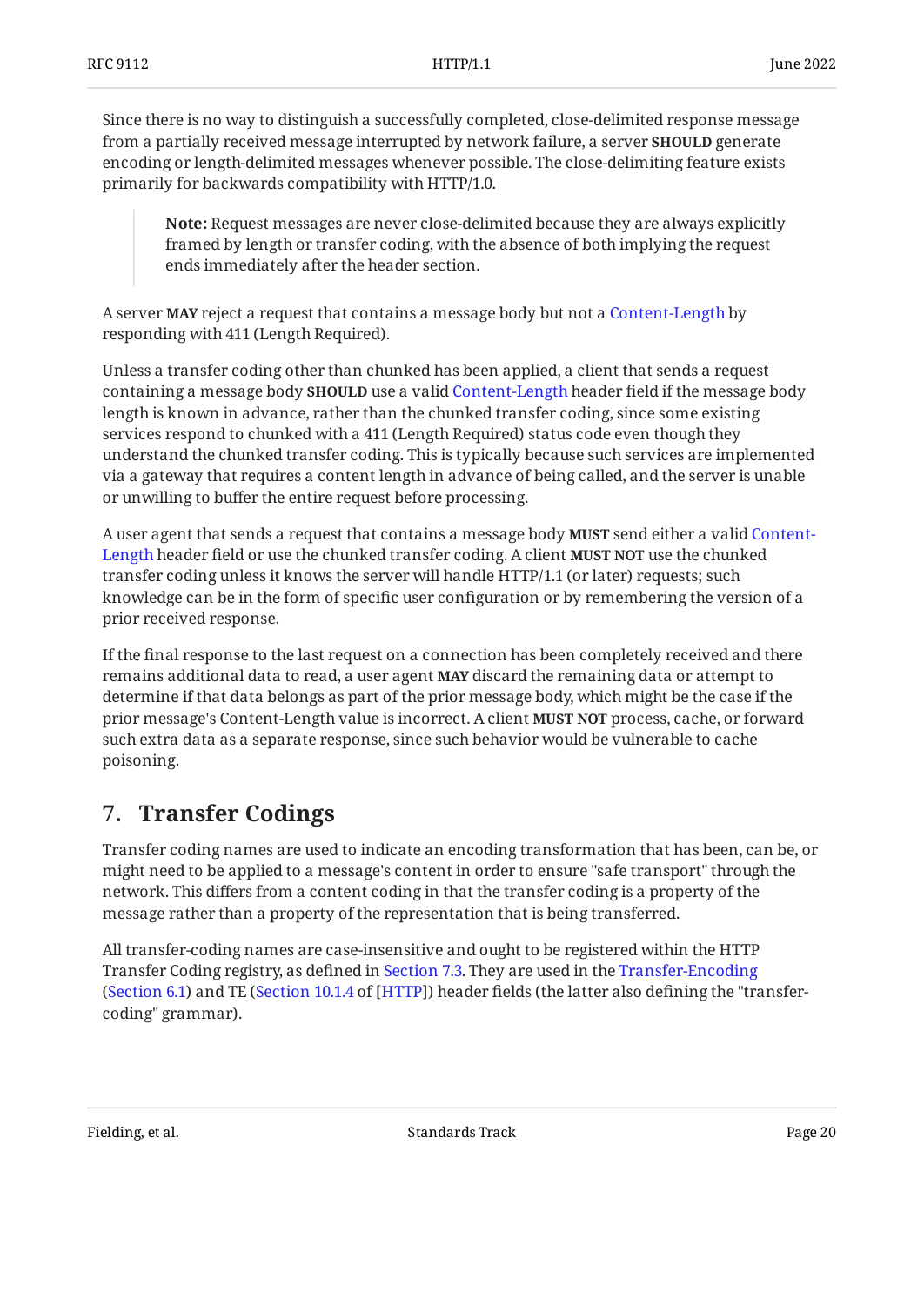# <span id="page-20-0"></span>**[7.1. Chunked Transfer Coding](#page-20-0)**

The chunked transfer coding wraps content in order to transfer it as a series of chunks, each with its own size indicator, followed by an **OPTIONAL** trailer section containing trailer fields. Chunked enables content streams of unknown size to be transferred as a sequence of length-delimited buffers, which enables the sender to retain connection persistence and the recipient to know when it has received the entire message.

| chunked-body        | $= *$ chunk<br>last-chunk<br>trailer-section<br>CRI F              |
|---------------------|--------------------------------------------------------------------|
| chunk<br>chunk-size | = chunk-size [ chunk-ext ] CRLF<br>chunk-data CRLF<br>$= 1*HFXDTG$ |
| last-chunk          | $= 1*("0")$ [ chunk-ext ] CRLF                                     |
| chunk-data          | = 1*OCTET ; a sequence of chunk-size octets                        |

The chunk-size field is a string of hex digits indicating the size of the chunk-data in octets. The chunked transfer coding is complete when a chunk with a chunk-size of zero is received, possibly followed by a trailer section, and finally terminated by an empty line.

A recipient **MUST** be able to parse and decode the chunked transfer coding.

HTTP/1.1 does not define any means to limit the size of a chunked response such that an intermediary can be assured of buffering the entire response. Additionally, very large chunk sizes may cause overflows or loss of precision if their values are not represented accurately in a receiving implementation. Therefore, recipients **MUST** anticipate potentially large hexadecimal numerals and prevent parsing errors due to integer conversion overflows or precision loss due to integer representation.

The chunked coding does not define any parameters. Their presence **SHOULD** be treated as an error.

#### <span id="page-20-1"></span>**[7.1.1. Chunk Extensions](#page-20-1)**

The chunked coding allows each chunk to include zero or more chunk extensions, immediately following the [chunk-size](#page-20-0), for the sake of supplying per-chunk metadata (such as a signature or hash), mid-message control information, or randomization of message body size.

```
chunk-ext = *(BWS "; "BWS chunk-ext-name
                    [ BWS "=" BWS chunk-ext-val ] )
 chunk-ext-name = token
chunk-ext-val = token / quoted-string
```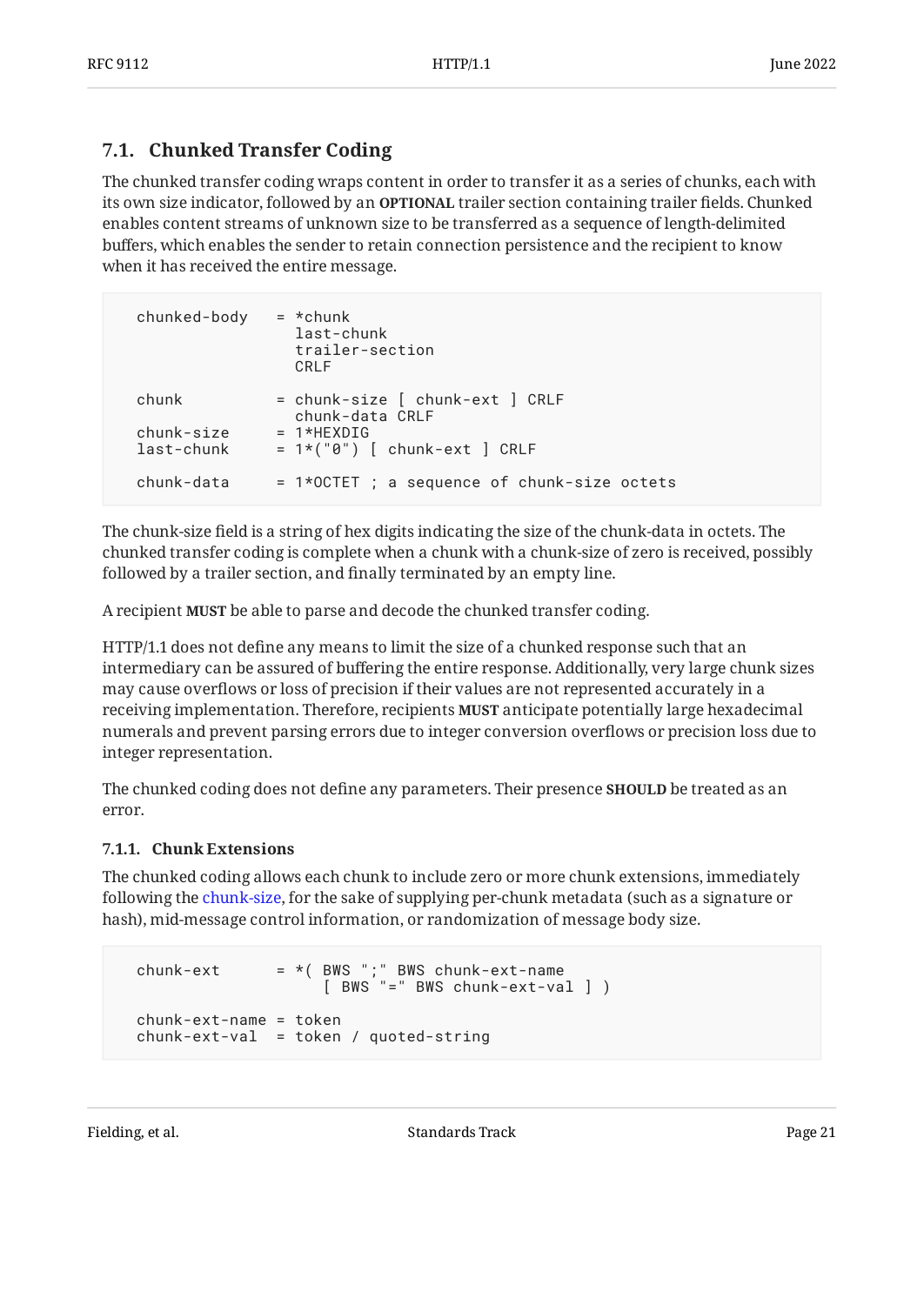The chunked coding is specific to each connection and is likely to be removed or recoded by each recipient (including intermediaries) before any higher-level application would have a chance to inspect the extensions. Hence, the use of chunk extensions is generally limited to specialized HTTP services such as "long polling" (where client and server can have shared expectations regarding the use of chunk extensions) or for padding within an end-to-end secured connection.

A recipient **MUST** ignore unrecognized chunk extensions. A server ought to limit the total length of chunk extensions received in a request to an amount reasonable for the services provided, in the same way that it applies length limitations and timeouts for other parts of a message, and generate an appropriate 4xx (Client Error) response if that amount is exceeded.

## <span id="page-21-0"></span>**[7.1.2. Chunked Trailer Section](#page-21-0)**

A trailer section allows the sender to include additional fields at the end of a chunked message in order to supply metadata that might be dynamically generated while the content is sent, such as a message integrity check, digital signature, or post-processing status. The proper use and limitationsof trailer fields are defined in Section 6.5 of [HTTP].

trailer-section =  $*($  field-line CRLF)

A recipient that removes the chunked coding from a message **MAY** selectively retain or discard the received trailer fields. A recipient that retains a received trailer field **MUST** either store/ forward the trailer field separately from the received header fields or merge the received trailer field into the header section. A recipient **MUST NOT** merge a received trailer field into the header section unless its corresponding header field definition explicitly permits and instructs how the trailer field value can be safely merged.

#### <span id="page-21-1"></span>**[7.1.3. Decoding Chunked](#page-21-1)**

A process for decoding the chunked transfer coding can be represented in pseudo-code as: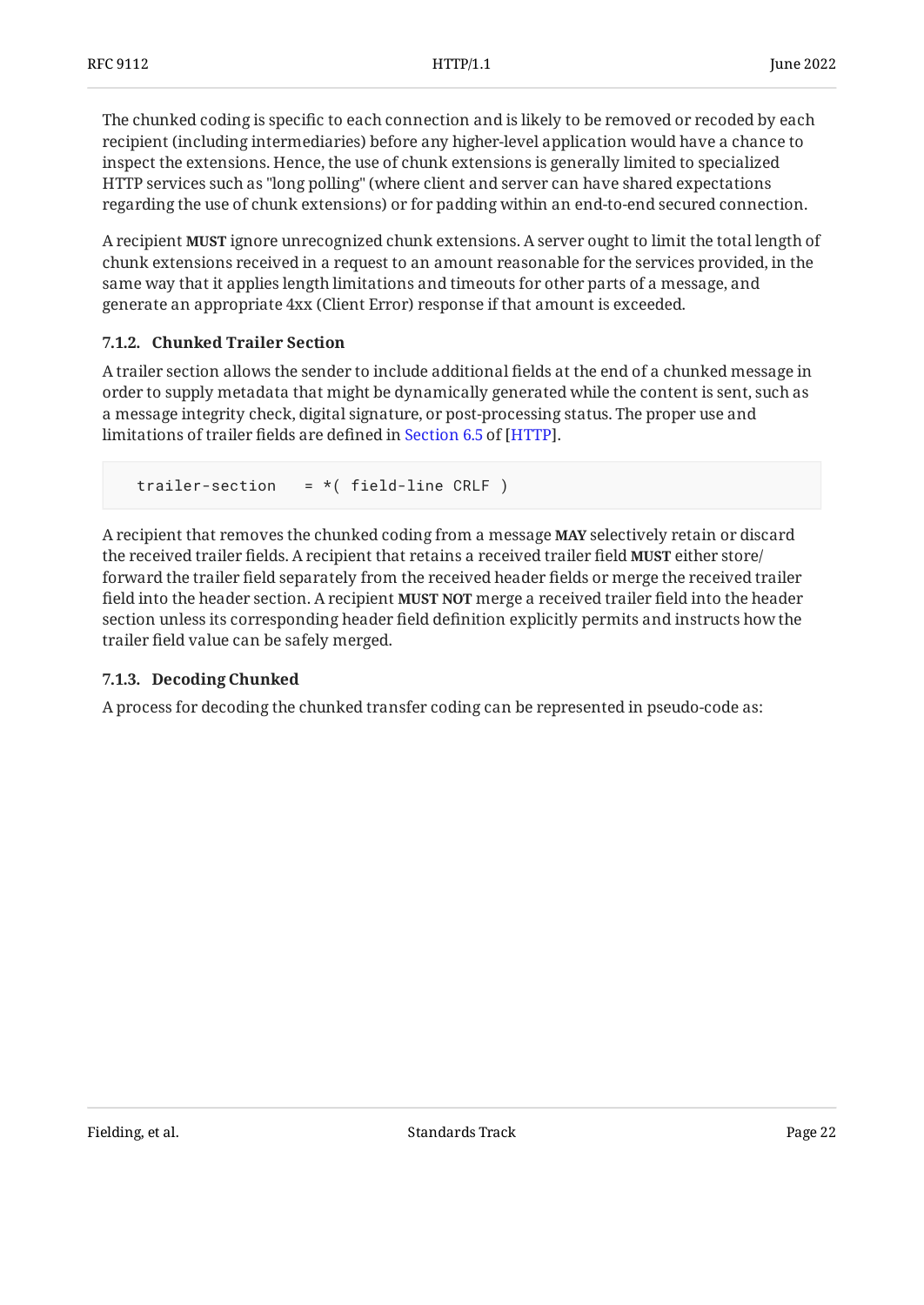```
length := 0 read chunk-size, chunk-ext (if any), and CRLF
  while (chunk-size > 0) {
     read chunk-data and CRLF
     append chunk-data to content
      length := length + chunk-size
      read chunk-size, chunk-ext (if any), and CRLF
   }
  read trailer field
  while (trailer field is not empty) {
     if (trailer fields are stored/forwarded separately) {
          append trailer field to existing trailer fields
 }
      else if (trailer field is understood and defined as mergeable) {
          merge trailer field with existing header fields
      }
     else {
          discard trailer field
      }
      read trailer field
 }
  Content-Length := length
  Remove "chunked" from Transfer-Encoding
```
## <span id="page-22-0"></span>**[7.2. Transfer Codings for Compression](#page-22-0)**

The following transfer coding names for compression are defined by the same algorithm as their corresponding content coding:

```
compress (and x-compress)
    Section 8.4.1.1 of [HTTP].
deflate
```
SeeSection 8.4.1.2 of [HTTP].

gzip (and x-gzip) SeeSection 8.4.1.3 of [HTTP].

The compression codings do not define any parameters. The presence of parameters with any of these compression codings **SHOULD** be treated as an error.

## <span id="page-22-1"></span>**[7.3. Transfer Coding Registry](#page-22-1)**

The "HTTP Transfer Coding Registry" defines the namespace for transfer coding names. It is maintained at <https://www.iana.org/assignments/http-parameters>.

Registrations **MUST** include the following fields:

- Name •
- Description •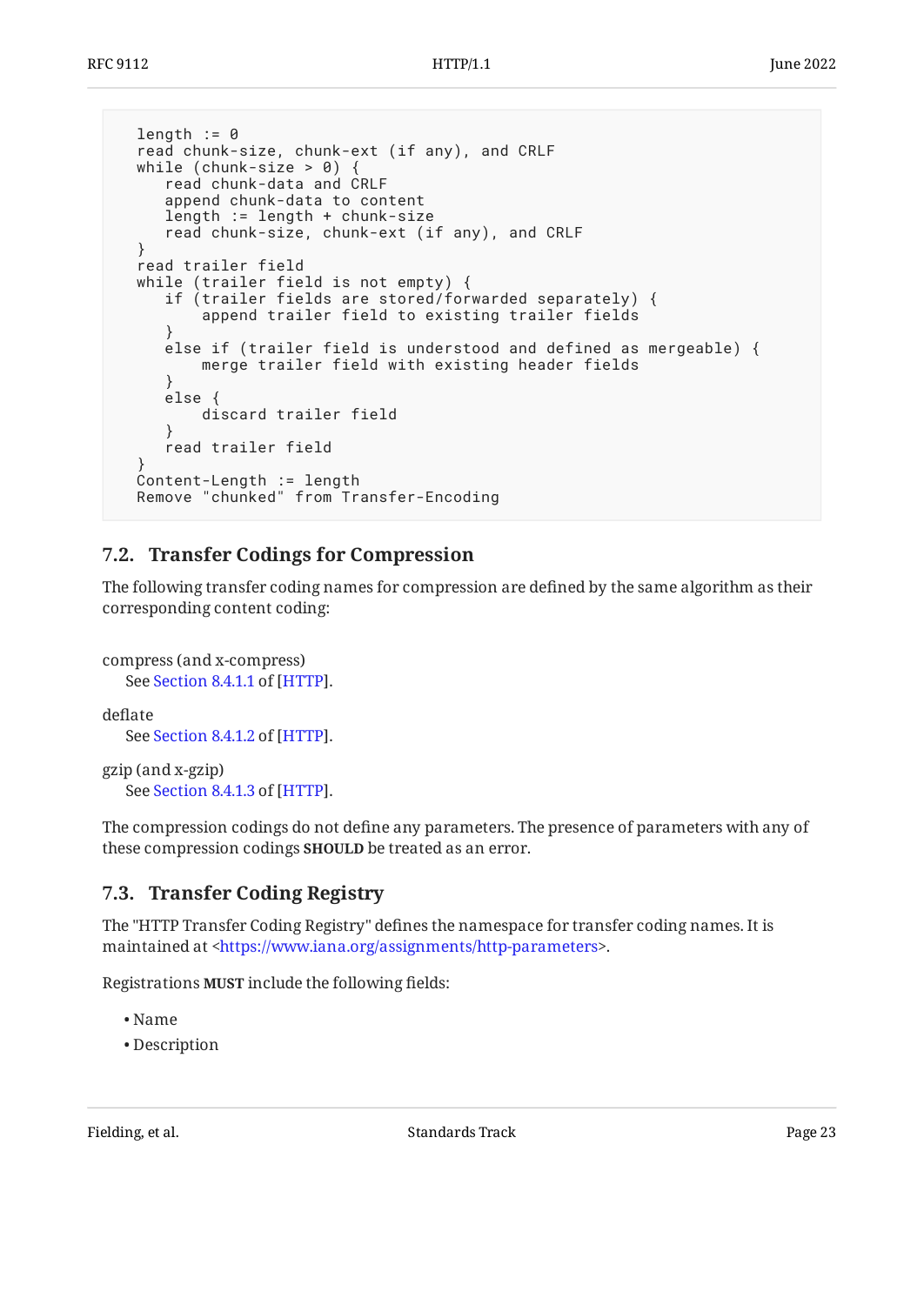Pointer to specification text •

Names of transfer codings **MUST NOT** overlap with names of content codings ([Section 8.4.1](https://www.rfc-editor.org/rfc/rfc9110#section-8.4.1) of ) unless the encoding transformation is identical, as is the case for the compression [[HTTP\]](#page-35-3) codings defined in [Section 7.2](#page-22-0).

The TE header field ([Section 10.1.4](https://www.rfc-editor.org/rfc/rfc9110#section-10.1.4) of [[HTTP](#page-35-3)]) uses a pseudo-parameter named "q" as the rank value when multiple transfer codings are acceptable. Future registrations of transfer codings **SHOULD NOT** define parameters called "q" (case-insensitively) in order to avoid ambiguities.

Valuesto be added to this namespace require IETF Review (see Section 4.8 of [RFC8126]) and **MUST** conform to the purpose of transfer coding defined in this specification.

Use of program names for the identification of encoding formats is not desirable and is discouraged for future encodings.

## <span id="page-23-0"></span>**[7.4. Negotiating Transfer Codings](#page-23-0)**

The TE field ([Section 10.1.4](https://www.rfc-editor.org/rfc/rfc9110#section-10.1.4) of [[HTTP\]](#page-35-3)) is used in HTTP/1.1 to indicate what transfer codings, besides chunked, the client is willing to accept in the response and whether the client is willing to preserve trailer fields in a chunked transfer coding.

A client **MUST NOT** send the chunked transfer coding name in TE; chunked is always acceptable for HTTP/1.1 recipients.

Three examples of TE use are below.

```
TE: deflate
TE:
TE: trailers, deflate;q=0.5
```
When multiple transfer codings are acceptable, the client **MAY** rank the codings by preference using a case-insensitive "q" parameter (similar to the qvalues used in content negotiation fields; seeSection 12.4.2 of [HTTP]). The rank value is a real number in the range 0 through 1, where 0.001  $\,$ is the least preferred and 1 is the most preferred; a value of 0 means "not acceptable".

If the TE field value is empty or if no TE field is present, the only acceptable transfer coding is chunked. A message with no transfer coding is always acceptable.

The keyword "trailers" indicates that the sender will not discard trailer fields, as described in . [Section 6.5](https://www.rfc-editor.org/rfc/rfc9110#section-6.5) of [\[HTTP](#page-35-3)]

Since the TE header field only applies to the immediate connection, a sender of TE **MUST** also send a "TE" connection option within the Connection header field ([Section 7.6.1](https://www.rfc-editor.org/rfc/rfc9110#section-7.6.1) of [[HTTP\]](#page-35-3)) in order to prevent the TE header field from being forwarded by intermediaries that do not support its semantics.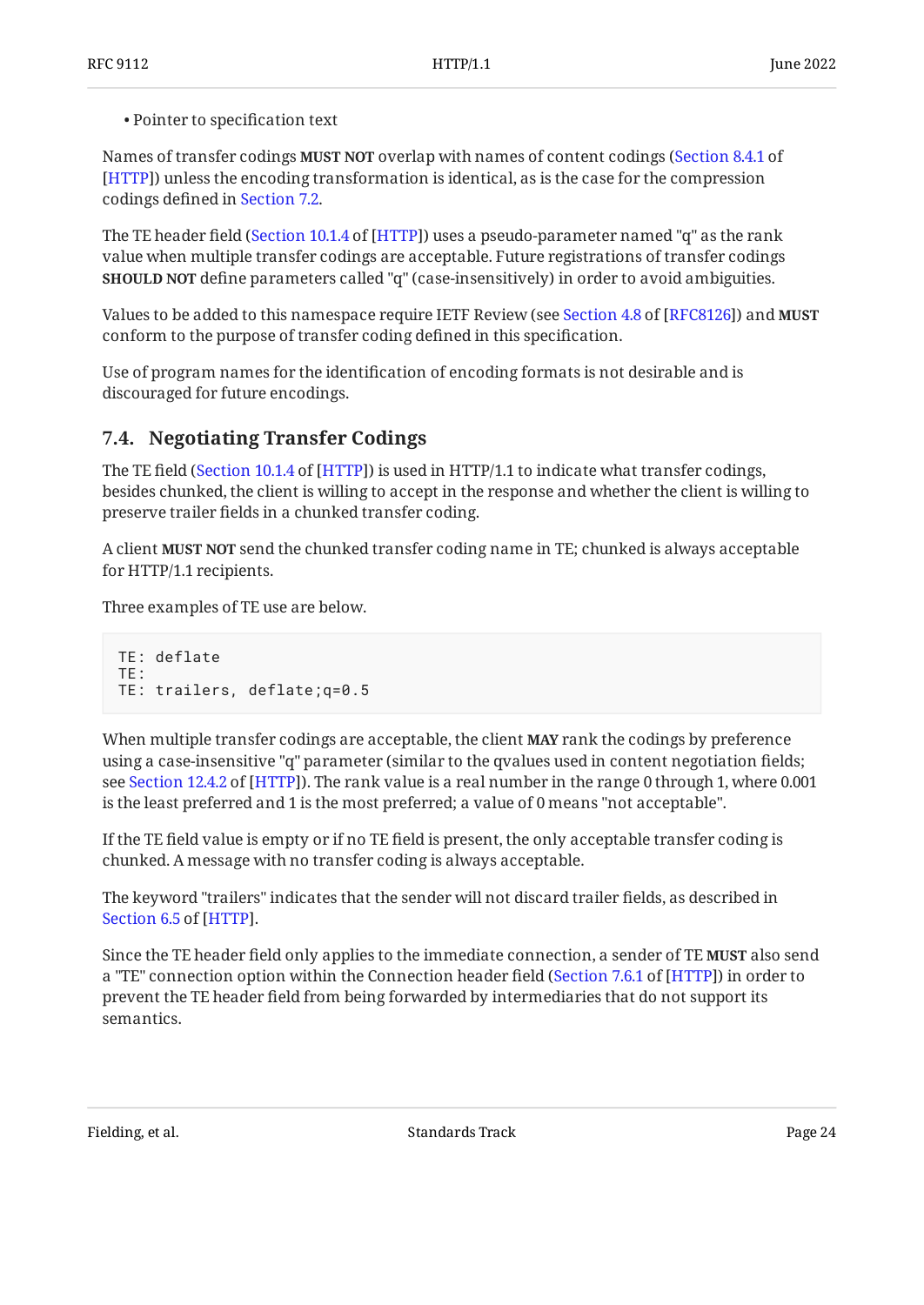# <span id="page-24-0"></span>**[8. Handling Incomplete Messages](#page-24-0)**

A server that receives an incomplete request message, usually due to a canceled request or a triggered timeout exception, MAY send an error response prior to closing the connection.

A client that receives an incomplete response message, which can occur when a connection is closed prematurely or when decoding a supposedly chunked transfer coding fails, **MUST** record the message as incomplete. Cache requirements for incomplete responses are defined in [Section](https://www.rfc-editor.org/rfc/rfc9111#section-3.3) . [3.3](https://www.rfc-editor.org/rfc/rfc9111#section-3.3) of [[CACHING\]](#page-35-4)

If a response terminates in the middle of the header section (before the empty line is received) and the status code might rely on header fields to convey the full meaning of the response, then the client cannot assume that meaning has been conveyed; the client might need to repeat the request in order to determine what action to take next.

A message body that uses the chunked transfer coding is incomplete if the zero-sized chunk that terminates the encoding has not been received. A message that uses a valid [Content-Length](#page-17-0) is incomplete if the size of the message body received (in octets) is less than the value given by Content-Length. A response that has neither chunked transfer coding nor Content-Length is terminated by closure of the connection and, if the header section was received intact, is considered complete unless an error was indicated by the underlying connection (e.g., an "incomplete close" in TLS would leave the response incomplete, as described in [Section 9.8](#page-29-1)).

# <span id="page-24-1"></span>**[9. Connection Management](#page-24-1)**

HTTP messaging is independent of the underlying transport- or session-layer connection protocol(s). HTTP only presumes a reliable transport with in-order delivery of requests and the corresponding in-order delivery of responses. The mapping of HTTP request and response structures onto the data units of an underlying transport protocol is outside the scope of this specification.

Asdescribed in Section 7.3 of [HTTP], the specific connection protocols to be used for an HTTP interaction are determined by client configuration and the target URI. For example, the "http" URI scheme ([Section 4.2.1](https://www.rfc-editor.org/rfc/rfc9110#section-4.2.1) of [[HTTP](#page-35-3)]) indicates a default connection of TCP over IP, with a default TCP port of 80, but the client might be configured to use a proxy via some other connection, port, or protocol.

HTTP implementations are expected to engage in connection management, which includes maintaining the state of current connections, establishing a new connection or reusing an existing connection, processing messages received on a connection, detecting connection failures, and closing each connection. Most clients maintain multiple connections in parallel, including more than one connection per server endpoint. Most servers are designed to maintain thousands of concurrent connections, while controlling request queues to enable fair use and detect denial-of-service attacks.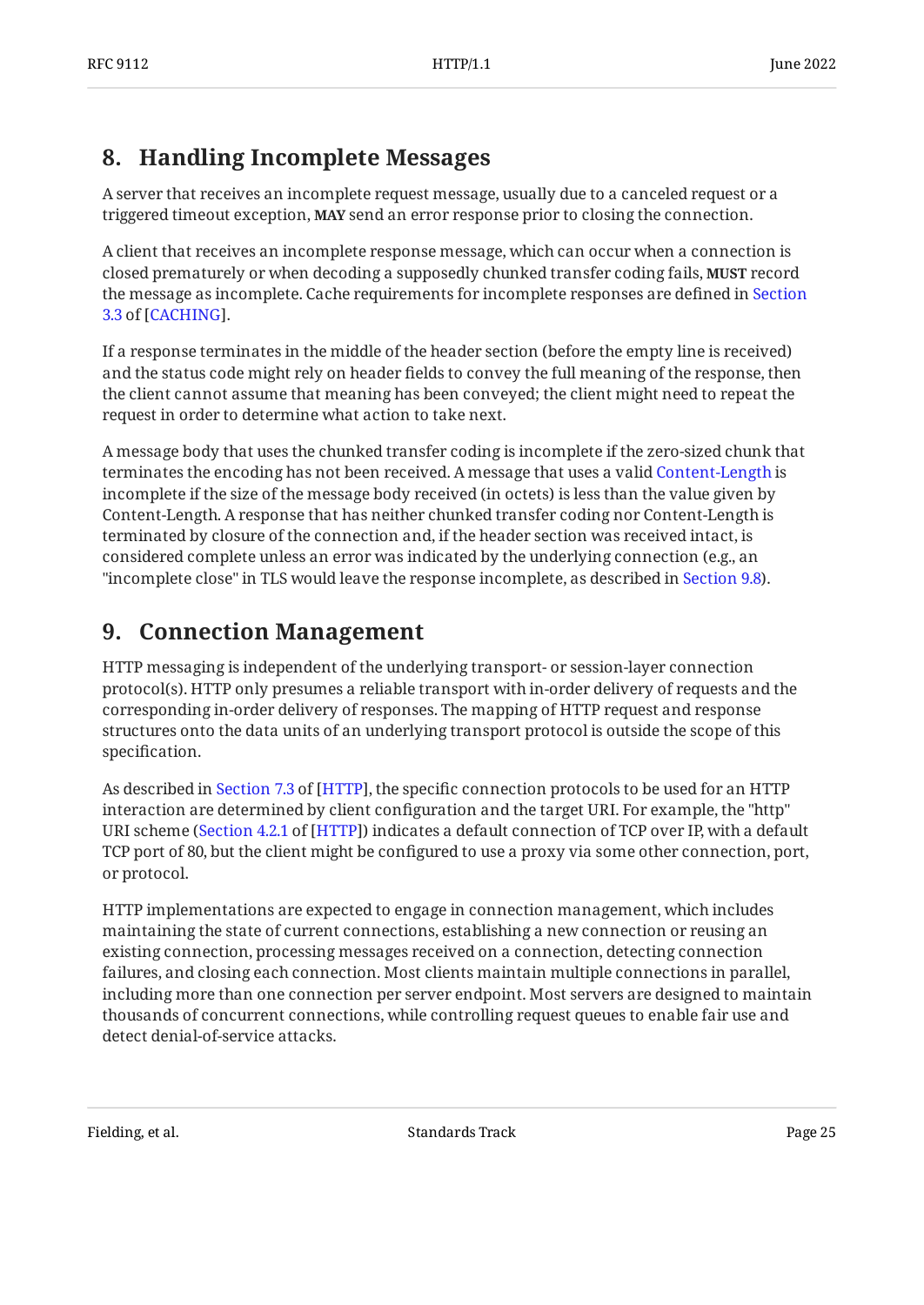## <span id="page-25-0"></span>**[9.1. Establishment](#page-25-0)**

It is beyond the scope of this specification to describe how connections are established via various transport- or session-layer protocols. Each HTTP connection maps to one underlying transport connection.

## <span id="page-25-1"></span>**[9.2. Associating a Response to a Request](#page-25-1)**

HTTP/1.1 does not include a request identifier for associating a given request message with its corresponding one or more response messages. Hence, it relies on the order of response arrival to correspond exactly to the order in which requests are made on the same connection. More than one response message per request only occurs when one or more informational responses (1xx; seeSection 15.2 of [HTTP]) precede a final response to the same request.

A client that has more than one outstanding request on a connection **MUST** maintain a list of outstanding requests in the order sent and **MUST** associate each received response message on that connection to the first outstanding request that has not yet received a final (non-1xx) response.

If a client receives data on a connection that doesn't have outstanding requests, the client **MUST NOT** consider that data to be a valid response; the client **SHOULD** close the connection, since message delimitation is now ambiguous, unless the data consists only of one or more CRLF (which can be discarded per [Section 2.2](#page-6-0)).

## <span id="page-25-2"></span>**[9.3. Persistence](#page-25-2)**

HTTP/1.1 defaults to the use of "persistent connections", allowing multiple requests and responses to be carried over a single connection. HTTP implementations **SHOULD** support persistent connections.

A recipient determines whether a connection is persistent or not based on the protocol version and Connection header field ([Section 7.6.1](https://www.rfc-editor.org/rfc/rfc9110#section-7.6.1) of [[HTTP\]](#page-35-3)) in the most recently received message, if any:

- $\bullet$  If the "[close"](#page-28-0) connection option is present ([Section 9.6](#page-28-0)), the connection will not persist after the current response; else,
- $\bullet$  If the received protocol is HTTP/1.1 (or later), the connection will persist after the current response; else,
- $\bullet$  If the received protocol is HTTP/1.0, the "keep-alive" connection option is present, either the recipient is not a proxy or the message is a response, and the recipient wishes to honor the HTTP/1.0 "keep-alive" mechanism, the connection will persist after the current response; otherwise,
- The connection will close after the current response. •

A client that does not support [persistent connections](#page-25-2) **MUST** send the ["close"](#page-28-0) connection option in every request message.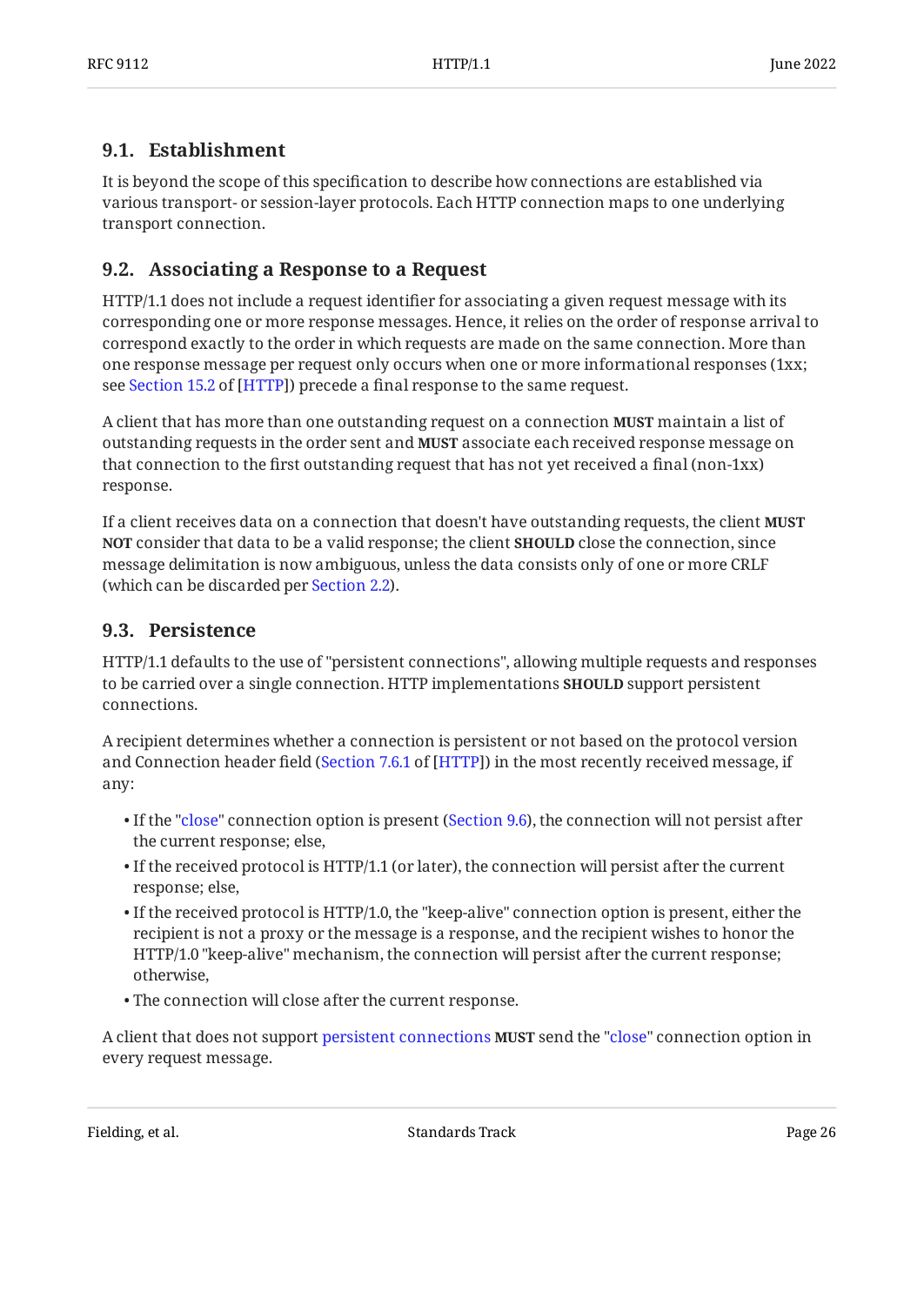A server that does not support [persistent connections](#page-25-2) **MUST** send the ["close"](#page-28-0) connection option in every response message that does not have a 1xx (Informational) status code.

A client **MAY** send additional requests on a persistent connection until it sends or receives a "[close"](#page-28-0) connection option or receives an HTTP/1.0 response without a "keep-alive" connection option.

In order to remain persistent, all messages on a connection need to have a self-defined message length (i.e., one not defined by closure of the connection), as described in [Section 6](#page-15-0). A server **MUST** read the entire request message body or close the connection after sending its response; otherwise, the remaining data on a persistent connection would be misinterpreted as the next request. Likewise, a client **MUST** read the entire response message body if it intends to reuse the same connection for a subsequent request.

A proxy server **MUST NOT** maintain a persistent connection with an HTTP/1.0 client (see [Appendix](#page-41-2) [C.2.2](#page-41-2) for information and discussion of the problems with the Keep-Alive header field implemented by many HTTP/1.0 clients).

<span id="page-26-0"></span>See [Appendix C.2.2](#page-41-2) for more information on backwards compatibility with HTTP/1.0 clients.

#### **[9.3.1. Retrying Requests](#page-26-0)**

Connections can be closed at any time, with or without intention. Implementations ought to anticipate the need to recover from asynchronous close events. The conditions under which a client can automatically retry a sequence of outstanding requests are defined in [Section 9.2.2](https://www.rfc-editor.org/rfc/rfc9110#section-9.2.2) of . [[HTTP\]](#page-35-3)

#### <span id="page-26-1"></span>**[9.3.2. Pipelining](#page-26-1)**

A client that supports persistent connections **MAY** "pipeline" its requests (i.e., send multiple requests without waiting for each response). A server **MAY** process a sequence of pipelined requests in parallel if they all have safe methods ([Section 9.2.1](https://www.rfc-editor.org/rfc/rfc9110#section-9.2.1) of [[HTTP\]](#page-35-3)), but it **MUST** send the corresponding responses in the same order that the requests were received.

A client that pipelines requests **SHOULD** retry unanswered requests if the connection closes before it receives all of the corresponding responses. When retrying pipelined requests after a failed connection (a connection not explicitly closed by the server in its last complete response), a client pipeline immediately after connection establishment, since the first remaining **MUST NOT** request in the prior pipeline might have caused an error response that can be lost again if multiple requests are sent on a prematurely closed connection (see the TCP reset problem described in [Section 9.6](#page-28-0)).

Idempotent methods ([Section 9.2.2](https://www.rfc-editor.org/rfc/rfc9110#section-9.2.2) of [\[HTTP](#page-35-3)]) are significant to pipelining because they can be automatically retried after a connection failure. A user agent **SHOULD NOT** pipeline requests after a non-idempotent method, until the final response status code for that method has been received, unless the user agent has a means to detect and recover from partial failure conditions involving the pipelined sequence.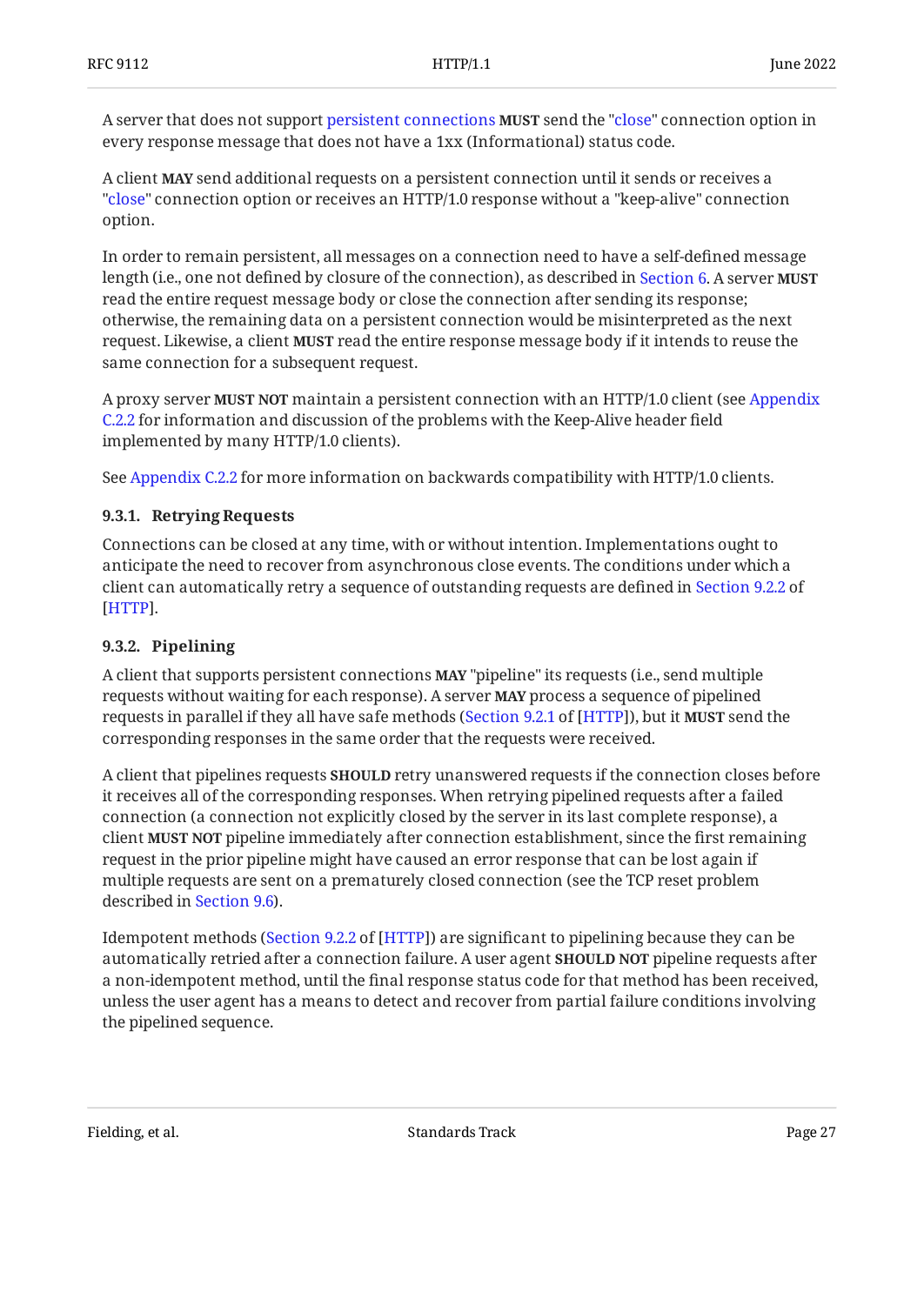An intermediary that receives pipelined requests **MAY** pipeline those requests when forwarding them inbound, since it can rely on the outbound user agent(s) to determine what requests can be safely pipelined. If the inbound connection fails before receiving a response, the pipelining intermediary **MAY** attempt to retry a sequence of requests that have yet to receive a response if the requests all have idempotent methods; otherwise, the pipelining intermediary **SHOULD** forward any received responses and then close the corresponding outbound connection(s) so that the outbound user agent(s) can recover accordingly.

## <span id="page-27-0"></span>**[9.4. Concurrency](#page-27-0)**

A client ought to limit the number of simultaneous open connections that it maintains to a given server.

Previous revisions of HTTP gave a specific number of connections as a ceiling, but this was found to be impractical for many applications. As a result, this specification does not mandate a particular maximum number of connections but, instead, encourages clients to be conservative when opening multiple connections.

Multiple connections are typically used to avoid the "head-of-line blocking" problem, wherein a request that takes significant server-side processing and/or transfers very large content would block subsequent requests on the same connection. However, each connection consumes server resources.

Furthermore, using multiple connections can cause undesirable side effects in congested networks. Using larger numbers of connections can also cause side effects in otherwise uncongested networks, because their aggregate and initially synchronized sending behavior can cause congestion that would not have been present if fewer parallel connections had been used.

Note that a server might reject traffic that it deems abusive or characteristic of a denial-of-service attack, such as an excessive number of open connections from a single client.

## <span id="page-27-1"></span>**[9.5. Failures and Timeouts](#page-27-1)**

Servers will usually have some timeout value beyond which they will no longer maintain an inactive connection. Proxy servers might make this a higher value since it is likely that the client will be making more connections through the same proxy server. The use of persistent connections places no requirements on the length (or existence) of this timeout for either the client or the server.

A client or server that wishes to time out **SHOULD** issue a graceful close on the connection. Implementations **SHOULD** constantly monitor open connections for a received closure signal and respond to it as appropriate, since prompt closure of both sides of a connection enables allocated system resources to be reclaimed.

A client, server, or proxy **MAY** close the transport connection at any time. For example, a client might have started to send a new request at the same time that the server has decided to close the "idle" connection. From the server's point of view, the connection is being closed while it was idle, but from the client's point of view, a request is in progress.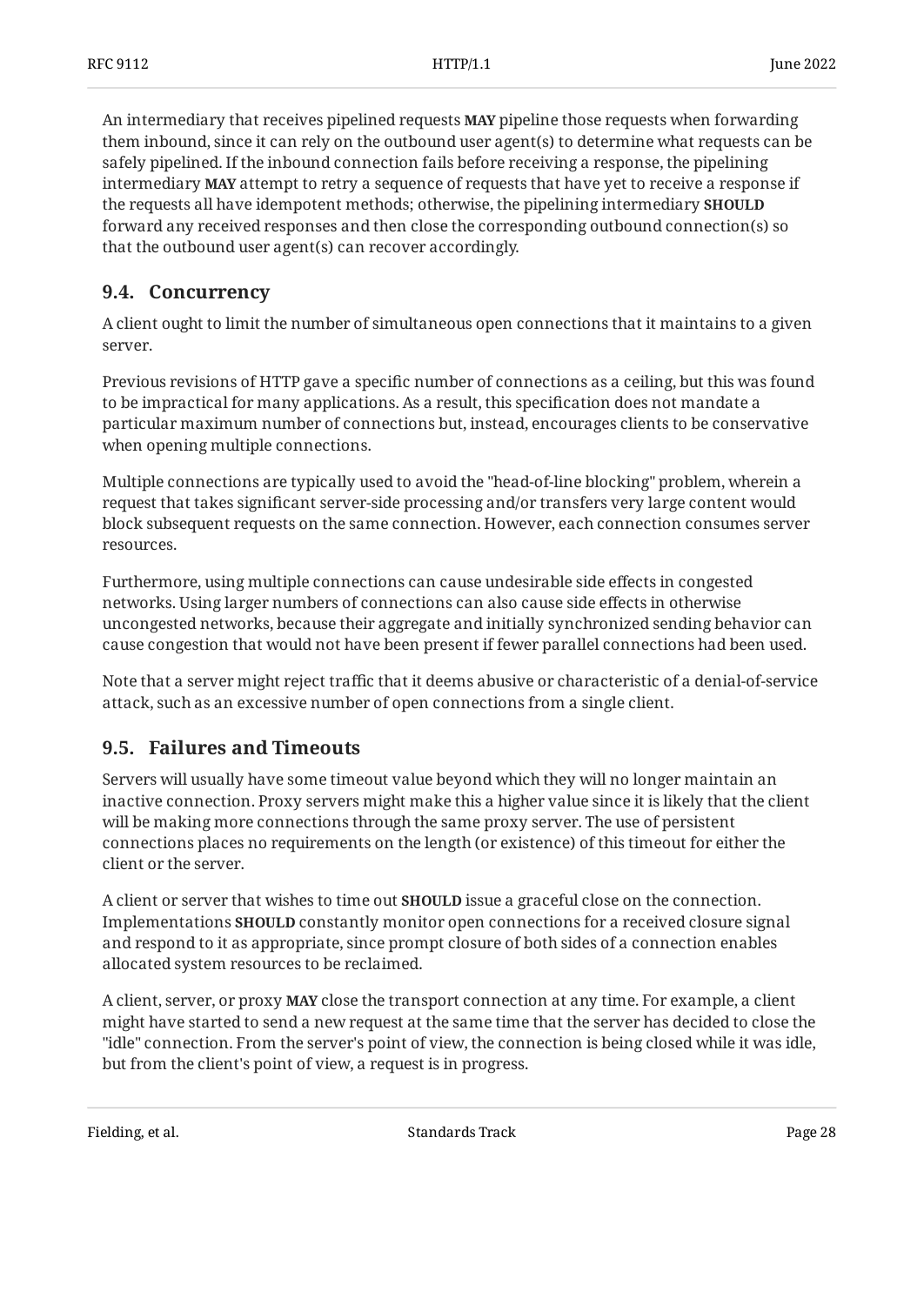A server **SHOULD** sustain persistent connections, when possible, and allow the underlying transport's flow-control mechanisms to resolve temporary overloads rather than terminate connections with the expectation that clients will retry. The latter technique can exacerbate network congestion or server load.

A client sending a message body **SHOULD** monitor the network connection for an error response while it is transmitting the request. If the client sees a response that indicates the server does not wish to receive the message body and is closing the connection, the client **SHOULD** immediately cease transmitting the body and close its side of the connection.

## <span id="page-28-0"></span>**[9.6. Tear-down](#page-28-0)**

The "close" connection option is defined as a signal that the sender will close this connection after completion of the response. A sender **SHOULD** send a Connection header field ([Section 7.6.1](https://www.rfc-editor.org/rfc/rfc9110#section-7.6.1) of ) containing the "close" connection option when it intends to close a connection. For [[HTTP\]](#page-35-3) example,

Connection: close

as a request header field indicates that this is the last request that the client will send on this connection, while in a response, the same field indicates that the server is going to close this connection after the response message is complete.

<span id="page-28-1"></span>Note that the field name "Close" is reserved, since using that name as a header field might conflict with the "close" connection option.

A client that sends a "close" connection option **MUST NOT** send further requests on that connection (after the one containing the "close") and **MUST** close the connection after reading the final response message corresponding to this request.

A server that receives a "close" connection option **MUST** initiate closure of the connection (see below) after it sends the final response to the request that contained the "close" connection option. The server **SHOULD** send a "close" connection option in its final response on that connection. The server **MUST NOT** process any further requests received on that connection.

A server that sends a "close" connection option **MUST** initiate closure of the connection (see below) after it sends the response containing the "close" connection option. The server **MUST NOT** process any further requests received on that connection.

A client that receives a "close" connection option **MUST** cease sending requests on that connection and close the connection after reading the response message containing the "close" connection option; if additional pipelined requests had been sent on the connection, the client **SHOULD NOT** assume that they will be processed by the server.

If a server performs an immediate close of a TCP connection, there is a significant risk that the client will not be able to read the last HTTP response. If the server receives additional data from the client on a fully closed connection, such as another request sent by the client before receiving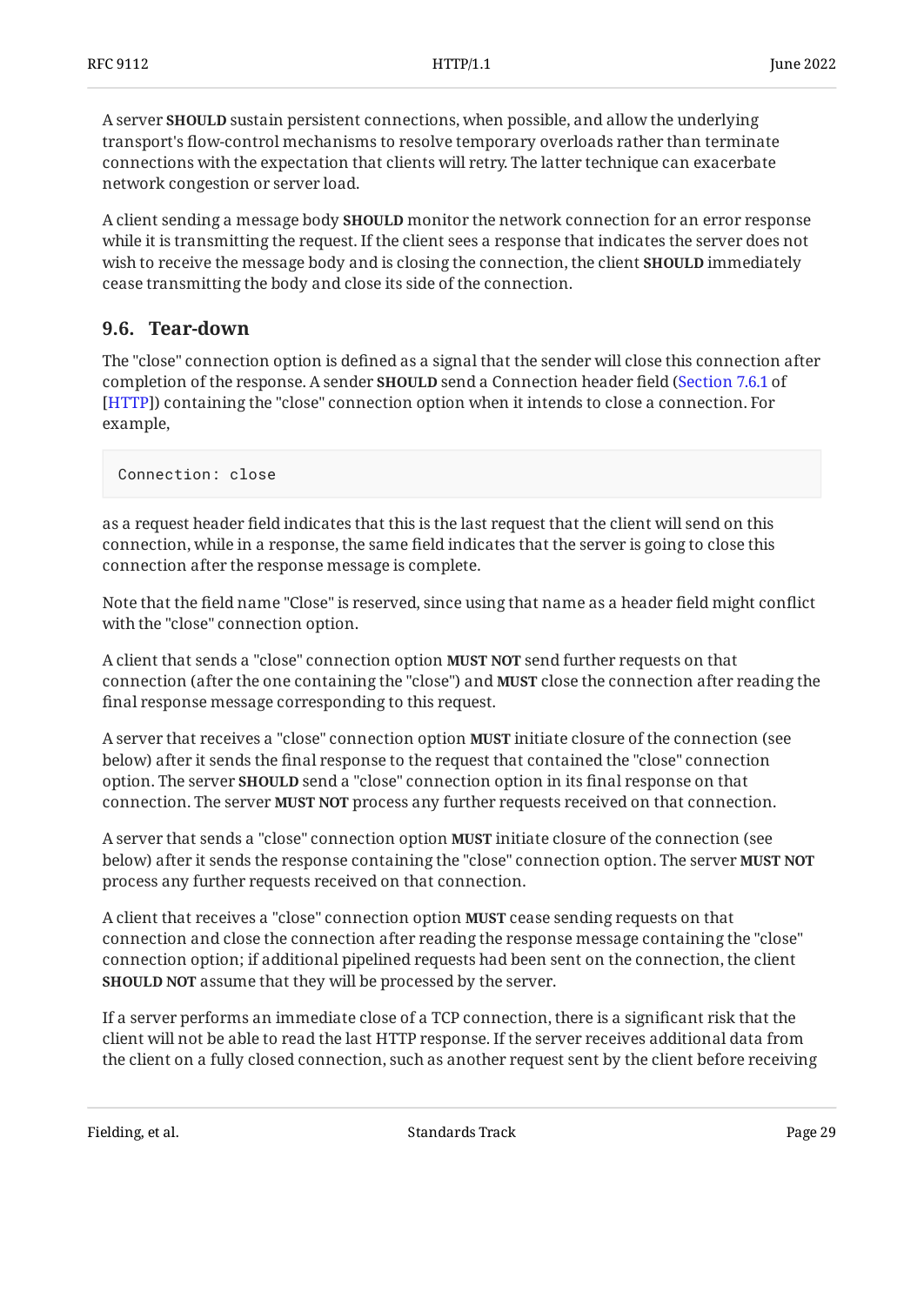the server's response, the server's TCP stack will send a reset packet to the client; unfortunately, the reset packet might erase the client's unacknowledged input buffers before they can be read and interpreted by the client's HTTP parser.

To avoid the TCP reset problem, servers typically close a connection in stages. First, the server performs a half-close by closing only the write side of the read/write connection. The server then continues to read from the connection until it receives a corresponding close by the client, or until the server is reasonably certain that its own TCP stack has received the client's acknowledgement of the packet(s) containing the server's last response. Finally, the server fully closes the connection.

It is unknown whether the reset problem is exclusive to TCP or might also be found in other transport connection protocols.

Note that a TCP connection that is half-closed by the client does not delimit a request message, nor does it imply that the client is no longer interested in a response. In general, transport signals cannot be relied upon to signal edge cases, since HTTP/1.1 is independent of transport.

## <span id="page-29-0"></span>**[9.7. TLS Connection Initiation](#page-29-0)**

Conceptually, HTTP/TLS is simply sending HTTP messages over a connection secured via TLS . [[TLS13\]](#page-36-8)

The HTTP client also acts as the TLS client. It initiates a connection to the server on the appropriate port and sends the TLS ClientHello to begin the TLS handshake. When the TLS handshake has finished, the client may then initiate the first HTTP request. All HTTP data **MUST** be sent as TLS "application data" but is otherwise treated like a normal connection for HTTP (including potential reuse as a persistent connection).

# <span id="page-29-1"></span>**[9.8. TLS Connection Closure](#page-29-1)**

TLS uses an exchange of closure alerts prior to (non-error) connection closure to provide secure connectionclosure; see Section 6.1 of [TLS13]. When a valid closure alert is received, an implementation can be assured that no further data will be received on that connection.

When an implementation knows that it has sent or received all the message data that it cares about, typically by detecting HTTP message boundaries, it might generate an "incomplete close" by sending a closure alert and then closing the connection without waiting to receive the corresponding closure alert from its peer.

An incomplete close does not call into question the security of the data already received, but it could indicate that subsequent data might have been truncated. As TLS is not directly aware of HTTP message framing, it is necessary to examine the HTTP data itself to determine whether messages are complete. Handling of incomplete messages is defined in [Section 8.](#page-24-0)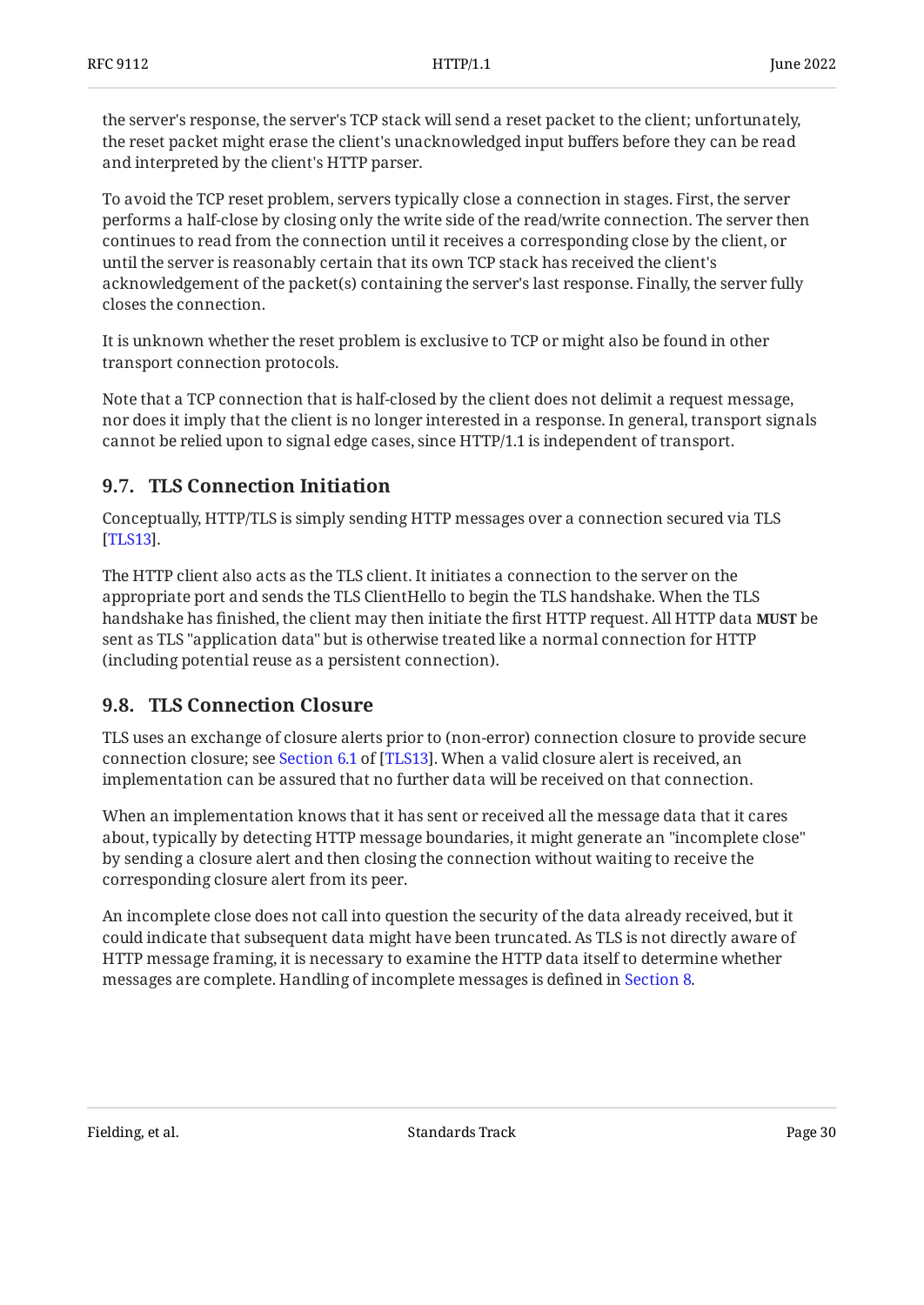When encountering an incomplete close, a client **SHOULD** treat as completed all requests for which it has received either

1. as much data as specified in the [Content-Length](#page-17-0) header field or

2. the terminal zero-length chunk (when [Transfer-Encoding](#page-15-1) of chunked is used).

A response that has neither chunked transfer coding nor Content-Length is complete only if a valid closure alert has been received. Treating an incomplete message as complete could expose implementations to attack.

A client detecting an incomplete close **SHOULD** recover gracefully.

Clients **MUST** send a closure alert before closing the connection. Clients that do not expect to receive any more data **MAY** choose not to wait for the server's closure alert and simply close the connection, thus generating an incomplete close on the server side.

Servers **SHOULD** be prepared to receive an incomplete close from the client, since the client can often locate the end of server data.

Servers **MUST** attempt to initiate an exchange of closure alerts with the client before closing the connection. Servers **MAY** close the connection after sending the closure alert, thus generating an incomplete close on the client side.

# <span id="page-30-1"></span><span id="page-30-0"></span>**[10. Enclosing Messages as Data](#page-30-0)**

## **[10.1. Media Type message/http](#page-30-1)**

The "message/http" media type can be used to enclose a single HTTP request or response message, provided that it obeys the MIME restrictions for all "message" types regarding line length and encodings. Because of the line length limitations, field values within "message/http" are allowed to use line folding ([obs-fold](#page-14-2)), as described in [Section 5.2](#page-14-2), to convey the field value over multiple lines. A recipient of "message/http" data **MUST** replace any obsolete line folding with one or more SP characters when the message is consumed.

Type name: message

Subtype name: http

Required parameters: N/A

Optional parameters: version, msgtype

version: The HTTP-version number of the enclosed message (e.g., "1.1"). If not present, the version can be determined from the first line of the body.

msgtype: The message type -- "request" or "response". If not present, the type can be determined from the first line of the body.

Encoding considerations: only "7bit", "8bit", or "binary" are permitted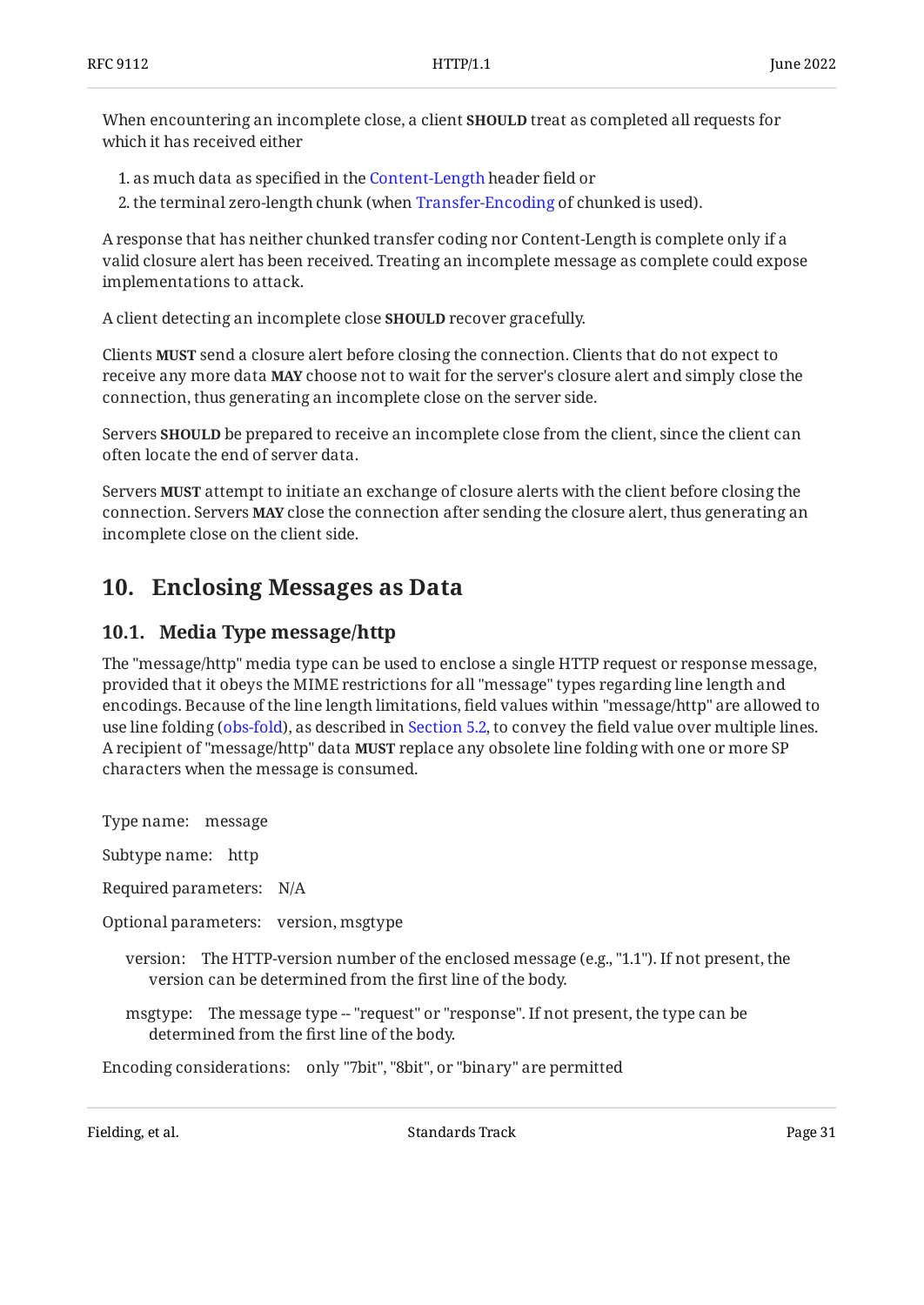Security considerations: see [Section 11](#page-32-0) Interoperability considerations: N/A Published specification: RFC 9112 (see [Section 10.1\)](#page-30-1). Applications that use this media type: N/A Fragment identifier considerations: N/A Additional information: Magic number(s): N/A Deprecated alias names for this type: N/A File extension(s): N/A Macintosh file type code(s): N/A Person and email address to contact for further information: See Authors' Addresses section. Intended usage: COMMON Restrictions on usage: N/A Author: See Authors' Addresses section. Change controller: IESG

## <span id="page-31-0"></span>**[10.2. Media Type application/http](#page-31-0)**

The "application/http" media type can be used to enclose a pipeline of one or more HTTP request

or response messages (not intermixed).

Type name: application

Subtype name: http

Required parameters: N/A

Optional parameters: version, msgtype

version: The HTTP-version number of the enclosed messages (e.g., "1.1"). If not present, the version can be determined from the first line of the body.

msgtype: The message type -- "request" or "response". If not present, the type can be determined from the first line of the body.

Encoding considerations: HTTP messages enclosed by this type are in "binary" format; use of an appropriate Content-Transfer-Encoding is required when transmitted via email.

Security considerations: see [Section 11](#page-32-0)

Interoperability considerations: N/A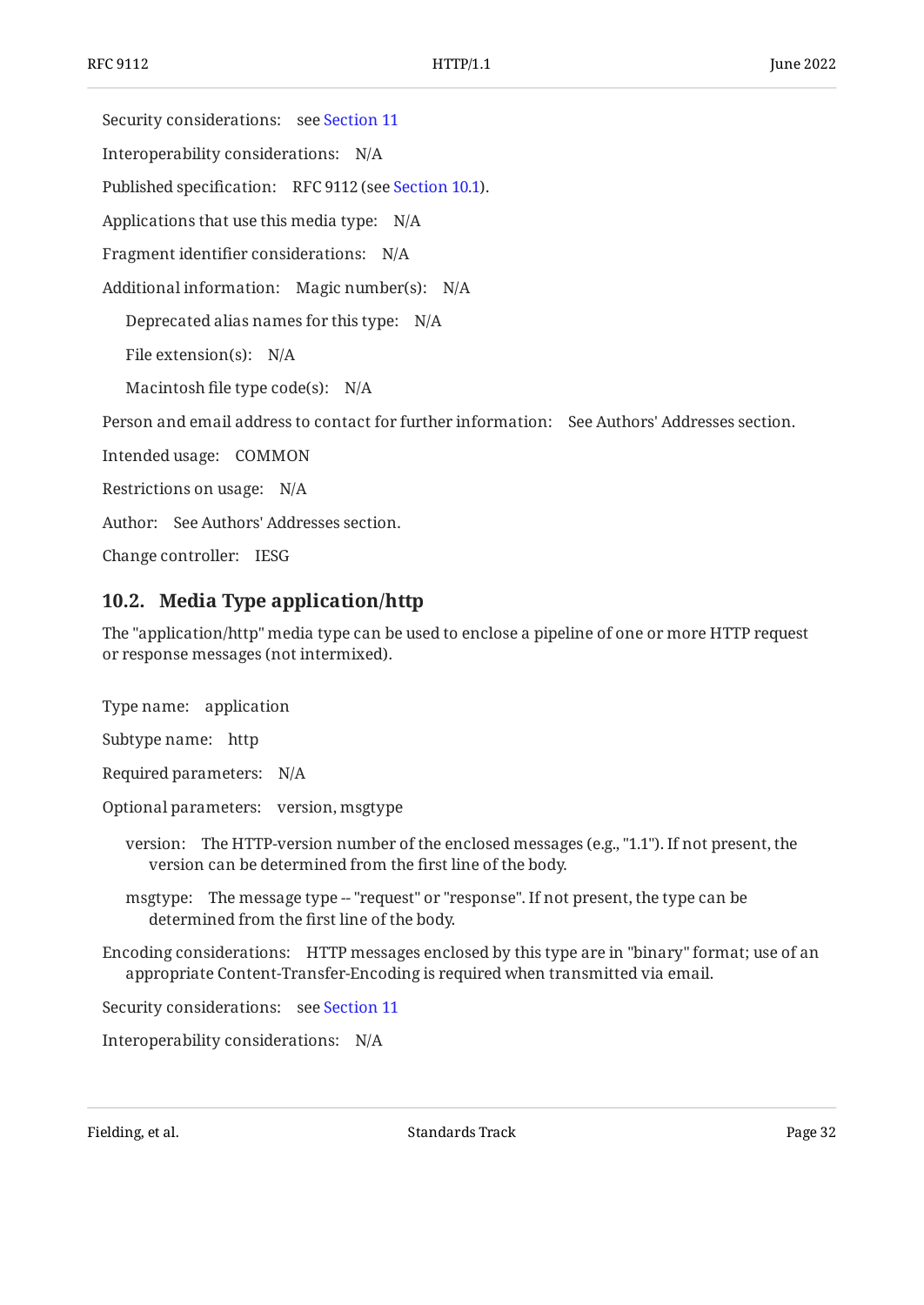Published specification: RFC 9112 (see [Section 10.2\)](#page-31-0).

Applications that use this media type: N/A

Fragment identifier considerations: N/A

Additional information: Deprecated alias names for this type: N/A

Magic number(s): N/A

File extension(s): N/A

Macintosh file type code(s): N/A

Person and email address to contact for further information: See Authors' Addresses section.

Intended usage: COMMON

Restrictions on usage: N/A

Author: See Authors' Addresses section.

<span id="page-32-0"></span>Change controller: IESG

# **[11. Security Considerations](#page-32-0)**

This section is meant to inform developers, information providers, and users about known security considerations relevant to HTTP message syntax and parsing. Security considerations about HTTP semantics, content, and routing are addressed in [\[HTTP](#page-35-3)].

## <span id="page-32-1"></span>**[11.1. Response Splitting](#page-32-1)**

Response splitting (a.k.a. CRLF injection) is a common technique, used in various attacks on Web usage, that exploits the line-based nature of HTTP message framing and the ordered association of requests to responses on persistent connections [\[Klein\]](#page-36-9). This technique can be particularly damaging when the requests pass through a shared cache.

Response splitting exploits a vulnerability in servers (usually within an application server) where an attacker can send encoded data within some parameter of the request that is later decoded and echoed within any of the response header fields of the response. If the decoded data is crafted to look like the response has ended and a subsequent response has begun, the response has been split, and the content within the apparent second response is controlled by the attacker. The attacker can then make any other request on the same persistent connection and trick the recipients (including intermediaries) into believing that the second half of the split is an authoritative answer to the second request.

For example, a parameter within the request-target might be read by an application server and reused within a redirect, resulting in the same parameter being echoed in the Location header field of the response. If the parameter is decoded by the application and not properly encoded when placed in the response field, the attacker can send encoded CRLF octets and other content that will make the application's single response look like two or more responses.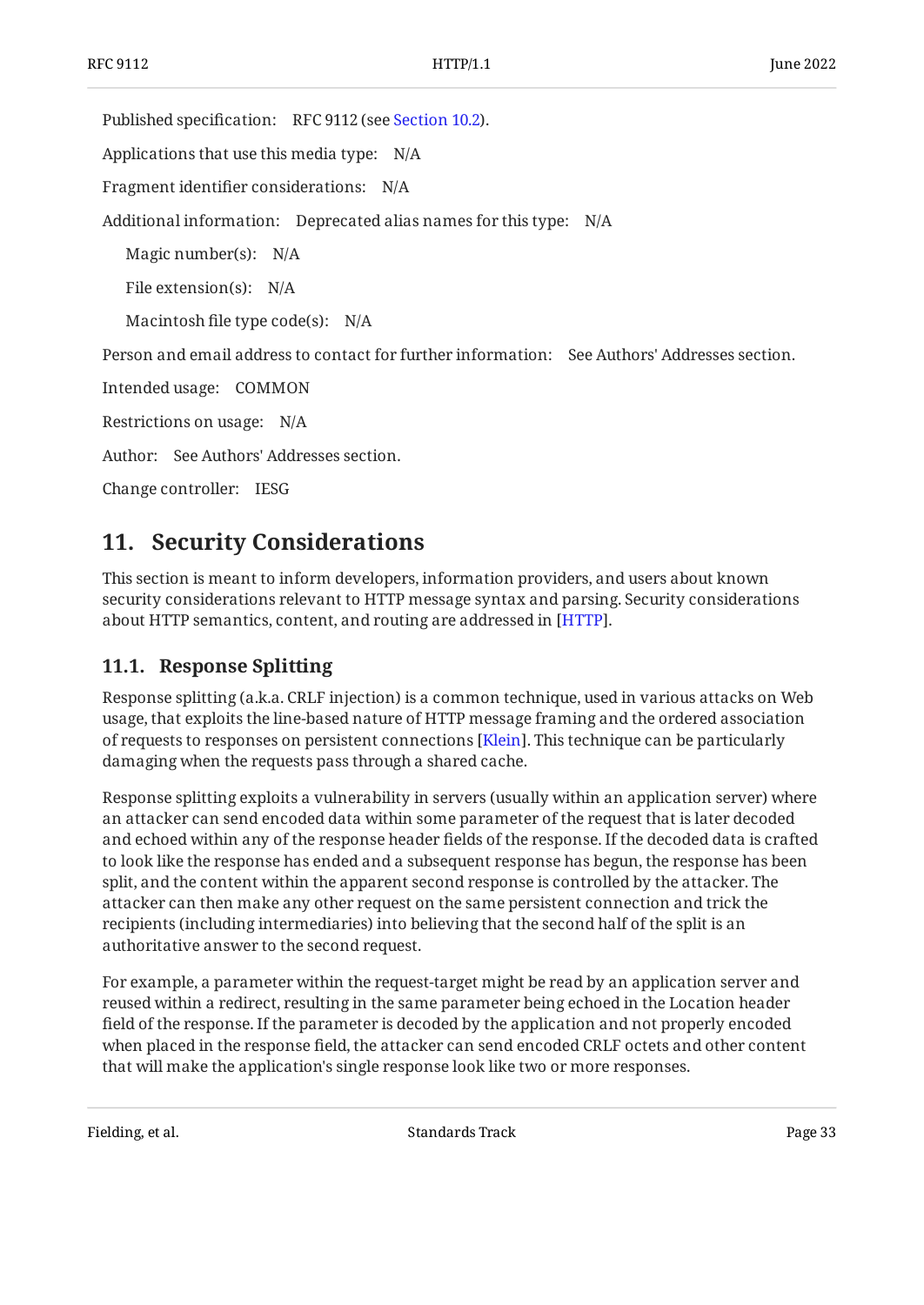A common defense against response splitting is to filter requests for data that looks like encoded CR and LF (e.g., "%0D" and "%0A"). However, that assumes the application server is only performing URI decoding rather than more obscure data transformations like charset transcoding, XML entity translation, base64 decoding, sprintf reformatting, etc. A more effective mitigation is to prevent anything other than the server's core protocol libraries from sending a CR or LF within the header section, which means restricting the output of header fields to APIs that filter for bad octets and not allowing application servers to write directly to the protocol stream.

## <span id="page-33-0"></span>**[11.2. Request Smuggling](#page-33-0)**

Request smuggling ([Linhart]) is a technique that exploits differences in protocol parsing among various recipients to hide additional requests (which might otherwise be blocked or disabled by policy) within an apparently harmless request. Like response splitting, request smuggling can lead to a variety of attacks on HTTP usage.

This specification has introduced new requirements on request parsing, particularly with regard to message framing in [Section 6.3](#page-17-1), to reduce the effectiveness of request smuggling.

## <span id="page-33-1"></span>**[11.3. Message Integrity](#page-33-1)**

HTTP does not define a specific mechanism for ensuring message integrity, instead relying on the error-detection ability of underlying transport protocols and the use of length or chunk-delimited framing to detect completeness. Historically, the lack of a single integrity mechanism has been justified by the informal nature of most HTTP communication. However, the prevalence of HTTP as an information access mechanism has resulted in its increasing use within environments where verification of message integrity is crucial.

The mechanisms provided with the "https" scheme, such as authenticated encryption, provide protection against modification of messages. Care is needed, however, to ensure that connection closure cannot be used to truncate messages (see [Section 9.8\)](#page-29-1). User agents might refuse to accept incomplete messages or treat them specially. For example, a browser being used to view medical history or drug interaction information needs to indicate to the user when such information is detected by the protocol to be incomplete, expired, or corrupted during transfer. Such mechanisms might be selectively enabled via user agent extensions or the presence of message integrity metadata in a response.

The "http" scheme provides no protection against accidental or malicious modification of messages.

Extensions to the protocol might be used to mitigate the risk of unwanted modification of messages by intermediaries, even when the "https" scheme is used. Integrity might be assured by using message authentication codes or digital signatures that are selectively added to messages via extensible metadata fields.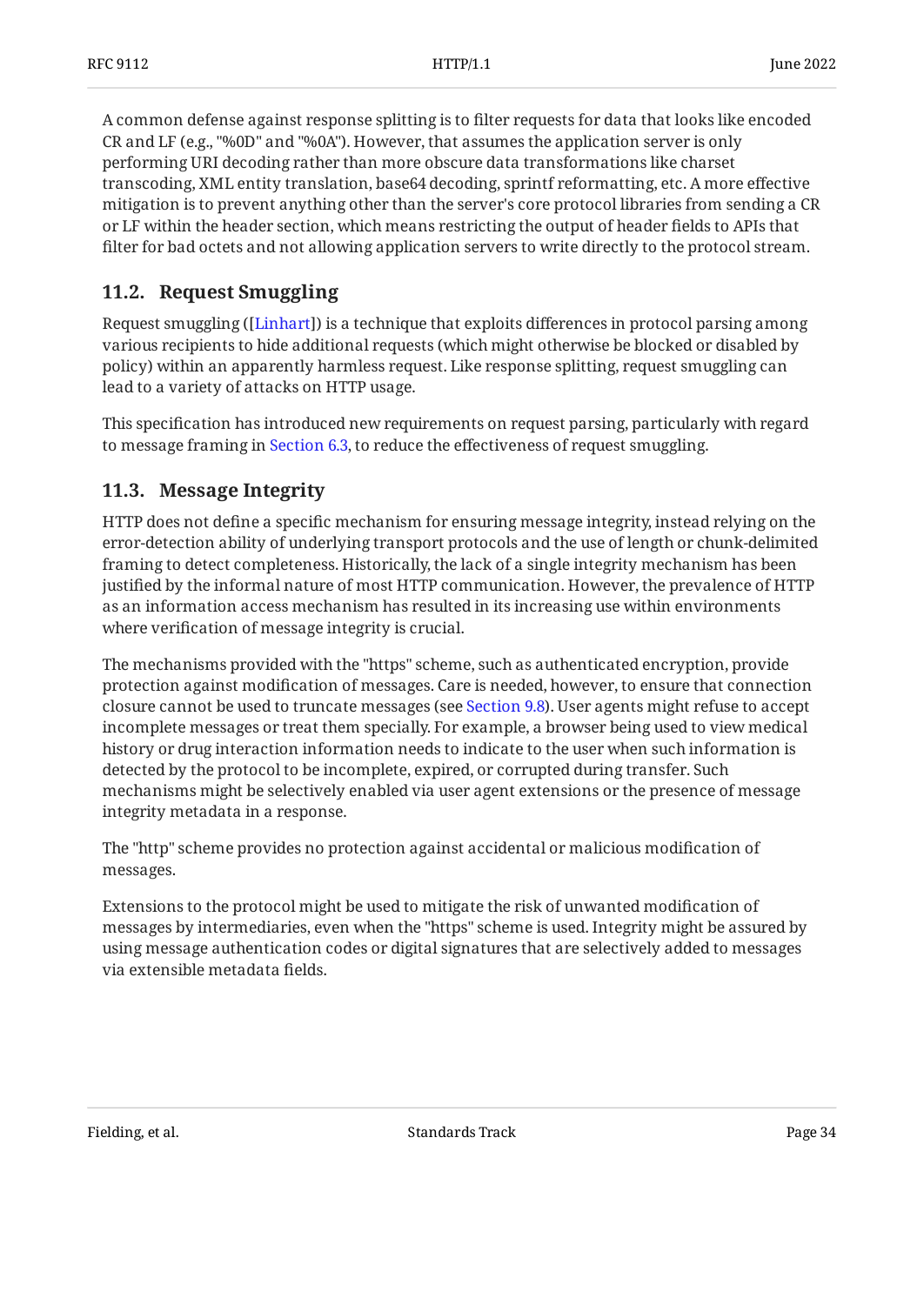## <span id="page-34-0"></span>**[11.4. Message Con](#page-34-0)fidentiality**

HTTP relies on underlying transport protocols to provide message confidentiality when that is desired. HTTP has been specifically designed to be independent of the transport protocol, such that it can be used over many forms of encrypted connection, with the selection of such transports being identified by the choice of URI scheme or within user agent configuration.

<span id="page-34-1"></span>The "https" scheme can be used to identify resources that require a confidential connection, as described in [Section 4.2.2](https://www.rfc-editor.org/rfc/rfc9110#section-4.2.2) of [[HTTP\]](#page-35-3).

# **[12. IANA Considerations](#page-34-1)**

The change controller for the following registrations is: "IETF (iesg@ietf.org) - Internet Engineering Task Force".

# <span id="page-34-2"></span>**[12.1. Field Name Registration](#page-34-2)**

IANA has added the following field names to the "Hypertext Transfer Protocol (HTTP) Field Name Registry" at <https://www.iana.org/assignments/http-fields>, as described in [Section 18.4](https://www.rfc-editor.org/rfc/rfc9110#section-18.4) of . [[HTTP\]](#page-35-3)

<span id="page-34-5"></span>

| <b>Field Name</b>               | <b>Status</b> | <b>Section Comments</b> |
|---------------------------------|---------------|-------------------------|
| Close                           | permanent 9.6 | (reserved)              |
| MIME-Version                    | permanent B.1 |                         |
| Transfer-Encoding permanent 6.1 |               |                         |
|                                 |               |                         |

<span id="page-34-3"></span>*[Table 1](#page-34-5)*

# **[12.2. Media Type Registration](#page-34-3)**

IANA has updated the "Media Types" registry at [<https://www.iana.org/assignments/media-types](https://www.iana.org/assignments/media-types)> with the registration information in Sections [10.1](#page-30-1) and [10.2](#page-31-0) for the media types "message/http" and "application/http", respectively.

# <span id="page-34-4"></span>**[12.3. Transfer Coding Registration](#page-34-4)**

IANA has updated the "HTTP Transfer Coding Registry" at [<https://www.iana.org/assignments/](https://www.iana.org/assignments/http-parameters/) http-parameters/> with the registration procedure of [Section 7.3](#page-22-1) and the content coding names summarized in the table below.

<span id="page-34-6"></span>

| <b>Name</b> | <b>Description</b>             | Section |
|-------------|--------------------------------|---------|
| chunked     | Transfer in a series of chunks | 71      |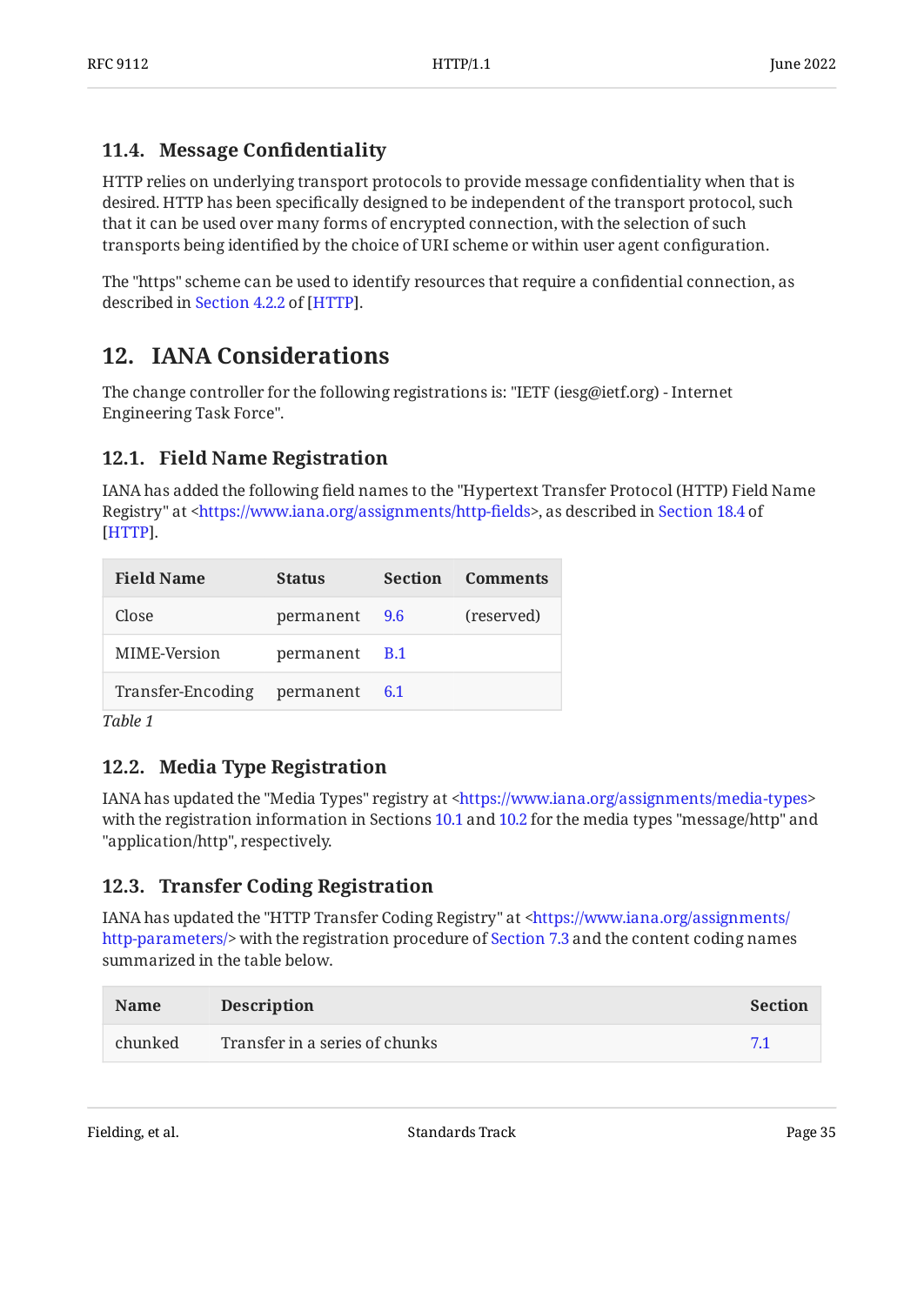| <b>Name</b>      | <b>Description</b>                                                                  | <b>Section</b> |
|------------------|-------------------------------------------------------------------------------------|----------------|
| compress         | UNIX "compress" data format [Welch]                                                 | 7.2            |
| deflate          | "deflate" compressed data ([RFC1951]) inside the "zlib" data format<br>( [RFC1950]) | 7.2            |
| gzip             | GZIP file format [RFC1952]                                                          | 7.2            |
| trailers         | (reserved)                                                                          | 12.3           |
| $X-$<br>compress | Deprecated (alias for compress)                                                     | 7.2            |
| x-gzip           | Deprecated (alias for gzip)                                                         | 7.2            |

*[Table 2](#page-34-6)*

**Note:** the coding name "trailers" is reserved because its use would conflict with the keyword "trailers" in the TE header field ([Section 10.1.4](https://www.rfc-editor.org/rfc/rfc9110#section-10.1.4) of [[HTTP](#page-35-3)]).

## <span id="page-35-0"></span>**[12.4. ALPN Protocol ID Registration](#page-35-0)**

IANA has updated the "TLS Application-Layer Protocol Negotiation (ALPN) Protocol IDs" registry at <https://www.iana.org/assignments/tls-extensiontype-values/> with the registration below:

<span id="page-35-6"></span>

|         | <b>Protocol</b> Identification Sequence                                | Reference |
|---------|------------------------------------------------------------------------|-----------|
|         | HTTP/1.1 0x68 0x74 0x74 0x70 0x2f 0x31 0x2e 0x31 ("http/1.1") RFC 9112 |           |
| Table 3 |                                                                        |           |

# <span id="page-35-2"></span><span id="page-35-1"></span>**[13. References](#page-35-1)**

## **[13.1. Normative References](#page-35-2)**

- <span id="page-35-4"></span><span id="page-35-3"></span>**[CACHING]** Fielding, R., Ed., Nottingham, M., Ed., and J. Reschke, Ed., "HTTP Caching", STD 98, RFC 9111, DOI 10.17487/RFC9111, June 2022, [<https://www.rfc-editor.org/info/](https://www.rfc-editor.org/info/rfc9111) . [rfc9111](https://www.rfc-editor.org/info/rfc9111)>
	- **[HTTP]** Fielding, R., Ed., Nottingham, M., Ed., and J. Reschke, Ed., "HTTP Semantics", STD 97, RFC 9110, DOI 10.17487/RFC9110, June 2022, [<https://www.rfc-editor.org/info/](https://www.rfc-editor.org/info/rfc9110) . [rfc9110](https://www.rfc-editor.org/info/rfc9110)>
	- **[RFC1950]** Deutsch, P. and J-L. Gailly, "ZLIB Compressed Data Format Specification version 3.3", RFC 1950, DOI 10.17487/RFC1950, May 1996, [<https://www.rfc-editor.org/info/](https://www.rfc-editor.org/info/rfc1950) . [rfc1950](https://www.rfc-editor.org/info/rfc1950)>

<span id="page-35-5"></span>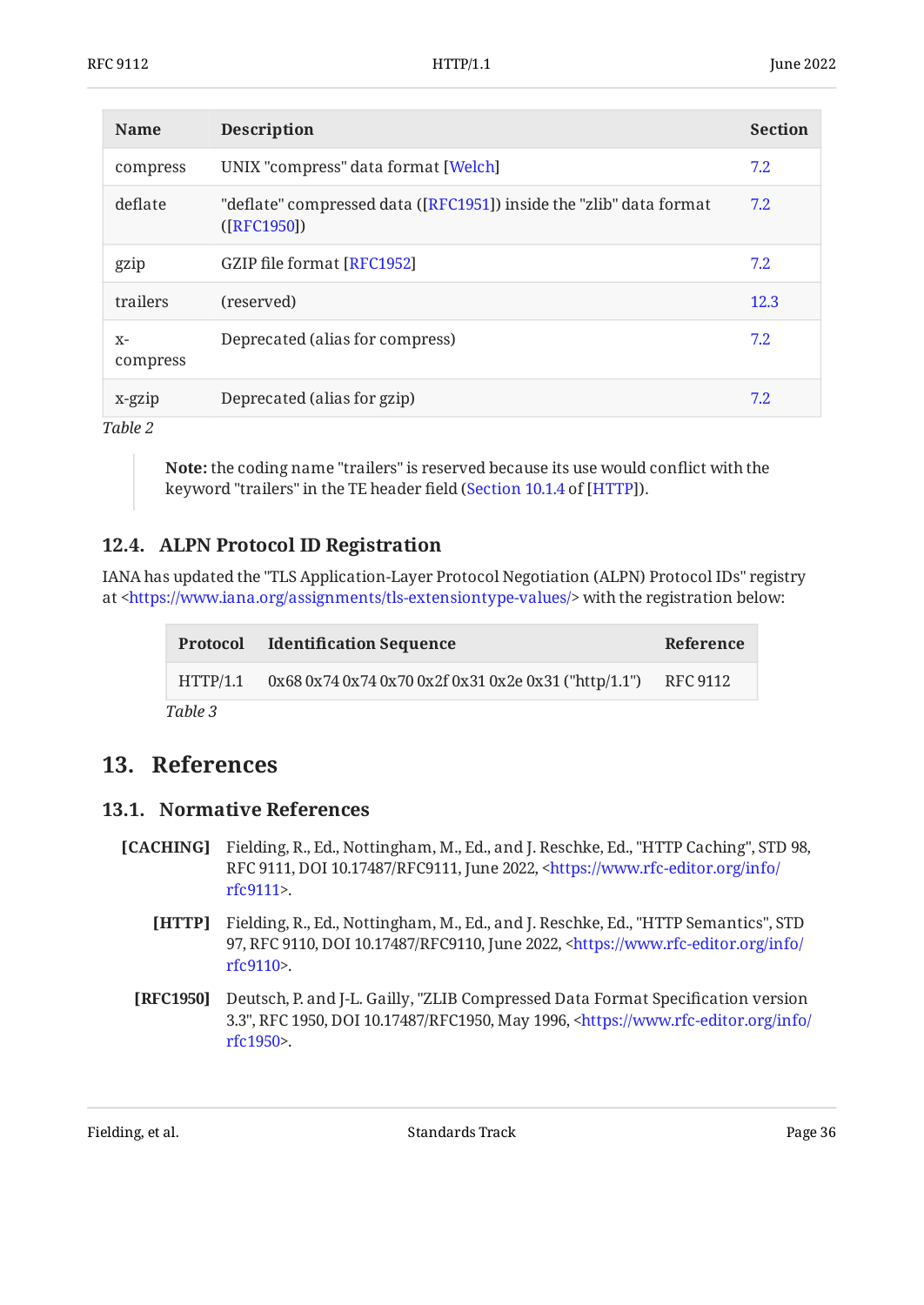<span id="page-36-13"></span><span id="page-36-12"></span><span id="page-36-3"></span><span id="page-36-1"></span>

| [RFC1951]    | Deutsch, P., "DEFLATE Compressed Data Format Specification version 1.3", RFC<br>1951, DOI 10.17487/RFC1951, May 1996, <https: info="" rfc1951="" www.rfc-editor.org="">.</https:>                       |
|--------------|---------------------------------------------------------------------------------------------------------------------------------------------------------------------------------------------------------|
| [RFC1952]    | Deutsch, P., "GZIP file format specification version 4.3", RFC 1952, DOI 10.17487/<br>RFC1952, May 1996, <https: info="" rfc1952="" www.rfc-editor.org="">.</https:>                                    |
| [RFC2119]    | Bradner, S., "Key words for use in RFCs to Indicate Requirement Levels", BCP 14,<br>RFC 2119, DOI 10.17487/RFC2119, March 1997, <https: <br="" info="" www.rfc-editor.org="">rfc2119&gt;.</https:>      |
| [RFC5234]    | Crocker, D., Ed. and P. Overell, "Augmented BNF for Syntax Specifications: ABNF",<br>STD 68, RFC 5234, DOI 10.17487/RFC5234, January 2008, <https: www.rfc-<br="">editor.org/info/rfc5234&gt;.</https:> |
| [RFC7405]    | Kyzivat, P., "Case-Sensitive String Support in ABNF", RFC 7405, DOI 10.17487/<br>RFC7405, December 2014, <https: info="" rfc7405="" www.rfc-editor.org="">.</https:>                                    |
| [RFC8174]    | Leiba, B., "Ambiguity of Uppercase vs Lowercase in RFC 2119 Key Words", BCP 14,<br>RFC 8174, DOI 10.17487/RFC8174, May 2017, <https: <br="" info="" www.rfc-editor.org="">rfc8174&gt;.</https:>         |
| [TLS13]      | Rescorla, E., "The Transport Layer Security (TLS) Protocol Version 1.3", RFC 8446,<br>DOI 10.17487/RFC8446, August 2018, <https: info="" rfc8446="" www.rfc-editor.org="">.</https:>                    |
| <b>TURI1</b> | Berners-Lee, T., Fielding, R., and L. Masinter, "Uniform Resource Identifier (URI):                                                                                                                     |

- <span id="page-36-8"></span><span id="page-36-6"></span><span id="page-36-4"></span><span id="page-36-2"></span>**[URI]** , Fielding, R., and L. Masinter, Generic Syntax", STD 66, RFC 3986, DOI 10.17487/RFC3986, January 2005, [<https://](https://www.rfc-editor.org/info/rfc3986) . [www.rfc-editor.org/info/rfc3986>](https://www.rfc-editor.org/info/rfc3986) Berners-Lee, T., Fielding, R., and L. Masinter, "Uniform Resource Identifier (URI):
- <span id="page-36-11"></span><span id="page-36-5"></span>**[USASCII]** American National Standards Institute, "Coded Character Set -- 7-bit American Standard Code for Information Interchange", ANSI X3.4, 1986.
	- **[Welch]** Welch, T., "A Technique for High-Performance Data Compression", IEEE Computer 17(6), DOI 10.1109/MC.1984.1659158, June 1984, [<https://ieeexplore.ieee.org/](https://ieeexplore.ieee.org/document/1659158/) . [document/1659158/](https://ieeexplore.ieee.org/document/1659158/)>

#### <span id="page-36-0"></span>**[13.2. Informative References](#page-36-0)**

- <span id="page-36-10"></span><span id="page-36-9"></span><span id="page-36-7"></span>**[HTTP/1.0]** Berners-Lee, T., Fielding, R., and H. Frystyk, "Hypertext Transfer Protocol -- HTTP/ 1.0", RFC 1945, DOI 10.17487/RFC1945, May 1996, [<https://www.rfc-editor.org/info/](https://www.rfc-editor.org/info/rfc1945) . [rfc1945](https://www.rfc-editor.org/info/rfc1945)>
	- **[Klein]** Klein, A., "Divide and Conquer HTTP Response Splitting, Web Cache Poisoning Attacks, and Related Topics", March 2004, [<https://packetstormsecurity.com/](https://packetstormsecurity.com/papers/general/whitepaper_httpresponse.pdf) . [papers/general/whitepaper\\_httpresponse.pdf>](https://packetstormsecurity.com/papers/general/whitepaper_httpresponse.pdf)
	- [Linhart] Linhart, C., Klein, A., Heled, R., and S. Orrin, "HTTP Request Smuggling", June 2005, . [<https://www.cgisecurity.com/lib/HTTP-Request-Smuggling.pdf>](https://www.cgisecurity.com/lib/HTTP-Request-Smuggling.pdf)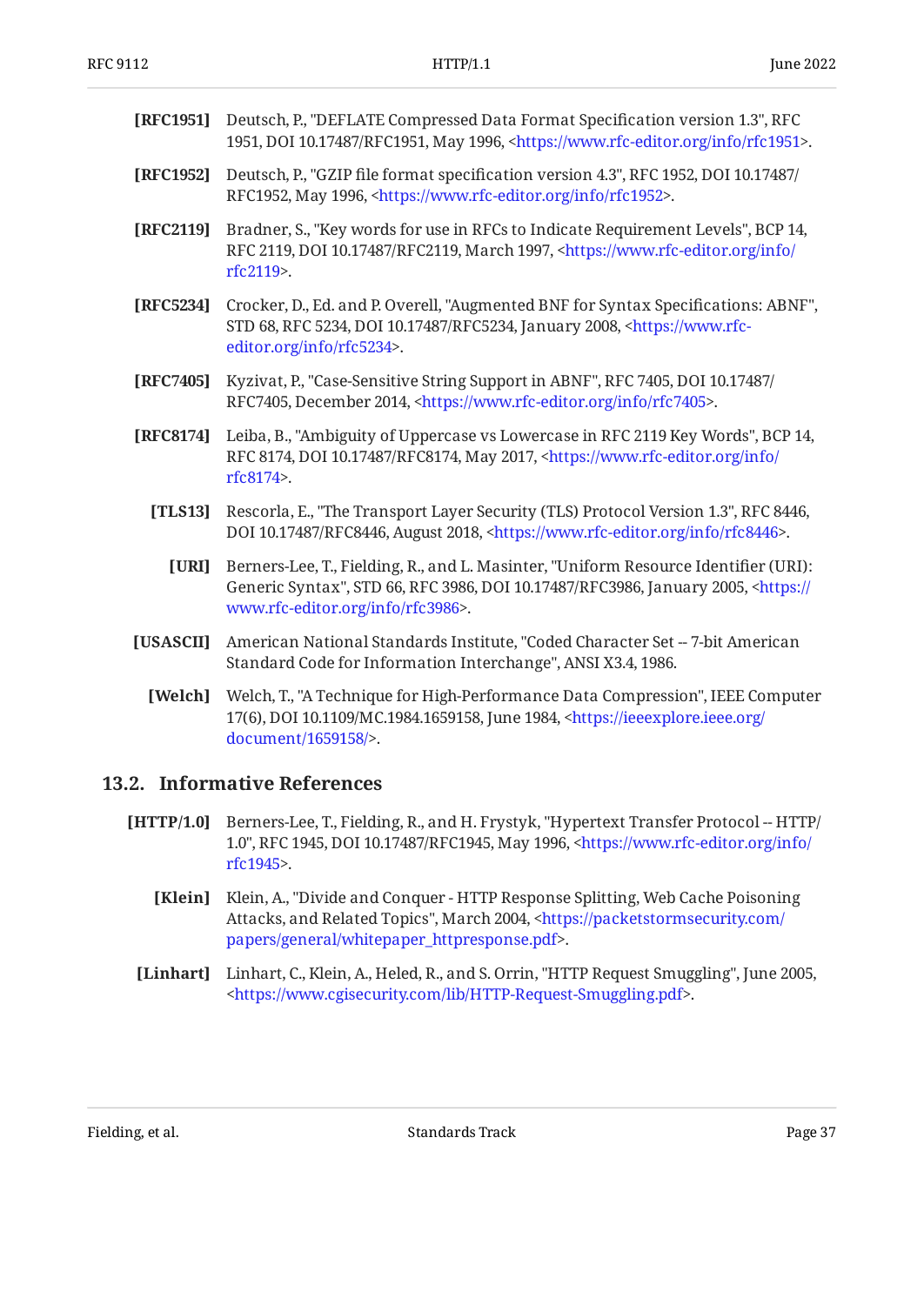<span id="page-37-3"></span>

| <b>[RFC2045]</b> Freed, N. and N. Borenstein, "Multipurpose Internet Mail Extensions (MIME) Part |
|--------------------------------------------------------------------------------------------------|
| One: Format of Internet Message Bodies", RFC 2045, DOI 10.17487/RFC2045,                         |
| November 1996, <https: info="" rfc2045="" www.rfc-editor.org="">.</https:>                       |

- <span id="page-37-6"></span>**[RFC2046]** Freed, N. and N. Borenstein, "Multipurpose Internet Mail Extensions (MIME) Part Two: Media Types", RFC 2046, DOI 10.17487/RFC2046, November 1996, <[https://](https://www.rfc-editor.org/info/rfc2046) . [www.rfc-editor.org/info/rfc2046>](https://www.rfc-editor.org/info/rfc2046)
- <span id="page-37-5"></span>**[RFC2049]** Freed, N. and N. Borenstein, "Multipurpose Internet Mail Extensions (MIME) Part Five: Conformance Criteria and Examples", RFC 2049, DOI 10.17487/RFC2049, November 1996, <https://www.rfc-editor.org/info/rfc2049>.
- <span id="page-37-8"></span>**[RFC2068]** Fielding, R., Gettys, J., Mogul, J., Frystyk, H., and T. Berners-Lee, "Hypertext Transfer Protocol -- HTTP/1.1", RFC 2068, DOI 10.17487/RFC2068, January 1997, . [<https://www.rfc-editor.org/info/rfc2068](https://www.rfc-editor.org/info/rfc2068)>
- <span id="page-37-7"></span>**[RFC2557]** Palme, J., Hopmann, A., and N. Shelness, "MIME Encapsulation of Aggregate Documents, such as HTML (MHTML)", RFC 2557, DOI 10.17487/RFC2557, March 1999, <https://www.rfc-editor.org/info/rfc2557>.
- <span id="page-37-2"></span>**[RFC5322]** Resnick, P., Ed., "Internet Message Format", RFC 5322, DOI 10.17487/RFC5322, October 2008, <https://www.rfc-editor.org/info/rfc5322>.
- <span id="page-37-1"></span>**[RFC7230]** Fielding, R., Ed. and J. Reschke, Ed., "Hypertext Transfer Protocol (HTTP/1.1): Message Syntax and Routing", RFC 7230, DOI 10.17487/RFC7230, June 2014, . [<https://www.rfc-editor.org/info/rfc7230](https://www.rfc-editor.org/info/rfc7230)>
- <span id="page-37-4"></span>**[RFC8126]** Cotton, M., Leiba, B., and T. Narten, "Guidelines for Writing an IANA Considerations Section in RFCs", BCP 26, RFC 8126, DOI 10.17487/RFC8126, June 2017, <https://www.rfc-editor.org/info/rfc8126>.

# <span id="page-37-0"></span>**[Appendix A. Collected ABNF](#page-37-0)**

In the collected ABNF below, list rules are expanded per [Section 5.6.1](https://www.rfc-editor.org/rfc/rfc9110#section-5.6.1) of [\[HTTP](#page-35-3)].

```
BWS = <BWS, see [HTTP], Section 5.6.3>
HTTP-message = start-line CRLF *( field-line CRLF ) CRLF [
  message-body ]
HTTP-name = %x48.54.54.50 ; HTTP
HTTP-version = HTTP-name "/" DIGIT "." DIGIT
OWS = <OWS, see [HTTP], Section 5.6.3>
RWS = <RWS, see [HTTP], Section 5.6.3>
Transfer-Encoding = [ transfer-coding *( OWS "," OWS transfer-coding
 ) ]
absolute-URI = <absolute-URI, see [URI], Section 4.3>
absolute-form = absolute-URI
```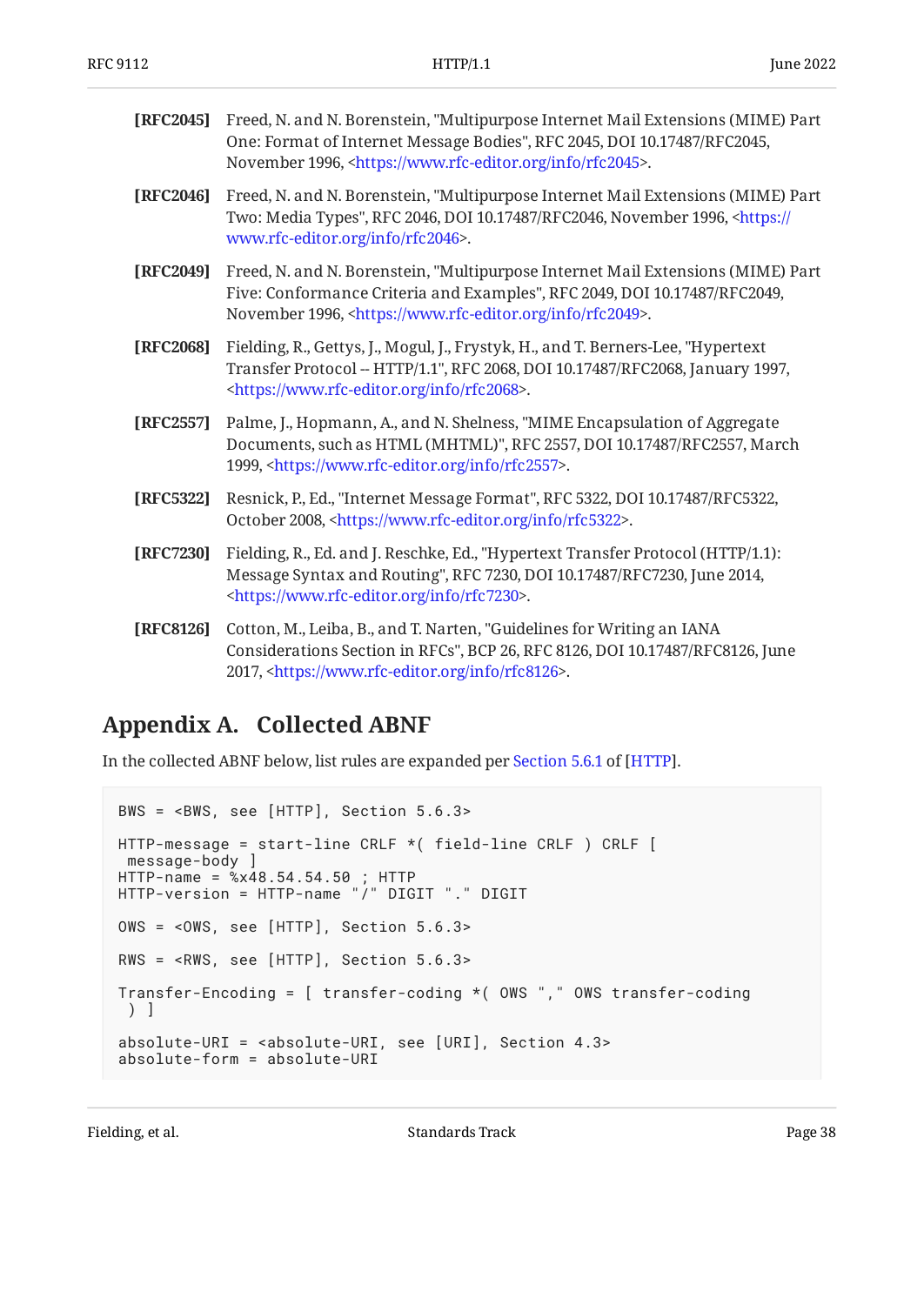```
absolute-path = <absolute-path, see [HTTP], Section 4.1>
asterisk-form = "*"
authority = <authority, see [URI], Section 3.2>
authority-form = uri-host ":" port
chunk = chunk-size [ chunk-ext ] CRLF chunk-data CRLF
chunk-data = 1*OCTET
chunk-ext = *( BWS ";" BWS chunk-ext-name [ BWS "=" BWS chunk-ext-val
  ] )
chunk-ext-name = token
chunk-ext-val = token / quoted-string
chunk-size = 1*HEXDIG
chunked-body = *chunk last-chunk trailer-section CRLF
field-line = field-name ":" OWS field-value OWS
field-name = <field-name, see [HTTP], Section 5.1>
field-value = <field-value, see [HTTP], Section 5.5>
last-chunk = 1*"0" [ chunk-ext ] CRLF
message-body = *OCTET
method = token
obs-fold = OWS CRLF RWS
obs-text = <obs-text, see [HTTP], Section 5.6.4>
origin-form = absolute-path [ "?" query ]
port = <port, see [URI], Section 3.2.3>
query = <query, see [URI], Section 3.4>
quoted-string = <quoted-string, see [HTTP], Section 5.6.4>
reason-phrase = 1*( HTAB / SP / VCHAR / obs-text )
request-line = method SP request-target SP HTTP-version
request-target = origin-form / absolute-form / authority-form /
 asterisk-form
start-line = request-line / status-line
status-code = 3DIGIT
status-line = HTTP-version SP status-code SP [ reason-phrase ]
token = <token, see [HTTP], Section 5.6.2>
trailer-section = *( field-line CRLF )
transfer-coding = <transfer-coding, see [HTTP], Section 10.1.4>
uri-host = <host, see [URI], Section 3.2.2>
```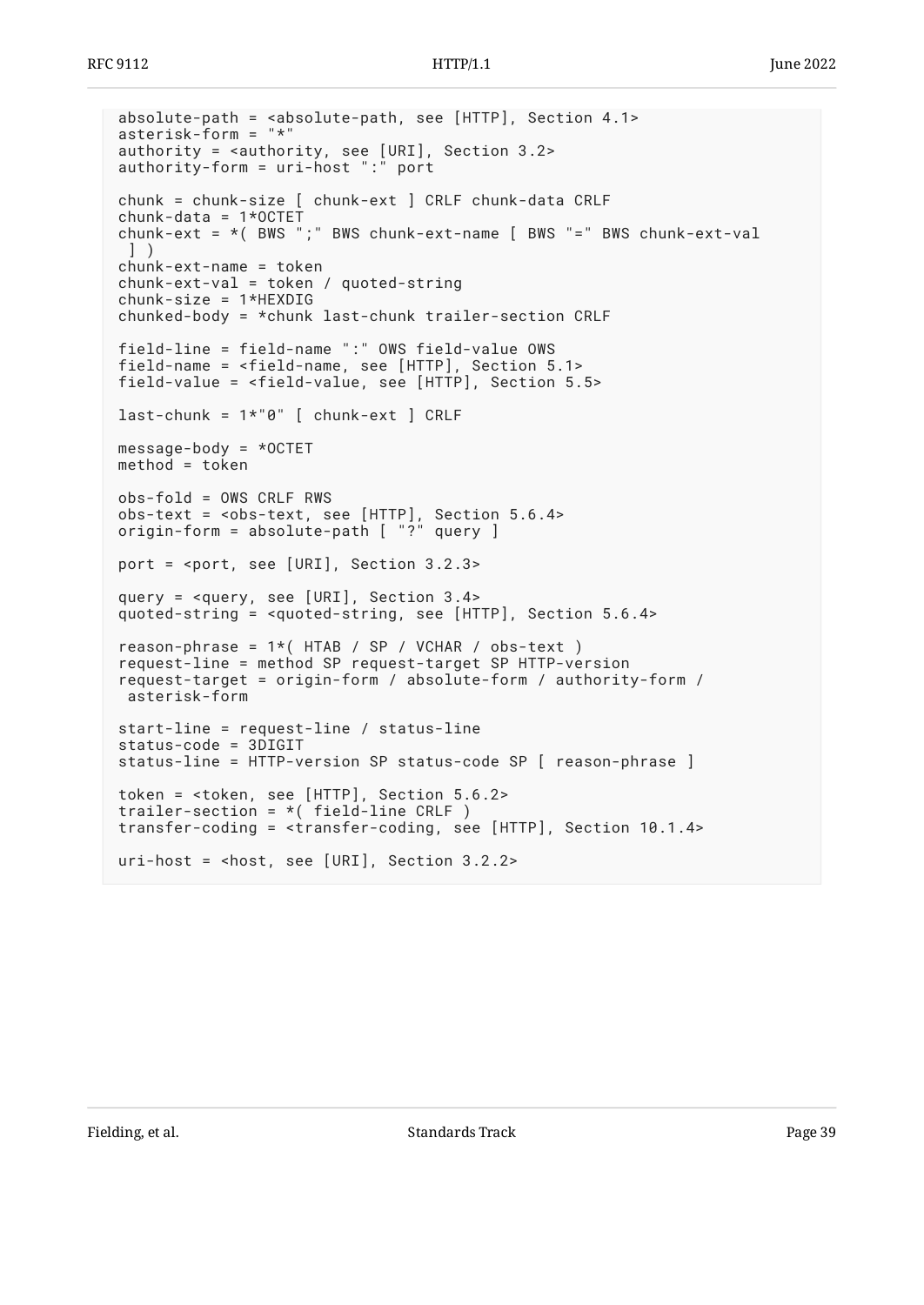# <span id="page-39-0"></span>**[Appendix B. D](#page-39-0)iff[erences between HTTP and MIME](#page-39-0)**

HTTP/1.1 uses many of the constructs defined for the Internet Message Format [RFC5322] and Multipurpose Internet Mail Extensions (MIME) [RFC2045] to allow a message body to be transmitted in an open variety of representations and with extensible fields. However, some of these constructs have been reinterpreted to better fit the needs of interactive communication, leading to some differences in how MIME constructs are used within HTTP. These differences were carefully chosen to optimize performance over binary connections, allow greater freedom in the use of new media types, ease date comparisons, and accommodate common implementations.

This appendix describes specific areas where HTTP differs from MIME. Proxies and gateways to and from strict MIME environments need to be aware of these differences and provide the appropriate conversions where necessary.

# <span id="page-39-1"></span>**[B.1. MIME-Version](#page-39-1)**

HTTP is not a MIME-compliant protocol. However, messages can include a single MIME-Version header field to indicate what version of the MIME protocol was used to construct the message. Use of the MIME-Version header field indicates that the message is in full conformance with the MIME protocol (as defined in [RFC2045]). Senders are responsible for ensuring full conformance (where possible) when exporting HTTP messages to strict MIME environments.

# <span id="page-39-2"></span>**[B.2. Conversion to Canonical Form](#page-39-2)**

MIME requires that an Internet mail body part be converted to canonical form prior to being transferred,as described in Section 4 of [RFC2049], and that content with a type of "text"  $\,$ represents line breaks as CRLF, forbidding the use of CR or LF outside of line break sequences . In contrast, HTTP does not care whether CRLF, bare CR, or bare LF are used to indicate [[RFC2046\]](#page-37-6) a line break within content.

A proxy or gateway from HTTP to a strict MIME environment ought to translate all line breaks within text media types to the RFC 2049 canonical form of CRLF. Note, however, this might be complicated by the presence of a Content-Encoding and by the fact that HTTP allows the use of some charsets that do not use octets 13 and 10 to represent CR and LF, respectively.

Conversion will break any cryptographic checksums applied to the original content unless the original content is already in canonical form. Therefore, the canonical form is recommended for any content that uses such checksums in HTTP.

# <span id="page-39-3"></span>**[B.3. Conversion of Date Formats](#page-39-3)**

HTTP/1.1 uses a restricted set of date formats ([Section 5.6.7](https://www.rfc-editor.org/rfc/rfc9110#section-5.6.7) of [[HTTP](#page-35-3)]) to simplify the process of date comparison. Proxies and gateways from other protocols ought to ensure that any Date header field present in a message conforms to one of the HTTP/1.1 formats and rewrite the date if necessary.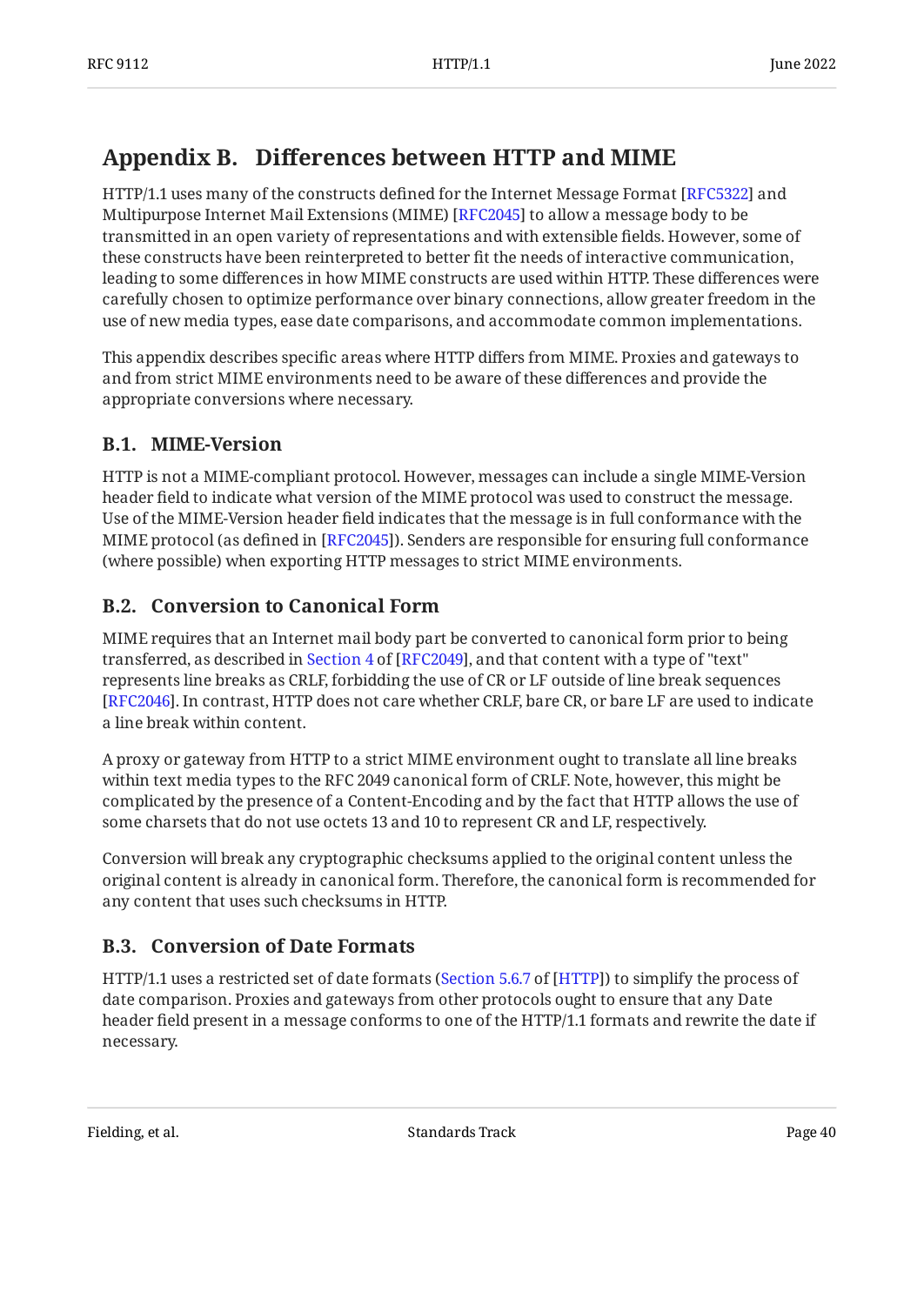# <span id="page-40-0"></span>**[B.4. Conversion of Content-Encoding](#page-40-0)**

MIME does not include any concept equivalent to HTTP's Content-Encoding header field. Since this acts as a modifier on the media type, proxies and gateways from HTTP to MIME-compliant protocols ought to either change the value of the Content-Type header field or decode the representation before forwarding the message. (Some experimental applications of Content-Type for Internet mail have used a media-type parameter of ";conversions=<content-coding>" to perform a function equivalent to Content-Encoding. However, this parameter is not part of the MIME standards.)

# <span id="page-40-1"></span>**[B.5. Conversion of Content-Transfer-Encoding](#page-40-1)**

HTTP does not use the Content-Transfer-Encoding field of MIME. Proxies and gateways from MIME-compliant protocols to HTTP need to remove any Content-Transfer-Encoding prior to delivering the response message to an HTTP client.

Proxies and gateways from HTTP to MIME-compliant protocols are responsible for ensuring that the message is in the correct format and encoding for safe transport on that protocol, where "safe transport" is defined by the limitations of the protocol being used. Such a proxy or gateway ought to transform and label the data with an appropriate Content-Transfer-Encoding if doing so will improve the likelihood of safe transport over the destination protocol.

# <span id="page-40-2"></span>**[B.6. MHTML and Line Length Limitations](#page-40-2)**

HTTP implementations that share code with MHTML [\[RFC2557\]](#page-37-7) implementations need to be aware of MIME line length limitations. Since HTTP does not have this limitation, HTTP does not fold long lines. MHTML messages being transported by HTTP follow all conventions of MHTML, including line length limitations and folding, canonicalization, etc., since HTTP transfers message-bodies without modification and, aside from the "multipart/byteranges" type ( [Section](https://www.rfc-editor.org/rfc/rfc9110#section-14.6) [14.6](https://www.rfc-editor.org/rfc/rfc9110#section-14.6) of [[HTTP](#page-35-3)]), does not interpret the content or any MIME header lines that might be contained therein.

# <span id="page-40-4"></span><span id="page-40-3"></span>**[Appendix C. Changes from Previous RFCs](#page-40-3)**

# **[C.1. Changes from HTTP/0.9](#page-40-4)**

Since HTTP/0.9 did not support header fields in a request, there is no mechanism for it to support name-based virtual hosts (selection of resource by inspection of the Host header field). Any server that implements name-based virtual hosts ought to disable support for HTTP/0.9. Most requests that appear to be HTTP/0.9 are, in fact, badly constructed HTTP/1.x requests caused by a client failing to properly encode the request-target.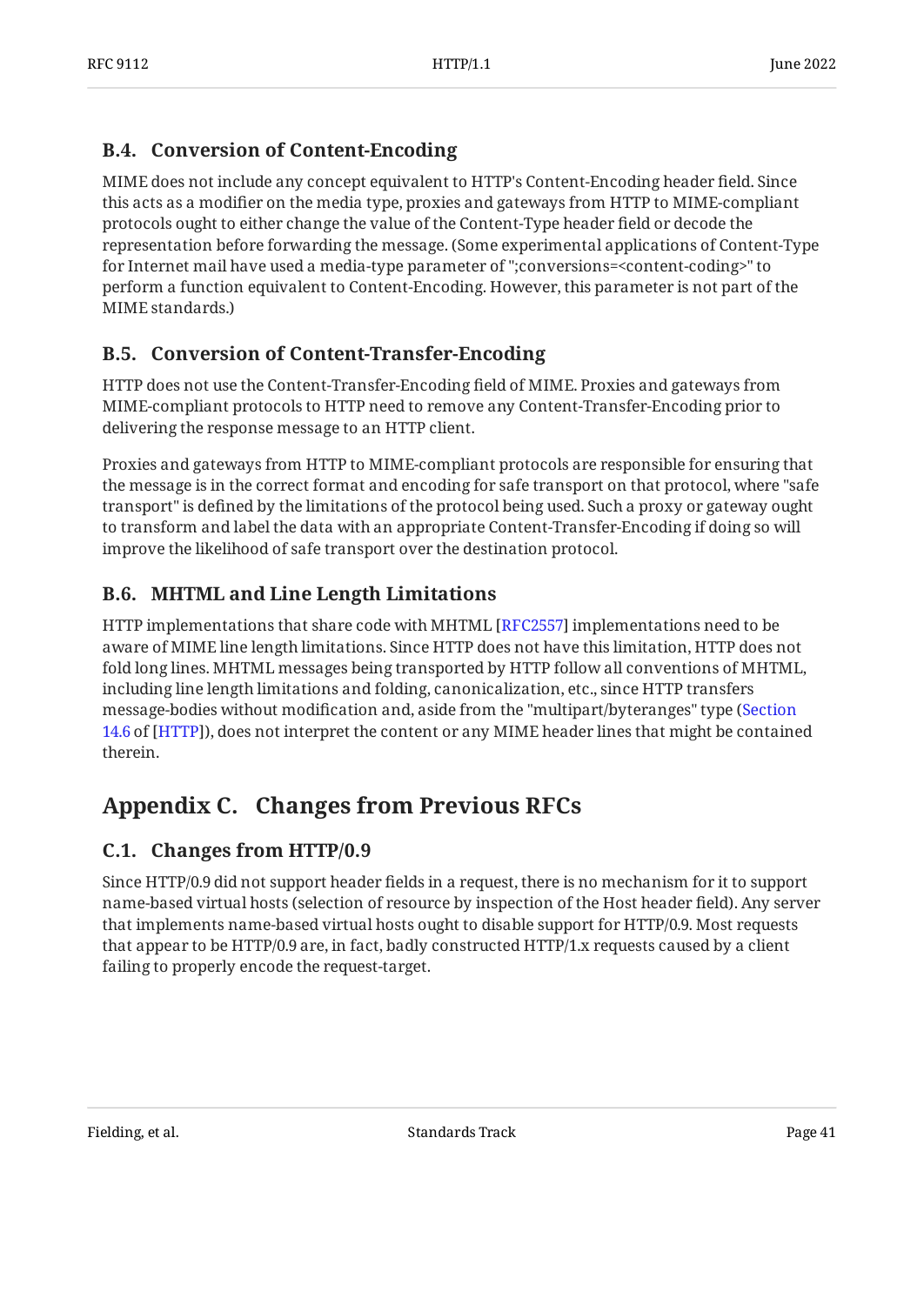## <span id="page-41-1"></span><span id="page-41-0"></span>**[C.2. Changes from HTTP/1.0](#page-41-0)**

#### **[C.2.1. Multihomed Web Servers](#page-41-1)**

The requirements that clients and servers support the Host header field (Section 7.2 of [HTTP]), report an error if it is missing from an HTTP/1.1 request, and accept absolute URIs ([Section 3.2](#page-8-2)) are among the most important changes defined by HTTP/1.1.

Older HTTP/1.0 clients assumed a one-to-one relationship of IP addresses and servers; there was no established mechanism for distinguishing the intended server of a request other than the IP address to which that request was directed. The Host header field was introduced during the development of HTTP/1.1 and, though it was quickly implemented by most HTTP/1.0 browsers, additional requirements were placed on all HTTP/1.1 requests in order to ensure complete adoption. At the time of this writing, most HTTP-based services are dependent upon the Host header field for targeting requests.

#### <span id="page-41-2"></span>**[C.2.2. Keep-Alive Connections](#page-41-2)**

In HTTP/1.0, each connection is established by the client prior to the request and closed by the server after sending the response. However, some implementations implement the explicitly negotiated ("Keep-Alive") version of persistent connections described in [Section 19.7.1](https://www.rfc-editor.org/rfc/rfc2068#section-19.7.1) of . [[RFC2068\]](#page-37-8)

Some clients and servers might wish to be compatible with these previous approaches to persistent connections, by explicitly negotiating for them with a "Connection: keep-alive" request header field. However, some experimental implementations of HTTP/1.0 persistent connections are faulty; for example, if an HTTP/1.0 proxy server doesn't understand Connection, it will erroneously forward that header field to the next inbound server, which would result in a hung connection.

One attempted solution was the introduction of a Proxy-Connection header field, targeted specifically at proxies. In practice, this was also unworkable, because proxies are often deployed in multiple layers, bringing about the same problem discussed above.

As a result, clients are encouraged not to send the Proxy-Connection header field in any requests.

Clients are also encouraged to consider the use of "Connection: keep-alive" in requests carefully; while they can enable persistent connections with HTTP/1.0 servers, clients using them will need to monitor the connection for "hung" requests (which indicate that the client ought to stop sending the header field), and this mechanism ought not be used by clients at all when a proxy is being used.

## <span id="page-41-3"></span>**[C.2.3. Introduction of Transfer-Encoding](#page-41-3)**

HTTP/1.1 introduces the [Transfer-Encoding](#page-15-1) header field [\(Section 6.1](#page-15-1)). Transfer codings need to be decoded prior to forwarding an HTTP message over a MIME-compliant protocol.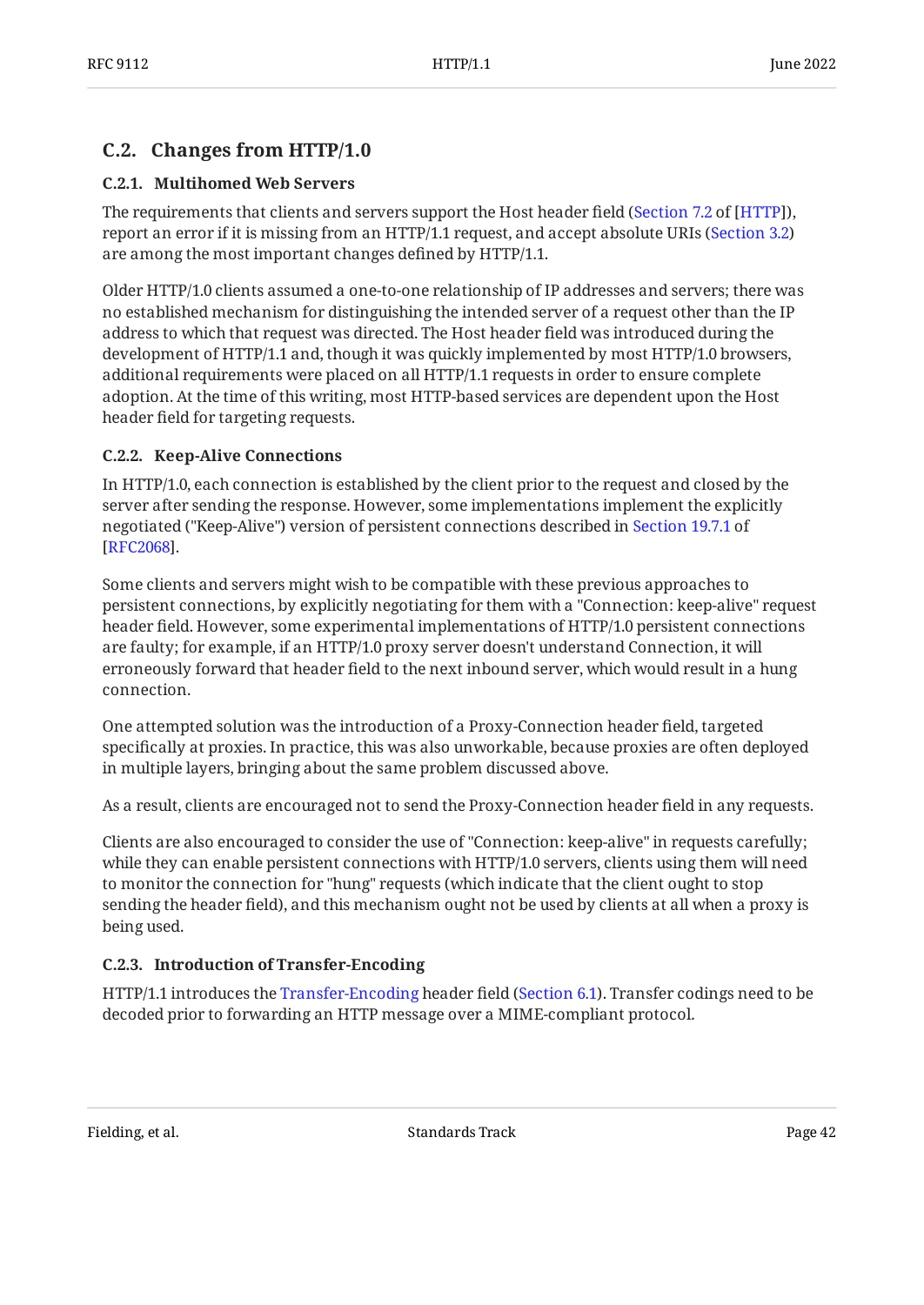## <span id="page-42-0"></span>**[C.3. Changes from RFC 7230](#page-42-0)**

Most of the sections introducing HTTP's design goals, history, architecture, conformance criteria, protocol versioning, URIs, message routing, and header fields have been moved to [[HTTP\]](#page-35-3). This document has been reduced to just the messaging syntax and connection management requirements specific to HTTP/1.1.

Bare CRs have been prohibited outside of content. [\(Section 2.2](#page-6-0))

The ABNF definition of [authority-form](#page-10-1) has changed from the more general authority component of a URI (in which port is optional) to the specific host:port format that is required by CONNECT. ([Section 3.2.3\)](#page-10-1)

Recipients are required to avoid smuggling/splitting attacks when processing an ambiguous message framing. ([Section 6.1](#page-15-1))

In the ABNF for chunked extensions, (bad) whitespace around ";" and "=" has been reintroduced. Whitespace was removed in [RFC7230], but that change was found to break existing implementations. ([Section 7.1.1\)](#page-20-1)

Trailer field semantics now transcend the specifics of chunked transfer coding. The decoding algorithm for chunked ([Section 7.1.3\)](#page-21-1) has been updated to encourage storage/forwarding of trailer fields separately from the header section, to only allow merging into the header section if the recipient knows the corresponding field definition permits and defines how to merge, and otherwise to discard the trailer fields instead of merging. The trailer part is now called the trailer section to be more consistent with the header section and more distinct from a body part. ([Section 7.1.2\)](#page-21-0)

<span id="page-42-1"></span>Transfer coding parameters called "q" are disallowed in order to avoid conflicts with the use of ranks in the TE header field. ([Section 7.3](#page-22-1))

# **[Acknowledgements](#page-42-1)**

<span id="page-42-2"></span>See Appendix "Acknowledgements" of [HTTP], which applies to this document as well.

# **[Index](#page-42-2)**

## [A](#page-42-3) [C](#page-43-0) [D](#page-43-1) [F](#page-43-2) [G](#page-43-3) [H](#page-44-0) [M](#page-44-1) [O](#page-44-2) [R](#page-44-3) [T](#page-44-4) [X](#page-45-1)

<span id="page-42-3"></span>[A](#page-42-3)

absolute-form (of request-target) [Section 3.2.2](#page-10-0) application/http Media Type *[Section 10.2](#page-31-0)* asterisk-form (of request-target) [Section 3.2.4](#page-11-0) authority-form (of request-target) [Section 3.2.3](#page-10-1)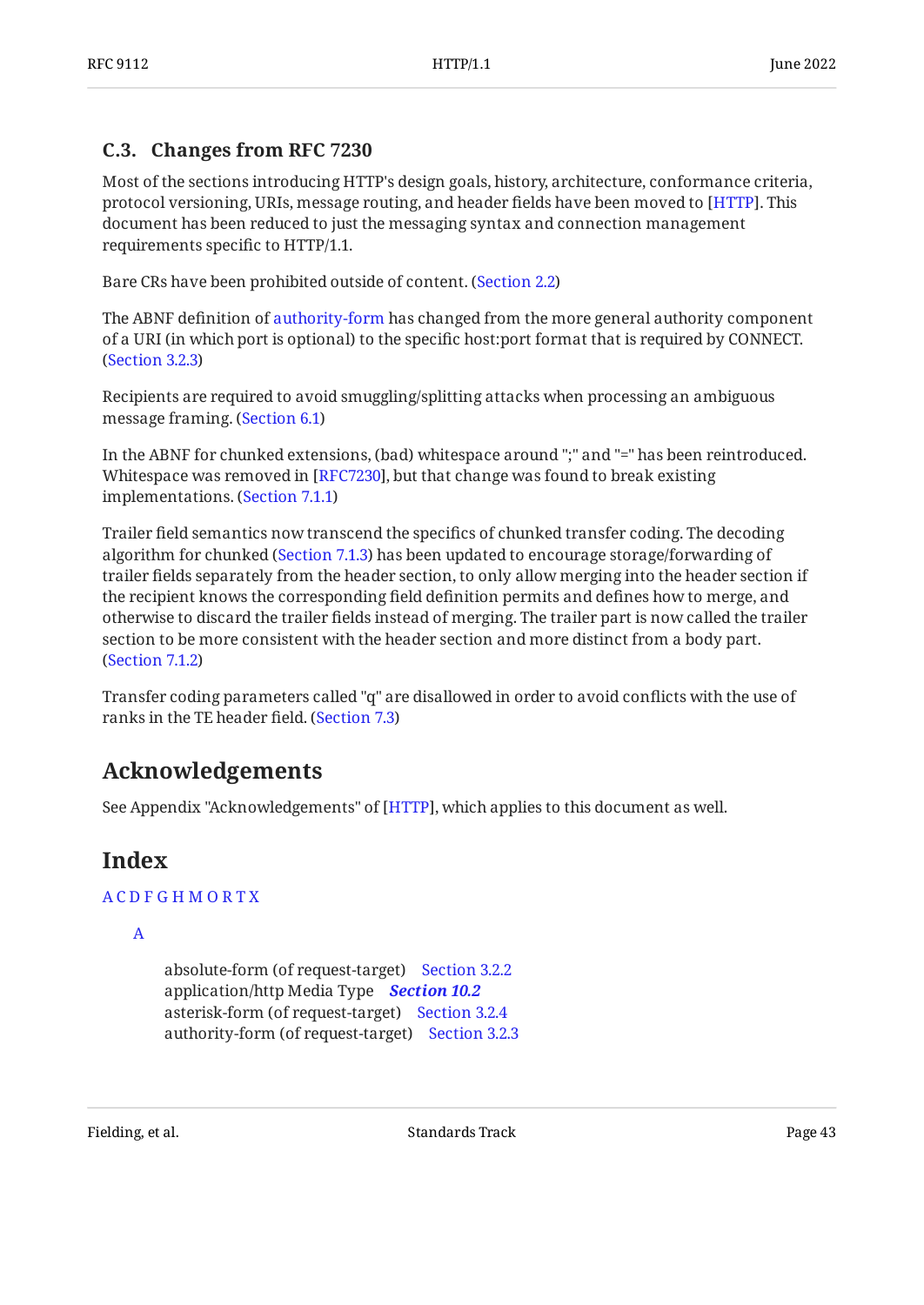#### <span id="page-43-0"></span> $\overline{C}$  $\overline{C}$  $\overline{C}$

chunked (Coding Format) [Section 6.1](#page-15-1); [Section 6.3](#page-17-1) chunked (transfer coding) *[Section 7.1](#page-20-0)* close [Section 9.3](#page-25-2); *[Section 9.6](#page-28-0)* compress (transfer coding) *[Section 7.2](#page-22-0)* Connection header field [Section 9.6](#page-28-0) Content-Length header field [Section 6.2](#page-17-0) Content-Transfer-Encoding header field [Appendix B.5](#page-40-1)

#### <span id="page-43-1"></span>[D](#page-43-1)

deflate (transfer coding) *[Section 7.2](#page-22-0)*

#### <span id="page-43-2"></span>[F](#page-43-2)

Fields Close *[Section 9.6, Paragraph 4](#page-28-1)* MIME-Version *[Appendix B.1](#page-39-1)* Transfer-Encoding *[Section 6.1](#page-15-1)*

#### <span id="page-43-3"></span>[G](#page-43-3)

Grammar ALPHA *[Section 1.2](#page-4-2)* CR *[Section 1.2](#page-4-2)* CRLF *[Section 1.2](#page-4-2)* CTL *[Section 1.2](#page-4-2)* DIGIT *[Section 1.2](#page-4-2)* DQUOTE *[Section 1.2](#page-4-2)* HEXDIG *[Section 1.2](#page-4-2)* HTAB *[Section 1.2](#page-4-2)* HTTP-message *[Section 2.1](#page-5-1)* HTTP-name *[Section 2.3](#page-7-0)* HTTP-version *[Section 2.3](#page-7-0)* LF *[Section 1.2](#page-4-2)* OCTET *[Section 1.2](#page-4-2)* SP *[Section 1.2](#page-4-2)* Transfer-Encoding *[Section 6.1](#page-15-1)* VCHAR *[Section 1.2](#page-4-2)* absolute-form [Section 3.2](#page-8-2); *[Section 3.2.2](#page-10-0)* asterisk-form [Section 3.2](#page-8-2); *[Section 3.2.4](#page-11-0)* authority-form [Section 3.2](#page-8-2); *[Section 3.2.3](#page-10-1)* chunk *[Section 7.1](#page-20-0)* chunk-data *[Section 7.1](#page-20-0)* chunk-ext [Section 7.1](#page-20-0); *[Section 7.1.1](#page-20-1)* chunk-ext-name *[Section 7.1.1](#page-20-1)*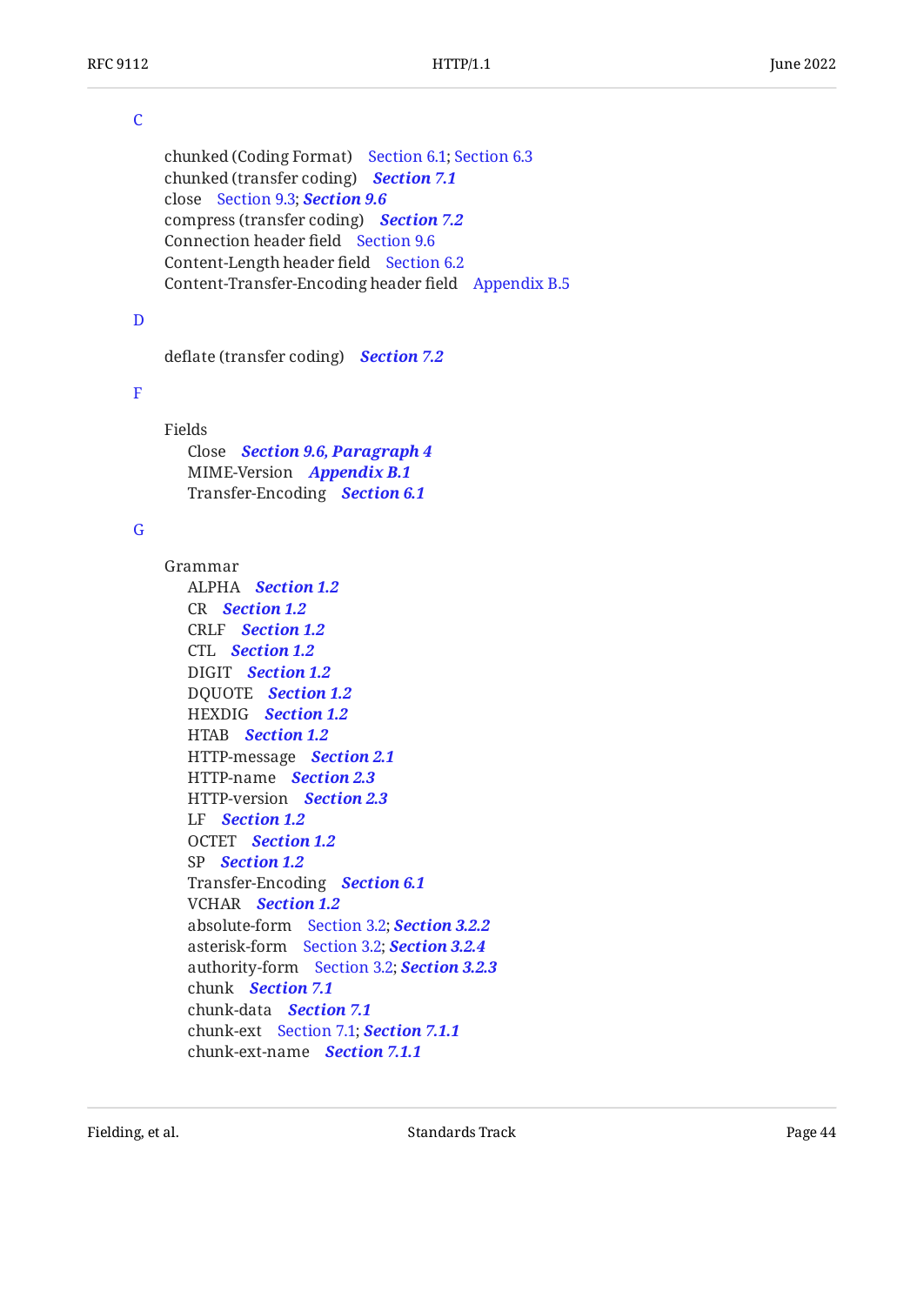chunk-ext-val *[Section 7.1.1](#page-20-1)* chunk-size *[Section 7.1](#page-20-0)* chunked-body *[Section 7.1](#page-20-0)* field-line *[Section 5](#page-14-0)*; [Section 7.1.2](#page-21-0) field-name [Section 5](#page-14-0) field-value [Section 5](#page-14-0) last-chunk *[Section 7.1](#page-20-0)* message-body *[Section 6](#page-15-0)* method *[Section 3.1](#page-8-1)* obs-fold *[Section 5.2](#page-14-2)* origin-form [Section 3.2](#page-8-2); *[Section 3.2.1](#page-9-0)* reason-phrase *[Section 4](#page-13-0)* request-line *[Section 3](#page-8-0)* request-target *[Section 3.2](#page-8-2)* start-line *[Section 2.1](#page-5-1)* status-code *[Section 4](#page-13-0)* status-line *[Section 4](#page-13-0)* trailer-section [Section 7.1](#page-20-0); *[Section 7.1.2](#page-21-0)* gzip (transfer coding) *[Section 7.2](#page-22-0)*

#### <span id="page-44-0"></span>[H](#page-44-0)

```
Header Fields
   MIME-Version
Appendix B.1
   Transfer-Encoding
Section 6.1
header line
Section 2.1
header section
Section 2.1
headers
Section 2.1
```
## <span id="page-44-1"></span>[M](#page-44-1)

```
Media Type
   application/http
Section 10.2
   message/http
Section 10.1
message/http Media Type
Section 10.1
method
Section 3.1
MIME-Version header field
Appendix B.1
```
#### <span id="page-44-2"></span>[O](#page-44-2)

origin-form (of request-target) [Section 3.2.1](#page-9-0)

## <span id="page-44-3"></span>[R](#page-44-3)

request-target *[Section 3.2](#page-8-2)*

<span id="page-44-4"></span>[T](#page-44-4)